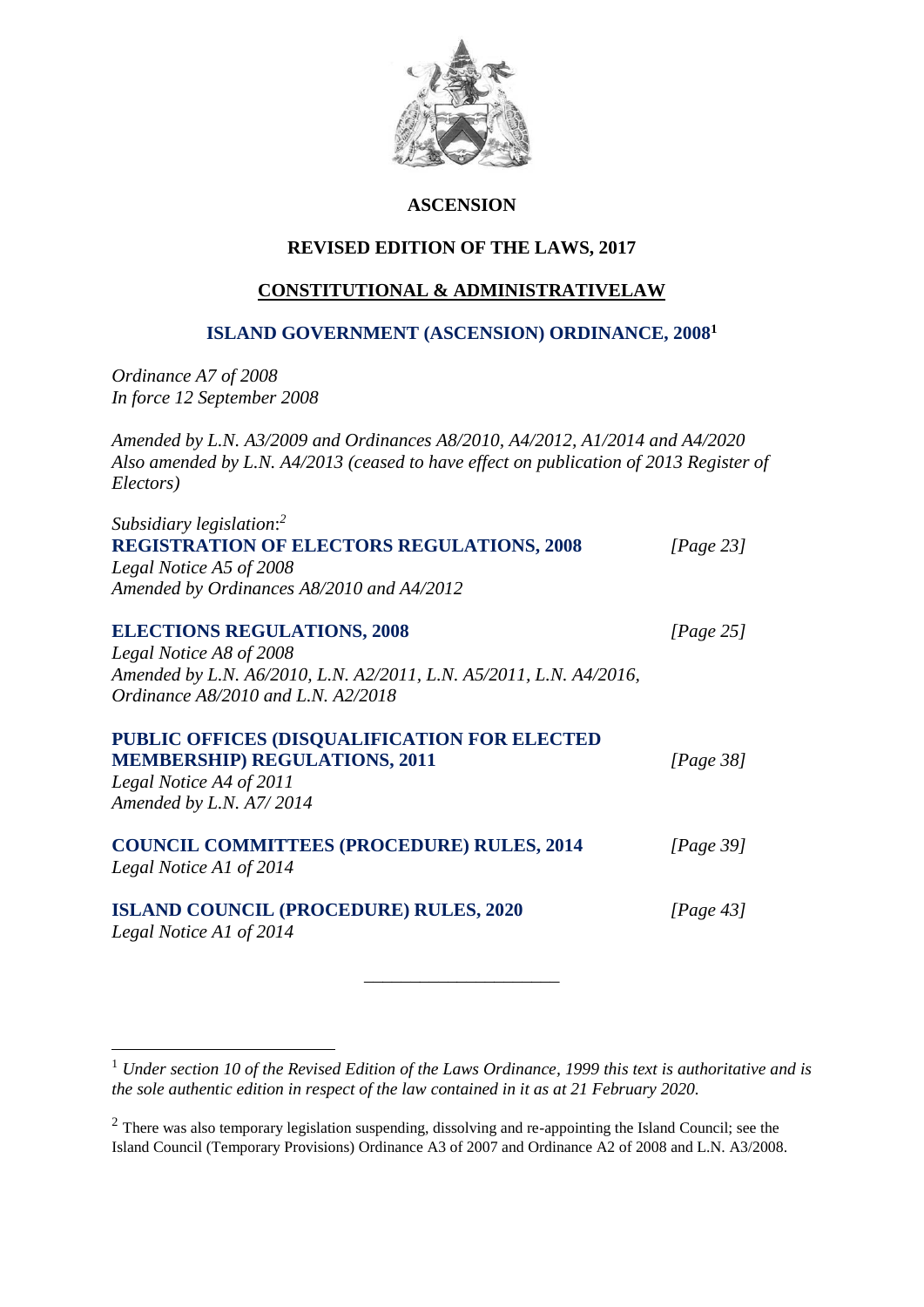#### **ISLAND GOVERNMENT (ASCENSION) ORDINANCE, 2008**

#### ARRANGEMENT OF SECTIONS

#### PART I PRELIMINARY

- 1. Short title and commencement
- 2. Interpretation

#### PART II THE ISLAND COUNCIL

- 3. Island Council
- 4. Qualification for election as members
- 5. Disqualification for elected membership
- 6. Tenure of office of members of Council
- 7. Determination of questions as to membership of Council
- 8. Regulations governing elections to Council
- 9. Eligibility to be registered as an elector
- 10. Governor to Consult Council
- 11. Governor's special responsibilities
- 12. Meetings of and proceedings in Council, etc.
- 13. Voting in Council
- 14. Directions to public officers to assist Council
- 15. Consultation as to making laws
- 16. Rules of Procedure of Council and Committees
- 17. Finance Committee
- 18. Other Council committees
- 19. Rules relating to all committees
- 20. Reports of committees
- 21. Oaths by members of Council or committees thereof
- 22. Dissolution of Council
- 23. General Election

#### PART III

# ELECTION PETITIONS

- 24. Power to question elections by petition
- 25. Presentation of petition
- 26. Relief which may be claimed
- 27. Trial of election petitions
- 28. If candidate is guilty of corrupt or illegal practices etc.
- 29. Failure to comply with provisions of Ordinance
- 30. Rules of court

#### PART IV

# ELECTION OFFENCES

31. Offences in connection with registration and election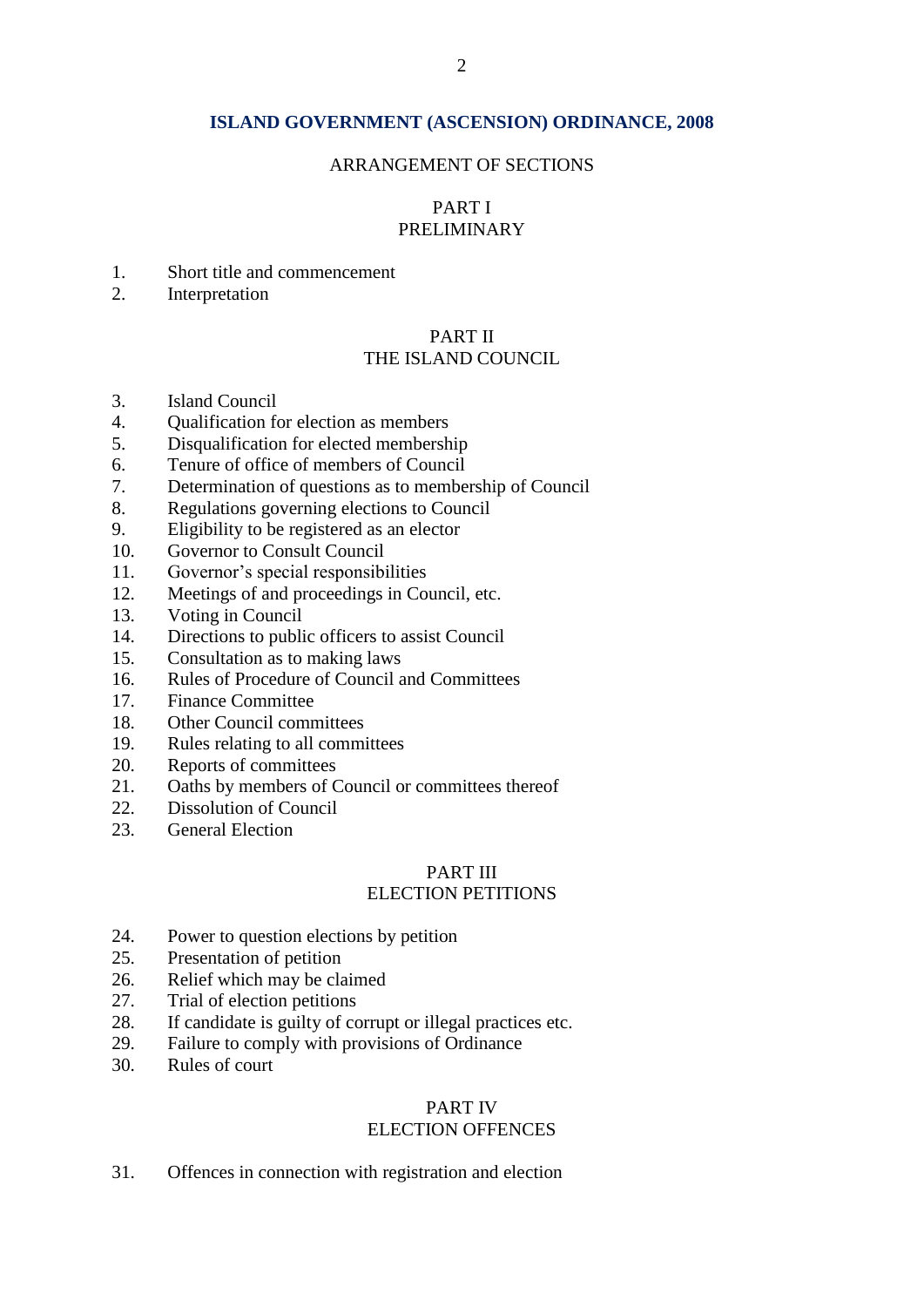- 32. Duty of secrecy
- 33. Personation
- 34. Treating
- 35. Undue influence
- 36. Bribery
- 37. Punishment and incapacities for corrupt practice
- 38. Offences by election officers

# PART V

# MISCELLANEOUS

- 39. Orders for production of documents
- 40. Elector not bound to disclose for whom he voted
- 41. Employers to allow employees period for voting
- 42. Cost of elections
- 43. Power to vary dates
- 44. Governor may make regulations

## PART VI SENIOR PUBLIC OFFICES

- 45. *Repealed*
- 46. Director of Financial Services
- 47. Attorney General
- 48. Crown Counsel
- 49. Oaths of Office

# PART VII

# **SUPPLEMENTAL**

50. Repeals

51. Commencement and transitional provisions Schedule: Forms of oaths and affirmations

#### **ISLAND GOVERNMENT (ASCENSION) ORDINANCE, 2008**

**\_\_\_\_\_\_\_\_\_\_\_\_\_\_\_\_\_\_\_\_\_\_\_\_**

AN ORDINANCE to make provision for the constitution and functions of the Island Council and for connected or incidental purposes.

#### **PART I PRELIMINARY**

#### **Short title and commencement**

**1.** This Ordinance may be cited as the Island Government (Ascension) Ordinance, 2008 and comes into force as provided in section 51.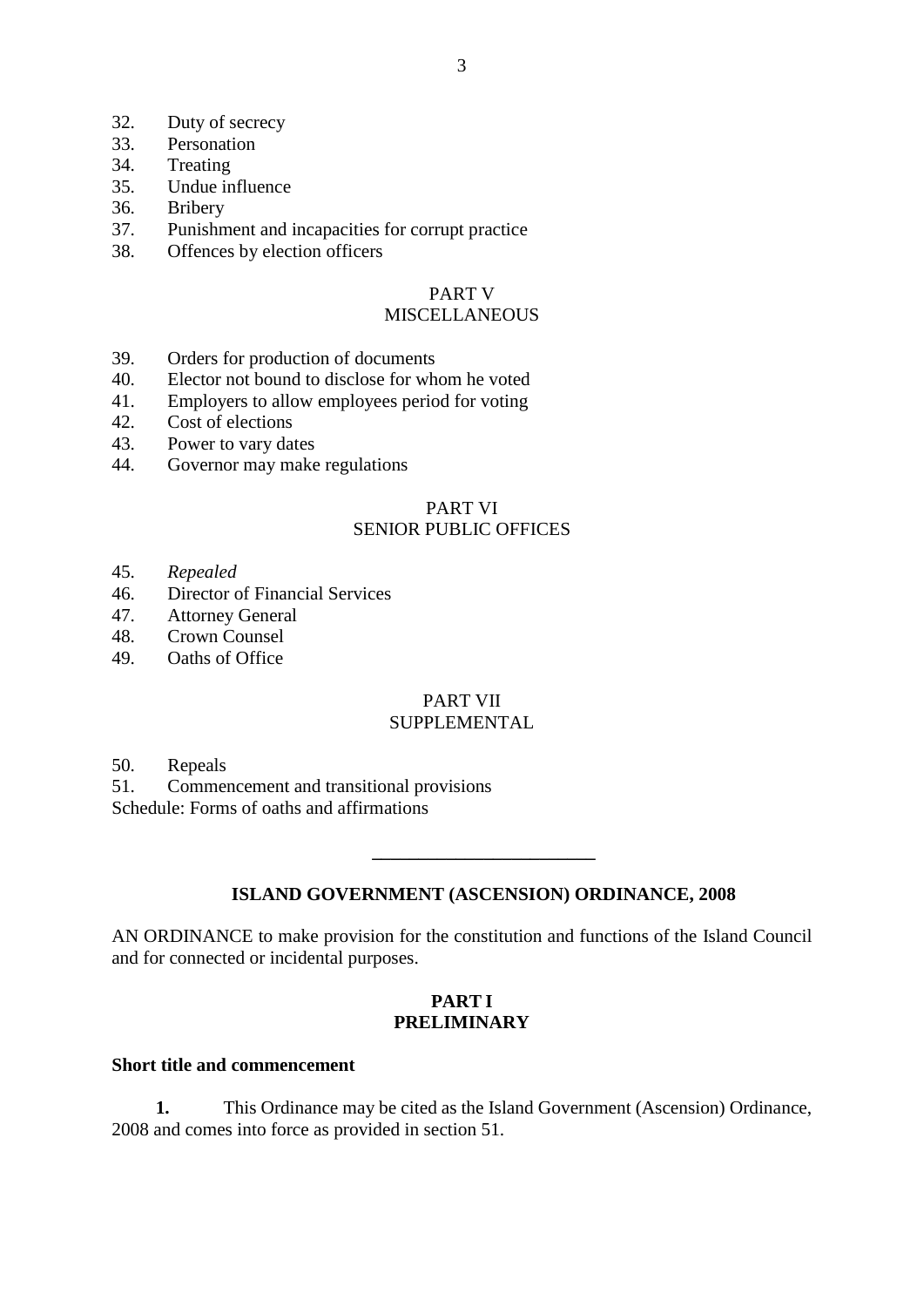#### **Interpretation**

- **2.** In this Ordinance, unless inconsistent with the context—
- **"the Administrator"** means the person appointed to that office under section 147 of the Constitution, and includes any person for the time being lawfully acting in that office;
- **"by-election" means** an election held to fill one or more seats which have become vacant (otherwise than by reason of dissolution of the Council) in accordance with section 6;
- **"Council"** means the Island Council;

**"election offence"** means an offence specified in any of sections 31 to 37;

- **"election officer"** includes a Returning Officer, Registration Officer, Presiding Officer, Clerk or other person having any duty to perform in connection with an election under this Ordinance;
- **"general election"** means a general election of the elected members of the Council, either following a dissolution of the Council or pursuant to section 51(3);
- **"official notice board"** means the notice board outside the Government's main Administration Building in Georgetown;
- **"reside"** means to be lawfully present on Ascension in accordance with the Entry Control Ordinance 2007, and cognate expressions are to be construed accordingly.

## **PART II THE ISLAND COUNCIL**

#### **Island Council**

**3. (1)** There shall continue to be a council in and for Ascension, to be known as "the Island Council", having the functions conferred upon it by this Ordinance or by any other law in force in Ascension.

- **(2)** The Council (subject as hereinafter provided) consists of—
- *(a)* the Governor;
- *(b)* 7 elected members, who must be persons qualified for election and duly elected in accordance with the provisions of this Ordinance; and
- *(c)* 3 ex officio members, namely the persons for the time being lawfully performing the functions of:
	- (i) the Administrator;
	- (ii) the Attorney General of Ascension; and
	- (iii) the Director of Resources,

but none of the ex officio members has have a vote.

**(3)** Subject to section 8, if the number of candidates duly nominated in a general election is fewer than 8, (2)*(b)* has effect (until the Council is next dissolved) with the substitution of the number '5' for the number '7'.

#### **Qualification for election as members**

**4.** Subject to section 5, a person is qualified to be elected as a member of the Council if, and is not so qualified unless, the person—

*(a)* has attained the age of 21 years and is eligible to vote in the election for which he or she is nominated; and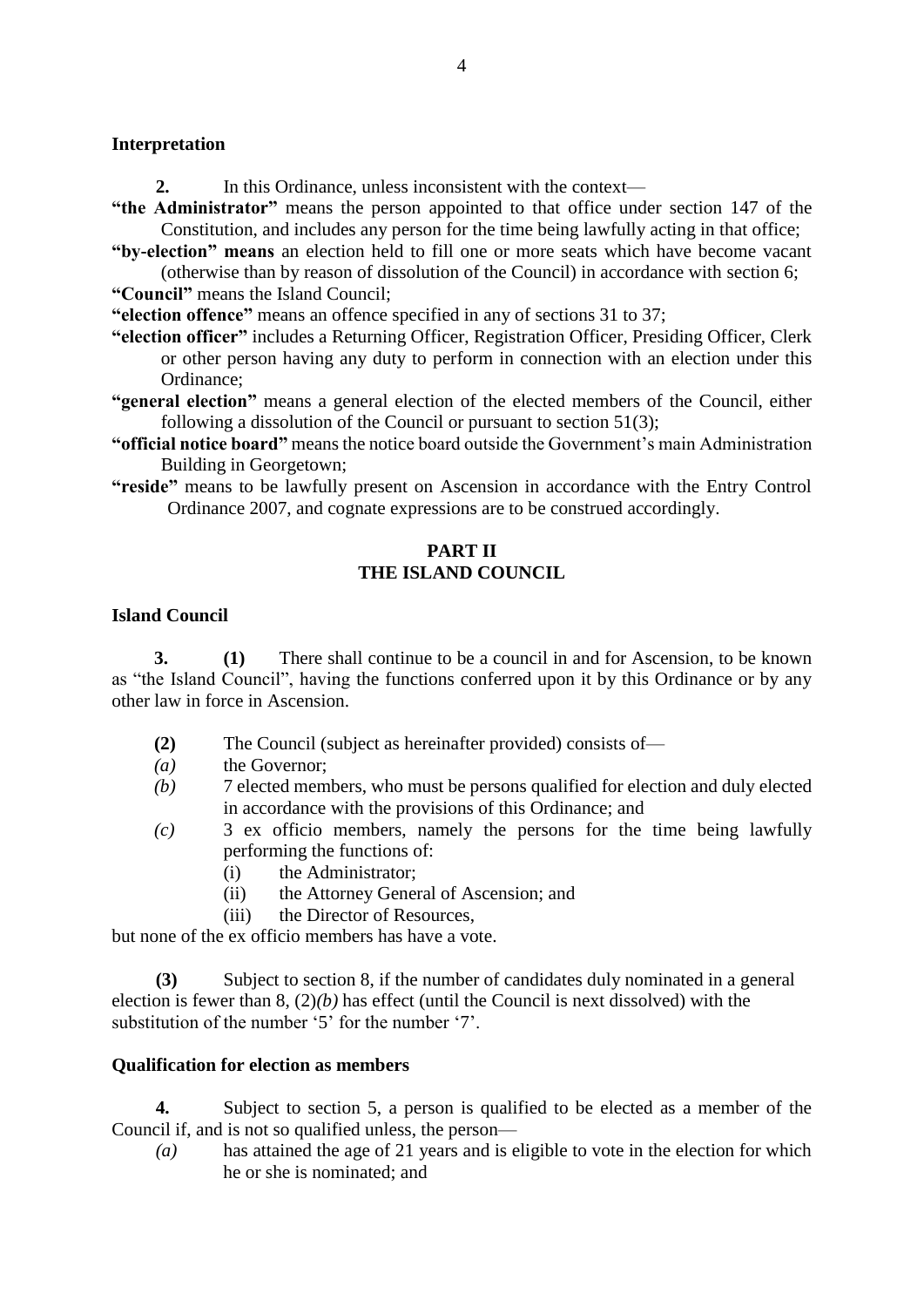*(b)* is a British Overseas Territories Citizen, a British Overseas Citizen, or a British Citizen who is registered in the current Register of Electors created and published in accordance with regulations made pursuant to section 8(1)*(a)*.

# **Disqualification for elected membership**

- **5.** A person is not qualified to be elected as a member of the Council if the person—
	- *(a)* has been convicted of an election offence and is as a result thereof disqualified from voting as an elector;
	- *(b)* is serving, or has within the 5 years immediately preceding the date of election served, a sentence of imprisonment for a term of 12 months or more, imposed on the person by a court of law in any country or substituted by a competent authority for some other sentence imposed on the person by such a court, or is under such a sentence the execution of which has been suspended;
	- *(c)* holds, or is acting in, any public office designated by the Governor (by notice in the *Gazette*) for the purpose of this section.

#### **Tenure of office of members of Council**

- **6. (1)** The seat of an elected member of the Council becomes vacant—
- *(a)* in the event of the member's death;
- *(b)* if the member resigns his or her seat by writing under his or her hand addressed to the Governor:
- *(c)* on dissolution of the Council in accordance with section 22;
- *(d)* if th member ceases to have actual or deemed permission to be or remain on Ascension in accordance with the Entry Control Ordinance, 2007, or, having been exempt from the provisions of sections 4 and 6 of that Ordinance (under section 5(2) of it), ceases to be so exempt; or
- *(e)* if any circumstance arises that, if the member were not a member of the Council, would cause him or her not to be qualified for election to the Council under section 5 of this Ordinance.

**(2)** If the seat of an elected member of the Council becomes vacant otherwise than by reason of a dissolution of the Council, a by-election must be held on a date and in a manner prescribed by regulations made pursuant to section 8(1)*(b)*.

#### **Determination of questions as to membership of Council**

- **7. (1)** Any question whether—
- *(a)* a person has been validly elected an elected member of the Council; or

*(b)* an elected member of the Council has vacated his or her seat on the Council, must be determined by the Supreme Court in accordance with the provisions of this Ordinance; and the decision of the Supreme Court is final and not subject to any appeal.

**(2)** An application to the Supreme Court for the determination of any question under subsection (1) may be made by the Attorney General or by any person who is a registered elector; and an application for the determination of any question under paragraph *(b)* of that subsection may also be made by any member of the Council.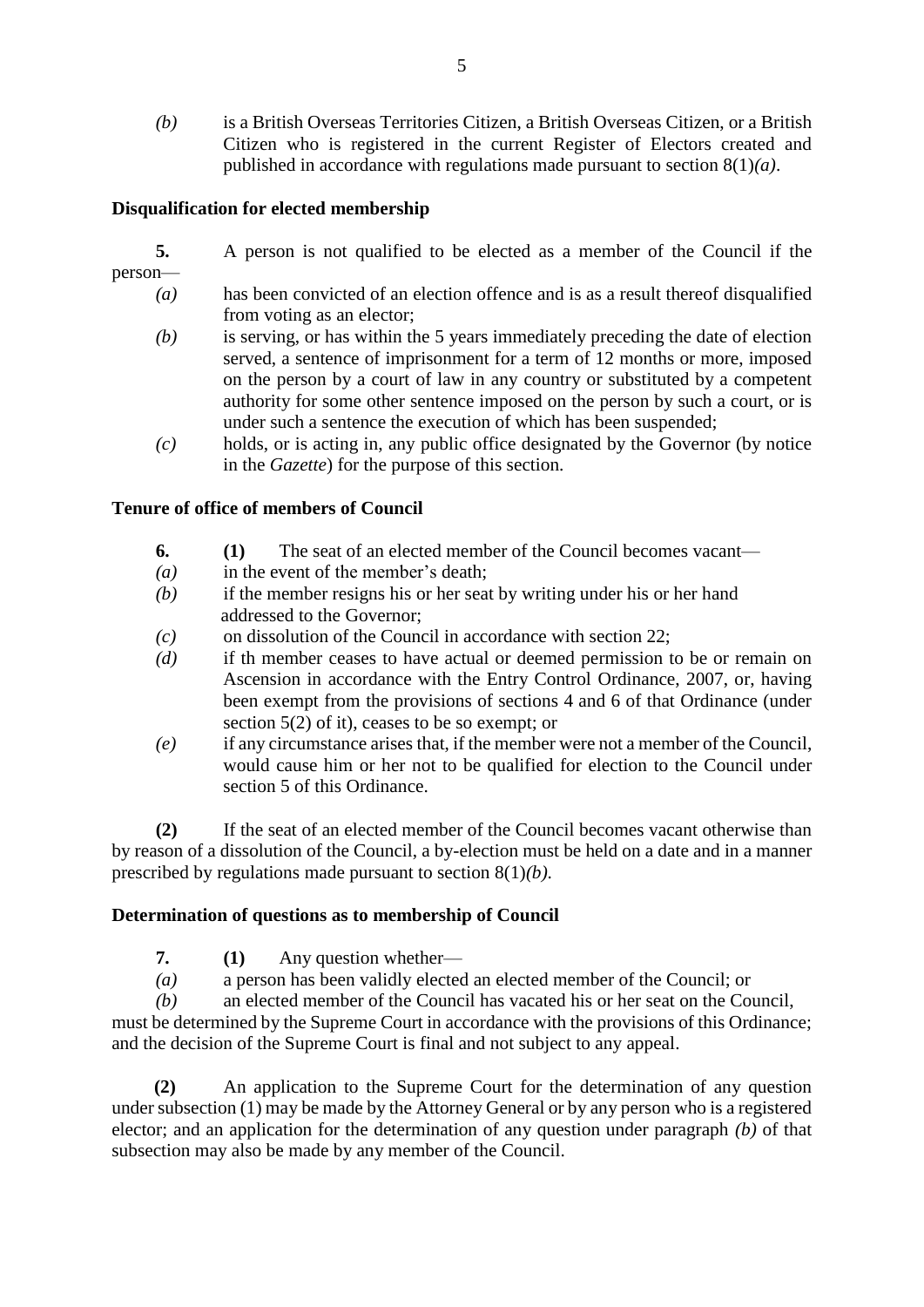# **Regulations governing elections to Council**

- **8. (1)** Regulations made under section 44 must provide for—
- *(a)* the compilation and maintenance of a Register of Electors;
- *(b)* the conduct of elections; and
- *(c)* the appointment and duties of election officers.

**(2)** If the number of candidates duly nominated for election at a general election is fewer than 6, the provisions of this Ordinance stand suspended, except for the purposes of holding a further general election, until such time as a new Council of at least 5 members is duly elected.

**(3)** If, by virtue of subsection (2), the operation of this Ordinance stands suspended, the Governor must call a new general election within 6 months of the date on which subsection (2) took effect and (for the purposes of section 3(3), the Council is deemed to have been dissolved on the day prior to the date of the writ of election.

## **Eligibility to be registered as an elector**

**9. (1)** A person is eligible to vote in an election under this Ordinance if, but only if, at the date of the election, the person's name appears in the current Register of Electors created and published in accordance with regulations made pursuant to section 8(1)*(a)*.

- **(2)** A person is eligible to be included in the Register of Electors if the person—
- *(a)* is over 18 years of age;
- *(b)* has been resident on Ascension for a period of at least 6 months immediately before the date of compilation of the Register; and
- *(c)* is not exempt from income tax on his or her official emoluments under paragraph *(a)* or *(i)* of Schedule III of the Income Tax Ordinance, 2001, or a dependant of a person who is so exempt:

Provided that for purposes of paragraph *(b)*, any period of temporary absence does not constitute a break in the continuity of a period of residence.

**(3)** Regulations made pursuant to section 8(1)*(a)* may provide for persons under the age of 18 years to be included in a register of electors but such a person may not vote in any election until he or she attains the age of 18 years.

# **Governor to consult Council**

- **10. (1)** Subject to this section, the Governor must –
- *(a)* consult the Council in the formulation of policy in relation to the exercise of all functions conferred upon the Governor in relation to or in respect of Ascension by this or any other Ordinance; and
- *(b)* act in accordance with the advice given to him or her by the Council.

**(2)** The Governor is not obliged to consult, nor act in accordance with the advice given to him or her by, the Council in any of the following matters or circumstances—

*(a)* when acting under instructions given to the Governor by Her Majesty through a Secretary of State;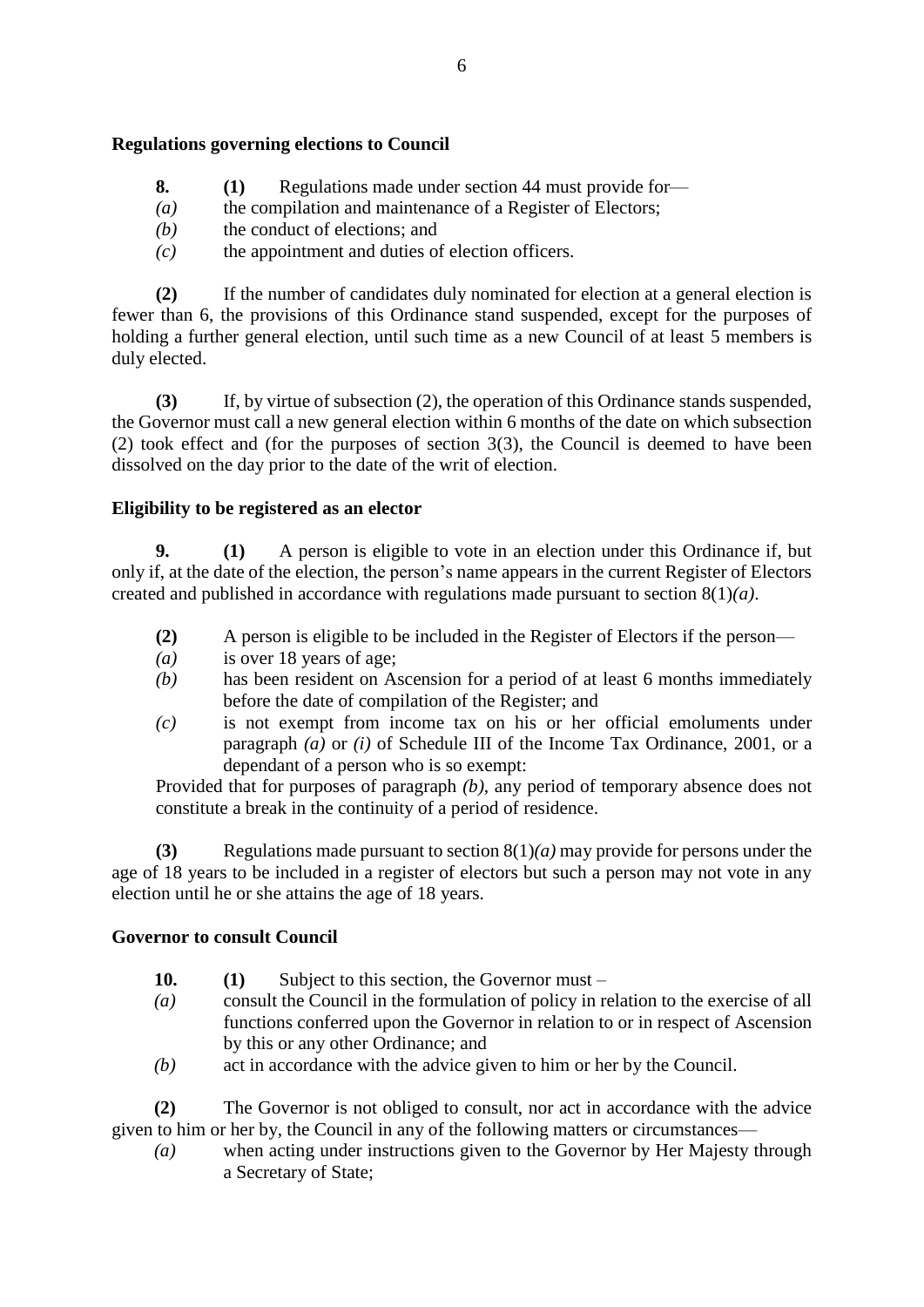- *(b)* when performing any function conferred upon the Governor by this Ordinance or any other law which is expressed to be exercisable by the Governor in his or her discretion or in his or her judgement or in accordance with the advice of, or after consultation with, any person or authority other than the Council;
- *(c)* any matter referred to in section 11(1) of this Ordinance;
- *(d)* any matter in which, in the Governor's judgment, the service of Her Majesty would sustain material prejudice thereby;
- *(e)* where the matter to be decided is, in the Governor's judgment, too unimportant to require the advice of the Council;
- *(f)* where the matter to be decided is, in the Governor's judgment, too urgent to admit of the giving of the Council's advice by the time within which it may be necessary for him or her to act:

Provided that in every such case the Governor must as soon as practicable communicate to the Council the measures which he or she has adopted, with the reasons for doing so.

 **(3)** In any case where the Governor is required by this section to consult the Council, the Governor may act otherwise than in accordance with the advice given to him or her by the Council if in his or her judgment it would be inexpedient in the interest of public order, public faith or good government to act in accordance with that advice:

Provided that—

- *(a)* the Governor must not, under this subsection, act contrary to the advice given to him or her by the Council without the prior approval of a Secretary of State, unless, in the Governor's judgment, the matter is of such urgency that it is necessary for him or her to act before obtaining such approval; and if the Governor does so act he or she must, as soon as practicable, report the action and the reasons for it to a Secretary of State;
- *(b)* except when, under the foregoing proviso, the Governor may act without the prior approval of a Secretary of State, whenever the Governor proposes (under this subsection) to act contrary to the advice given to him or her by the Council, the Governor must inform the members of the Council (in writing) of his or her intention and the reasons for it; and any member of the Council who wishes to do so may, within 21 days, submit his or her comments (in writing) to the Governor, who must forward them to a Secretary of State as soon as practicable.

**(4)** If the Governor is, by this or any other law, directed to exercise any function after consultation with any person or authority other than the Island Council, the Governor is not obliged to exercise that function in accordance with the advice of that person or authority.

**(5)** If the Governor is, by this Ordinance or any other law, directed to exercise any function in accordance with the advice of, or after consultation with, any person or authority, the question whether the Governor has so exercised that function must not be enquired into in any court.

#### **Governor's special responsibilities**

**11. (1)** The Governor is responsible for the conduct (subject to the provisions of this Ordinance and any other law) of any business of the Government of Ascension,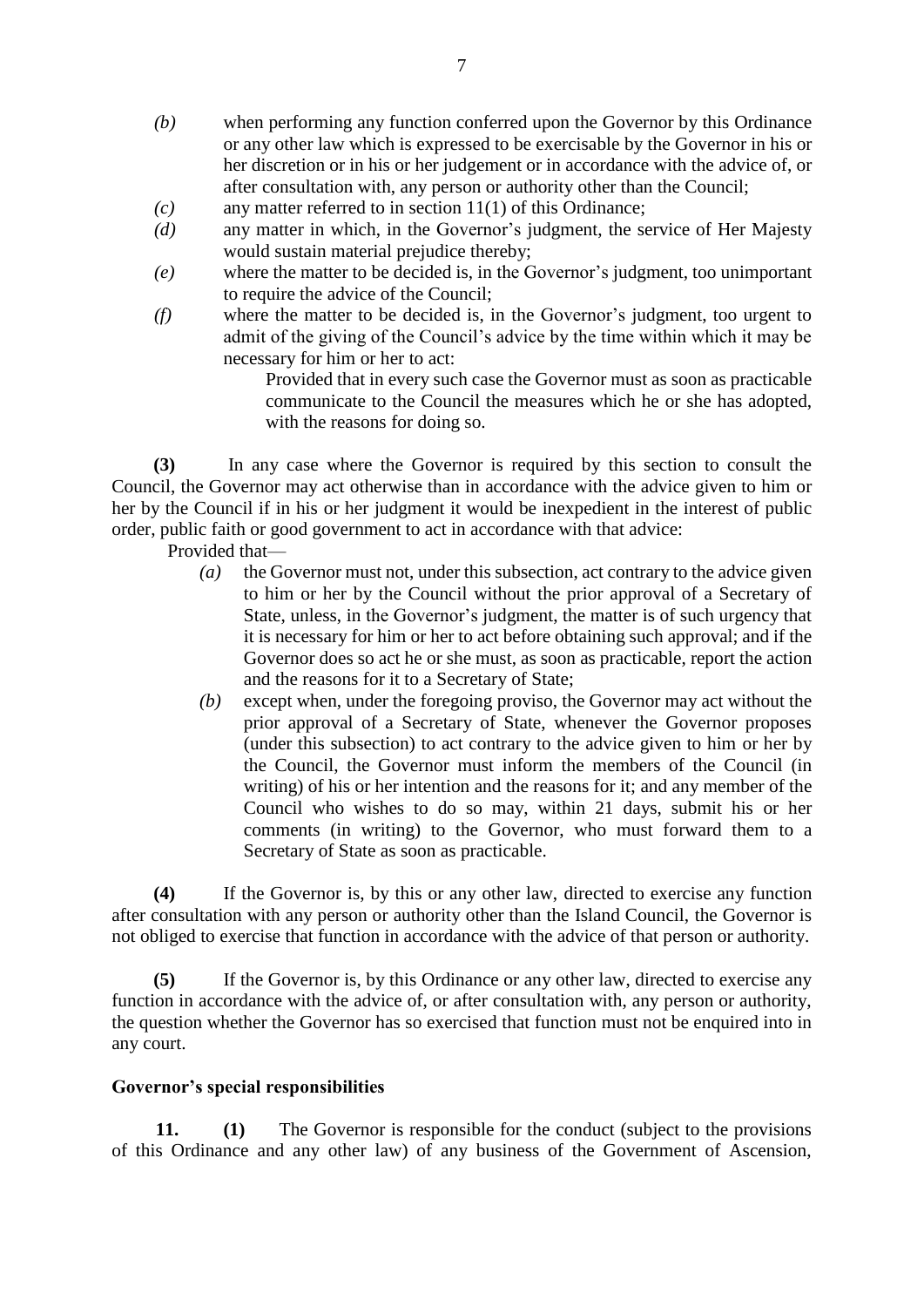including the administration of any department of Government, with respect to the following matters—

- *(a)* the appointment of any person to any public office; the suspension, termination of employment, dismissal, or retirement of any public officer; the taking of disciplinary action in respect of such an officer; or the application to any public officer of the terms or conditions of employment of the public service (including salary scales, allowances, leave, passages or pensions) for which financial provision has been made;
- *(b)* defence;
- *(c)* external affairs;
- *(d)* internal security, including the Police;
- *(e)* the administration of justice;
- *(f)* the establishment of Council Committees under section 18.

**(2)** The Governor, acting in his or her discretion, may assign to the Administrator, for such period and under such conditions as the Governor thinks fit, responsibility for the conduct on behalf of the Governor of any business of the Government of Ascension with respect to any of the matters mentioned in subsection (1).

**(3)** If the Governor, acting in his or her discretion, determines that the exercise of any function conferred by any law upon the Administrator or upon any authority (other than the Council or a duly-constituted court or tribunal) would involve or affect any matter mentioned in subsection  $(1)$  –

- *(a)* the Governor may, acting in his or her discretion, give directions as to the exercise of that function; and
- *(b)* the Administrator or the authority concerned must exercise the function in accordance with those directions;

Provided that nothing in this subsection affects the functions of the Attorney General under section 150 of the Constitution.

# **Meetings of and proceedings in Council, etc**

**12.<sup>3</sup> (1)** The Council must not be summoned to meet except by or on the authority of the Governor, and notice of all such meetings (specifying the date, time and place at which the meeting will be held and any other details prescribed in Rules made under section 16) must, unless the Governor otherwise directs in case of urgency, be—

- *(a)* sent in writing (or in some other form prescribed in Rules made under section 16) to each member of the Council; and
- *(b)* affixed to the official notice board,

not less than 3 working days prior to the meeting.

**(2)** A meeting of the Council must be held as soon as practicable after the holding of a general election, and thereafter as often as is necessary for the conduct of its business:

**(2A)** The Council must be summoned to meet by the Governor if the Governor receives a request for such a meeting signed by more than half of the total number of members required to be elected under section 3(2)*(b)* or section 3(3), as the case may be, and Rules made under section 16 may provide for such a request to be made by e-mail or a series of separate e-mails,

1

<sup>3</sup> *Section 12 amended by Ordinance A4 of 2020*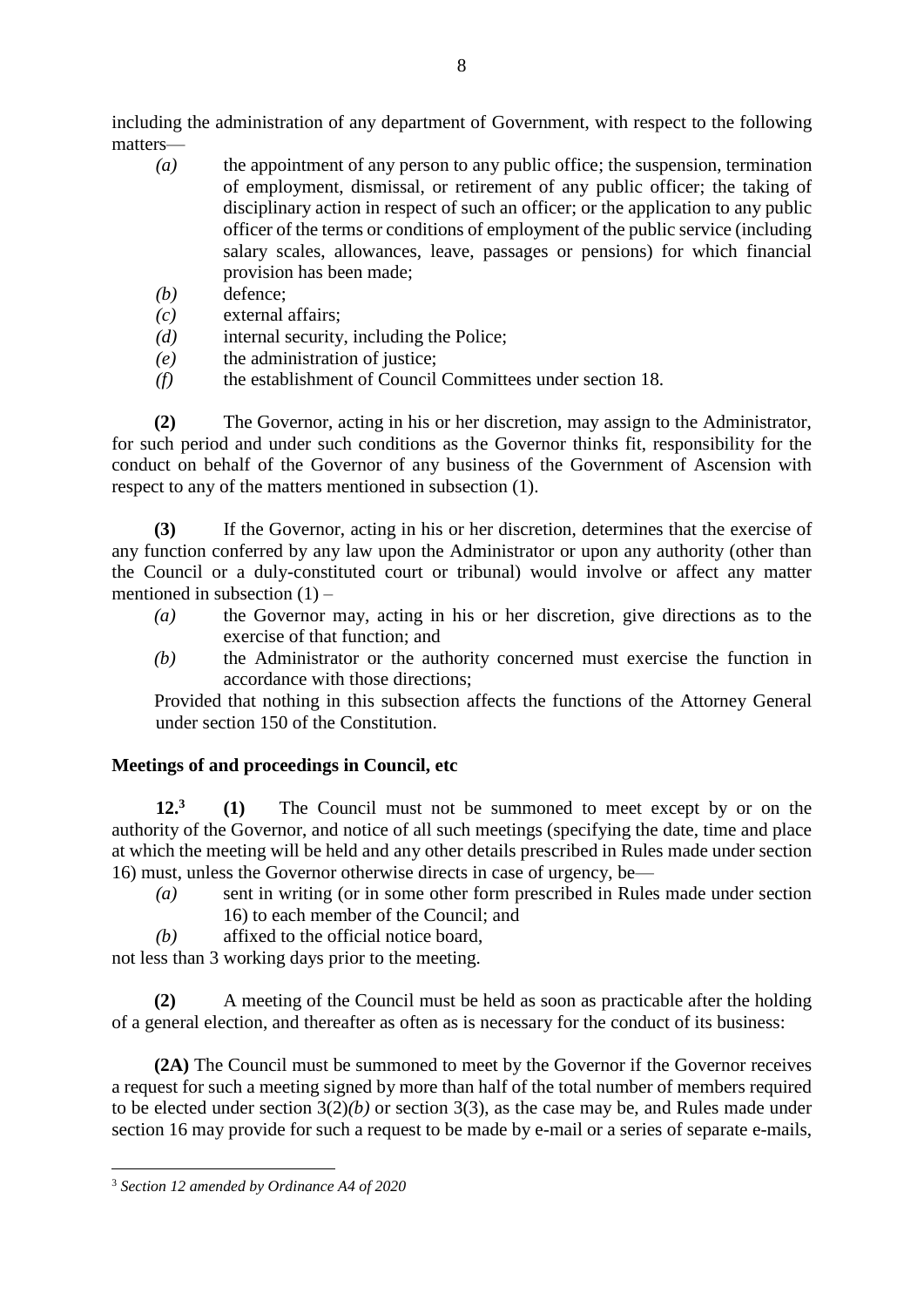or by a series of separate written requests, rather than by a single document, bearing the required number of signatures.

- **(3)** The Governor is normally to preside at each meeting of the Council, but –
- *(a)* if the Governor is absent or otherwise unable to preside, the Administrator must preside and has (in relation to the conduct of that meeting) all the powers, functions and authority of the Governor; and
- *(b)* the person presiding over a meeting of the Council does not have either a deliberative or a casting vote; and, if there is an equality of votes cast on any issue, the motion is lost.

**(4)** The Council must not transact any business, except that of adjournment, if the number of elected members present is fewer than half of the total number of members required to be elected under section  $3(2)(b)$  or section  $3(3)$ , as the case may be.

**(5)** Subject to subsection (4) and section 8(2), the Council is not disqualified for the transaction of business by reason only of any vacancy in its membership.

**(6)** Meetings of the Council may be held by means of a conference between members of the Council who are not all in one place but each of whom is able to hear (and be heard by) each of the others simultaneously, and each member taking part in such a conference is deemed (for all purposes of this Ordinance) to be present at the place stated in the notice convening the meeting as the place at which the meeting would be held.

**(7)** Meetings of the Council must be held in public except where, in respect of any item of business, the Governor directs or the Council resolves that the public should be excluded because the nature of that business is such that it ought to be treated as confidential.

**(8)** A Crown Counsel may, if so authorised by the Attorney General, with the consent of the Governor, take the place of the Attorney General at any meeting of the Island Council.

# **Voting in Council**

**13. (1)** All questions proposed for decision at any meeting of the Council are to be determined by a majority of the votes of the members present and voting.

**(2)** Votes must be cast by a show of hands, or (in the case of a meeting held by the procedure provided for in section  $12(6)$ ) by each member entitled to vote stating audibly whether he or she votes for or against the motion or abstains from voting.

# **Direction to public officers to assist Council**

**14.** The Governor may direct any public officer to attend any meeting of the Council, even if the officer is not a member of the Council, if in the opinion of the Governor, the business before the Council renders the presence of such officer desirable; and such officer is entitled to take part in the proceedings of the Council relating to the matters in respect of which he or she was directed to attend as if he or she were a member of the Council, but does not have the right to vote.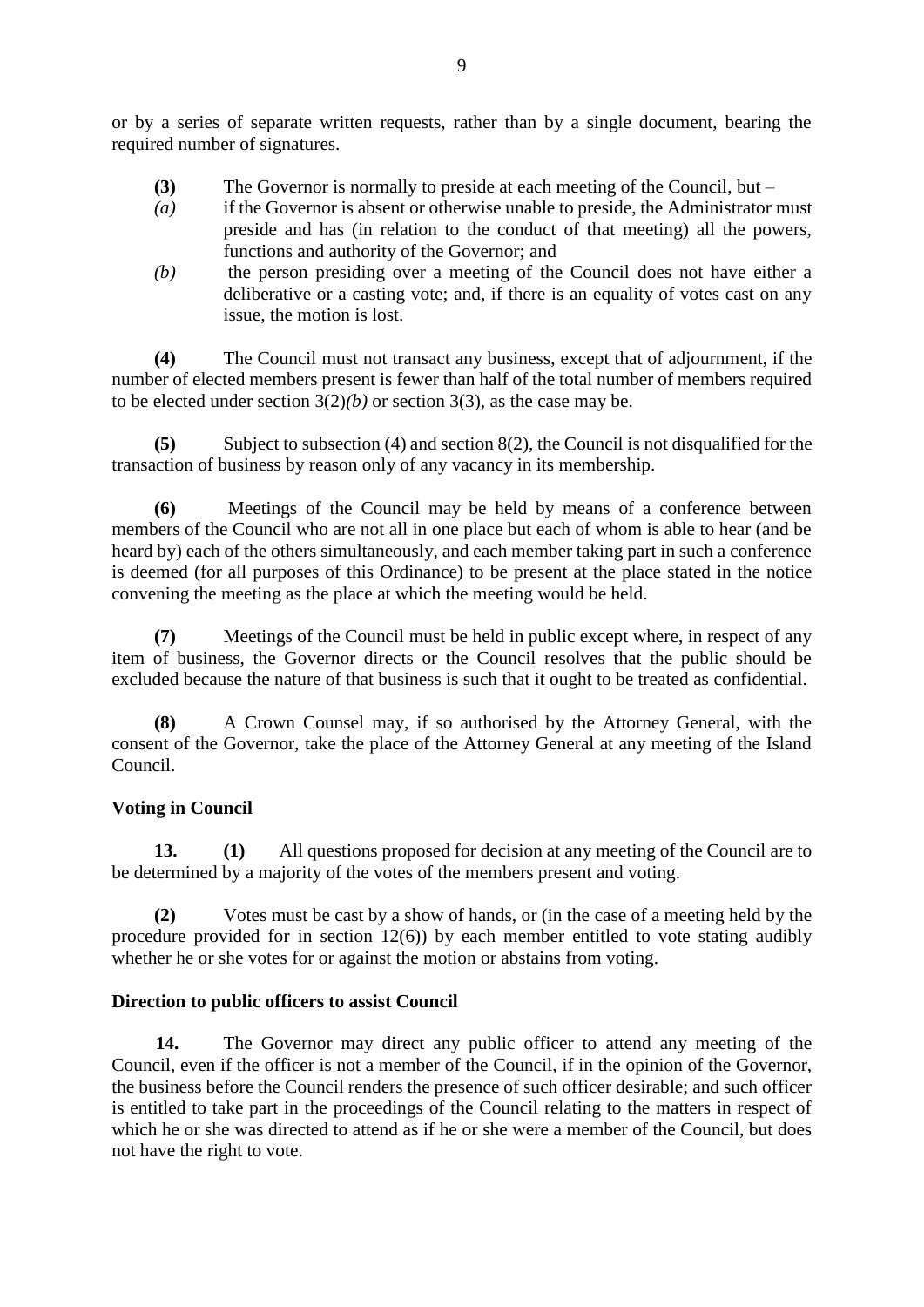#### **Consultation as to making of laws**

# **15.** *Repealed***.**

# **Rules of Procedure of Council and Committees**

**16. (1)** Subject to this Ordinance and other law, the Governor (acting in his or her discretion, but after consulting the Council) may make Rules for regulating the calling of meetings, and the conduct of the business and proceedings, of the Council and of any Committee of the Council.

**(2)** Without limiting subsection (1), Rules made under it may provide for public servants to be required to attend meetings in order to assist a Committee.

## **Finance Committee**

- **17. (1)** There is to be a Finance Committee of the Council consisting of—
- *(a)* the Director of Financial Services, as Chair;
- *(b)* 3 members appointed by the Governor from among the elected members of the Council who have been nominated by the Council for such appointment:

Provided that, if the Director of Financial Services is absent from Ascension or otherwise unable to act as Chair, the Administrator must appoint one of the other members of the Committee to act as Chair.

- **(2)** The Finance Committee must—
- *(a)* consider draft estimates laid before it by the Director of Resources, and submit recommendations on them to the Council;
- *(b)* subject to sections 10 and 11, consider any other matters pertaining to finance which the Governor or the Council submits to it for its consideration, and report to the Governor or the Council, as the case may be.

#### **Other Council committees**

**18. (1)** Subject to this Ordinance, the Governor, acting in his or her discretion, may, by directions in writing, establish one or more committees of the Council for any general or special purposes specified by such directions, and may from time to time revoke or amend any such directions.

- **(2)** A committee of the Council, other than the Finance Committee, consists of—
- *(a)* a person the Governor appoints from among the members of the Council, as Chair;
- *(b)* 2 members appointed by the Governor from among the elected members of the Council who have been nominated by the Council for such appointment; and
- *(c)* if the Governor so directs, one person (who need not be a member of the Council) appointed by the Governor after consultation with the elected members of the Council.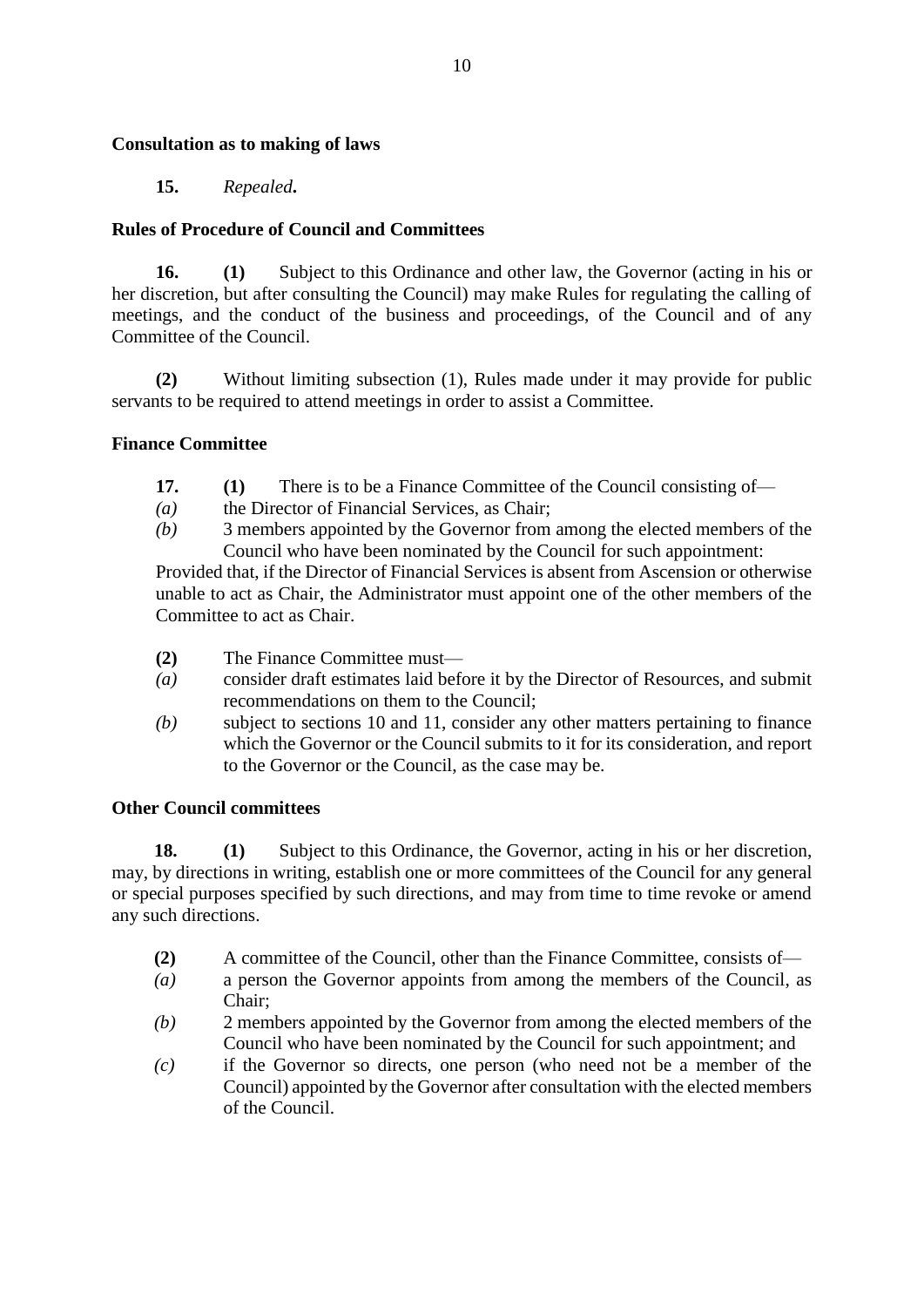**(3)** If the Chair of a committee is absent from Ascension or otherwise unable to act as Chair, the Administrator must appoint one of the other members of that committee to act as Chair.

# **Rules relating to all committees**

**19. (1)** The Governor may at any time by writing under his or her hand revoke the appointment of any member of a committee of the Council who was not appointed on the nomination of the Council.

**(2)** A member of any committee appointed on the nomination of the Council must vacate his or her seat as a member of the committee—

- *(a)* if the member ceases to be a member of the Council for any reason other than a dissolution of the Council; or
- *(b)* in any event, on the date when the Council first meets following a general election.
- **(3)** The quorum for—
- *(a)* the finance committee is 3 members; and
- *(b)* all other committees is one less than the total number of members appointed under section 18(2).

**(4)** In relation to any committee of the Council, without affecting any other provision of this Ordinance requiring the Governor to obtain the advice of the committee, the Governor may refer any matter concerning any purpose for which the committee was established to the committee for their consideration and advice and the committee must advise the Governor accordingly.

#### **Reports of committees**

**20. (1)** Subject to subsections (2) and (3), each committee of the Council must, at times and either in writing or orally as determined by the Council, report to the Council on the exercise by the committee of its functions in respect of all matters entrusted to the committee.

**(2)** With respect to any matter on which the Governor has consulted and obtained the advice of any committee, the Governor may, if in his or her judgement it is desirable so to do, exercise his or her powers in respect of such matter prior to the report of the committee on the matter to the Council.

**(3)** Subsection (2) does not apply where the matter is the estimates of the revenues and expenditure of Ascension for any financial year or the matter is one in respect of which the approval of the Council is required by, or under, this Ordinance or any other enactment.

#### **Oaths by members of Council or committees thereof**

- **21.** Neither—
- *(a)* an elected member of the Council; nor
- *(b)* a person who, not being a member of the Council, has been appointed as a member of a committee of the Council under section 18,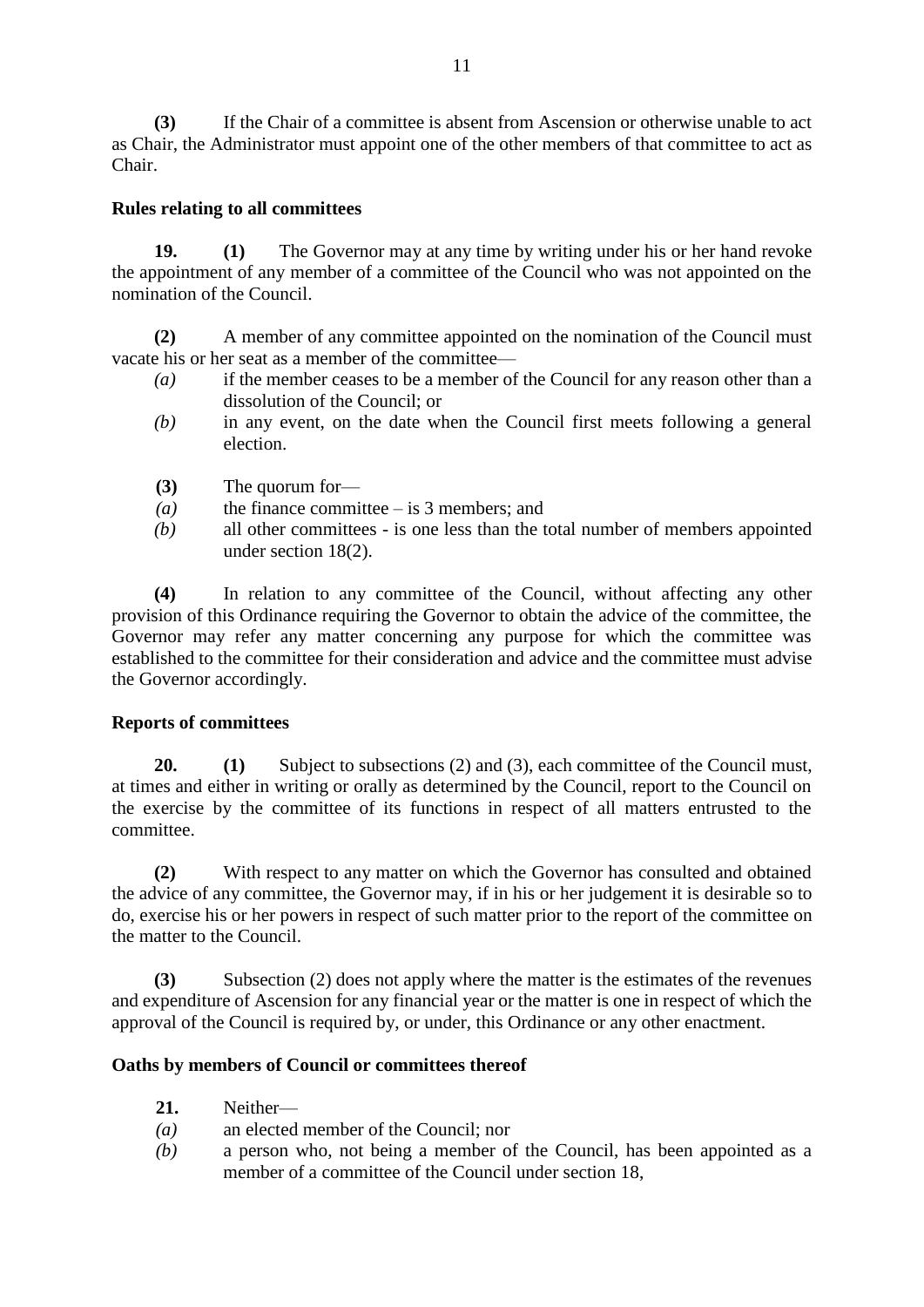may take part in the proceedings of the Council or the committee (as the case may be) until he or she has made, before the Governor, or some other person authorised by the Governor for the purpose, oaths or affirmations—

- (i) of allegiance;
- (ii) of confidentiality; and
- (iii) for the due execution of his or her office,

in the forms respectively set out in the Schedule to this Ordinance.

#### **Dissolution of Council**

- **22. (1)** The Governor
	- *(a)* may, at any time, acting in his or her discretion, dissolve the Council;
	- *(b)* must dissolve the Council at the expiration of 3 years from the date the Council first meets after the last dissolution of the Council.

 **(2)** Every dissolution of the Council must be by notice given by the Governor in writing, under his or her hand and the public seal; and copies of it must be published in the *Gazette* and affixed to the official notice board as soon as practicable after the notice has been given.

#### **General Election**

**23.** A General Election must be held not less than 14 days, nor more than 30 days, after every dissolution of the Council, on a date the Governor appoints in the notice of dissolution.

## **PART III ELECTION PETITIONS**

#### **Power to question elections by petition**

**24. (1)** The result of an election may be questioned by a petition (hereinafter referred to as **"an election petition"**) on any of the following grounds—

- *(a)* that offences under this Ordinance, committed with reference to the election for the purpose of promoting or procuring the election of a person at the election, have so extensively prevailed that they may reasonably be supposed to have affected the result;
- *(b)* that the election was avoided by corrupt practices or offences against this Ordinance committed at the election;
- *(c)* that the person whose election is questioned was, at the time of the election, disqualified under section 5; or
- *(d)* that the person whose election is questioned was not duly elected in accordance with this Ordinance.
- **(2)** The result of an election must not be questioned except by an election petition.

#### **Presentation of petition**

**25. (1)** An election petition may be presented to the Supreme Court by one or more of the following persons—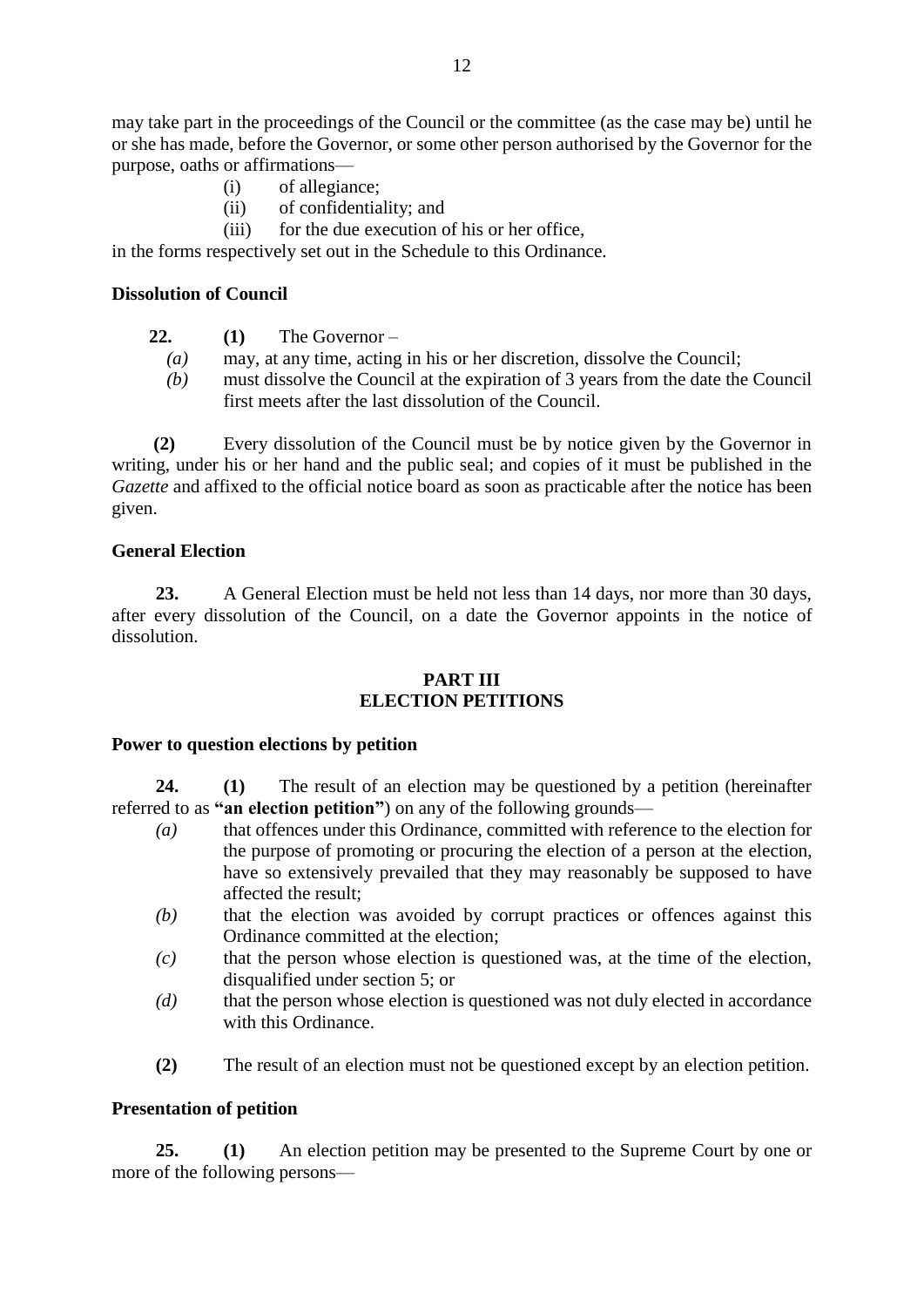- *(a)* a person who voted as an elector, or had a right so to vote, at the election to which the petition relates;
- *(b)* a person claiming to have had a right to be elected or returned at the election;
- *(c)* a person alleging himself or herself to have been a candidate at the election; or
- *(d)* the Attorney General.

**(2)** Subject to subsection (2A), an election petition must be signed by the petitioner, or by all the petitioners if there are more than one, and be presented to the Registrar of the Supreme Court within 14 days after the day on which the result of the election has been declared.

**(2A)** An election petition complaining of the election on the grounds of any corrupt or illegal practice and specifically alleging that a payment of money or other reward has been made or promised by a person elected at the election, or on his or her account or with his or her privity, in pursuance or in furtherance of such corrupt or illegal practice, may be presented at any time within 28 days after the date of the alleged payment or promise, whether or not any other petition against that person has been previously presented or tried.

**(3)** At the time of presentation of an election petition, or within 3 days after, the petitioner must deposit the sum of £500 with the Registrar of the Supreme Court, or give security for such sum by recognisance to be entered into before the Registrar, for the payment of all costs, charges, and expenses that may become payable by the petitioner to anyone summoned as a witness on his or her behalf or to the respondent.

**(4)** For the purposes of this section, anything required to be presented to, deposited with, or otherwise done to or by the Registrar of the Supreme Court may be presented to, deposited with, or done to or by the Clerk of the Ascension Magistrates' Court: and the Clerk must forthwith inform the Registrar of anything done by or to the Clerk pursuant to this subsection.

**(5)** A copy of every election petition (other than one presented by the Attorney General) must be served (by or on behalf of the petitioner or petitioners) on the Attorney General, within 48 hours of it being presented to the Court; and no further proceedings may take place on such petition until 7 days after the date on which it is established to the satisfaction of the court that this subsection has been complied with.

# **Relief which may be claimed**

**26.** All or any of the following relief to which the petitioner might be entitled may be claimed in an election petition—

- *(a)* a declaration that the election is void;
- *(b)* a declaration that the return of the person elected was undue;
- *(c)* a declaration that any candidate was duly elected and ought to have been returned.

#### **Trial of election petitions**

**27. (1)** An election petition must be tried in open court and, subject to section 25(5), be tried within 28 days from the date on which it was presented.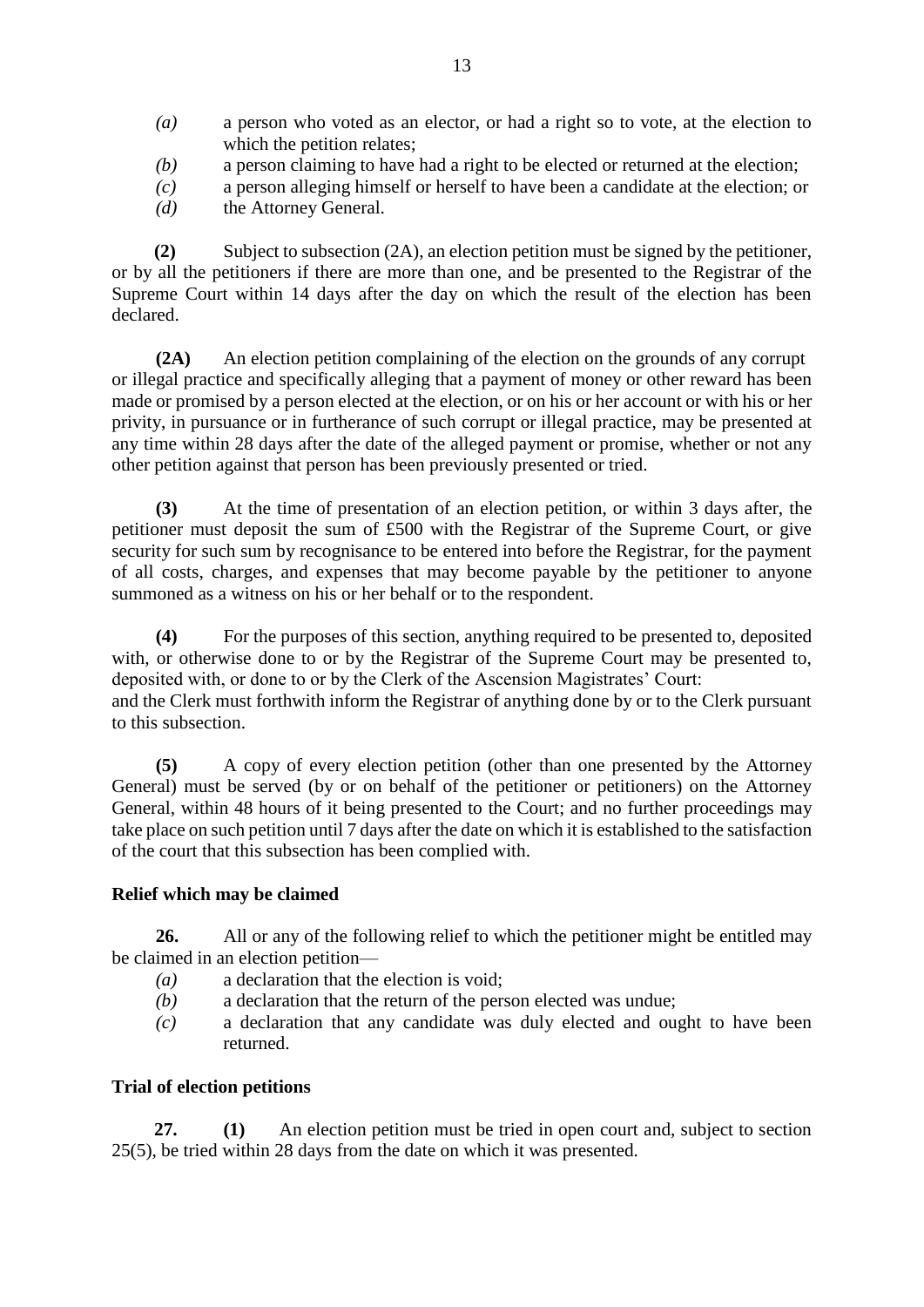- **(2)** At the conclusion of the trial of an election petition, the court must –
- *(a)* determine whether the person whose return or election is complained of, or any other and what person, was duly returned or elected, or whether the election was void; and
- *(b)* certify its determination to the Governor.

**(3)** The determination of the Supreme Court is final; and the declared result of the election is deemed to have been confirmed or (as the case may be) altered in conformity with the determination; if the original election has been declared void, the Governor must cause a by-election to be held in all respects as if a casual vacancy had arisen on the date on which the Supreme Court gave its determination.

# **If candidate is guilty of corrupt or illegal practice, etc**

**28. (1)** Subject to subsection (2), if, upon the trial of an election petition, the court finds that a candidate who has been elected was personally guilty (or guilty by any of his or her agents) of any corrupt or illegal practice, the candidates' election is void.

**(2)** If, upon the trial of an election petition, the court finds that a candidate at an election has been guilty by his or her agents of an offence of treating, undue influence or illegal practice in reference to the election, and the candidate proves to the court that—

- *(a)* no corrupt or illegal practice was committed at the election by the candidate or with his or her knowledge or consent, and the offences committed were committed without the sanction or connivance of the candidate;
- *(b)* all reasonable means for preventing the commission of corrupt and illegal practices were taken by and on behalf of the candidate;
- *(c)* the offences committed were of a trivial, unimportant and limited character; and
- *(d)* in all other respects the election was free from any corrupt or illegal practice on the part of the candidate and of his or her agents,

then, if the candidate was elected, the election is not void, by reason of the offences found to have been committed; and, whether the candidate was elected or not, he or she is not subject to any incapacity under section 37.

# **Failure to comply with provisions of Ordinance**

**29.** An election is not invalid by reason of any failure to comply with any provision of this Ordinance relating to elections if it appears to the Court that the election was conducted in accordance with the principles laid down in such provisions, and that such failure did not affect the result of the election.

# **Rules of court**

**30.** The Chief Justice may make Rules for the regulation of the practice, procedure and costs of election petitions and the trial of them.

# **PART IV ELECTION OFFENCES**

# **Offences in connection with registration and election**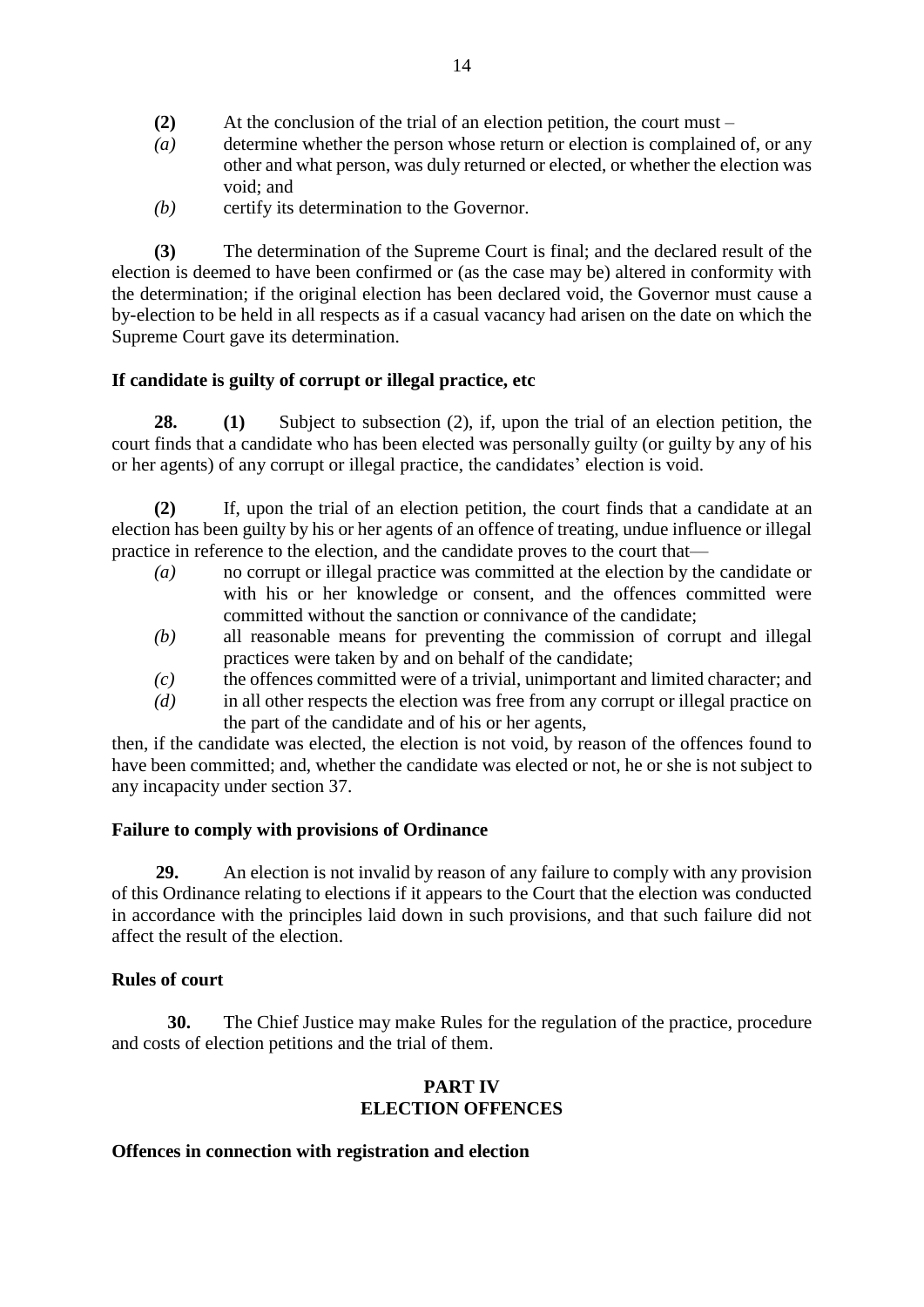- **31. (1)** It is an offence for a person to—
- *(a)* forge or fraudulently deface or destroy any nomination paper, or deliver a nomination paper to a returning officer knowing it to be wholly or partly forged;
- (*b)* vote, or induce or procure any person to vote, knowing that he or she or that other person is prohibited from voting;
- *(c)* forge or counterfeit or fraudulently deface or destroy any ballot paper or the official mark on any ballot paper;
- *(d)* without due authority, supply a ballot paper to any person;
- *(e)* not being authorised to do so by this Ordinance, make any mark on any ballot paper delivered to any person other than himself or herself;
- *(f)* fraudulently take any ballot paper out of the polling station; or
- *(g)* without due authority, destroy, take, open or otherwise interfere with any ballot box or packet of ballot papers then in use for the purpose of the election.

Penalty: A fine of £1,000 or imprisonment for 12 months, or both.

**(2)** A person who attempts to commit an offence specified in subsection (1) commits an offence and is liable to the punishment prescribed for that offence.

**(3)** In any prosecution for an offence in relation to ballot boxes, nomination papers, ballot papers or other things in use at an election, such ballot boxes, nomination papers, ballot papers or other things are deemed to be the property of the returning officer.

## **Duty of secrecy**

- **32. (1)** Every person in attendance at a polling station –
- *(a)* must maintain and aid in maintaining the secrecy of the voting therein; and
- *(b)* must not, except for a purpose authorised by law, communicate to any person any information as to the name or number on the register of electors of any elector who has or has not applied for a ballot paper or voted at that polling station or as to the official mark.
- **(1A)** A person must not –
- *(a)* interfere with or attempt to interfere with an elector when marking his or her ballot paper;
- *(b)* otherwise attempt to obtain in a polling station any information as to the candidate for whom any elector is about to vote or has voted; or
- *(c)* communicate at any time to any person any information obtained in a polling station as to the candidate for whom any elector is about to vote or has voted, or as to the number on the back of the ballot paper given to any elector.
- **(2)** Every person in attendance at the counting of the votes –
- *(a)* maintain and aid in maintaining the secrecy of the voting; and
- *(b)* must not attempt to ascertain at such counting the number on the back of any ballot paper or communicate any information obtained at such counting as to the candidate for whom any vote is given in any ballot paper.

 **(3)** A person must not directly or indirectly induce any elector to display his or her ballot paper after the elector has marked it so as to make known to any person the name of the candidate for or against whom he or she has marked it.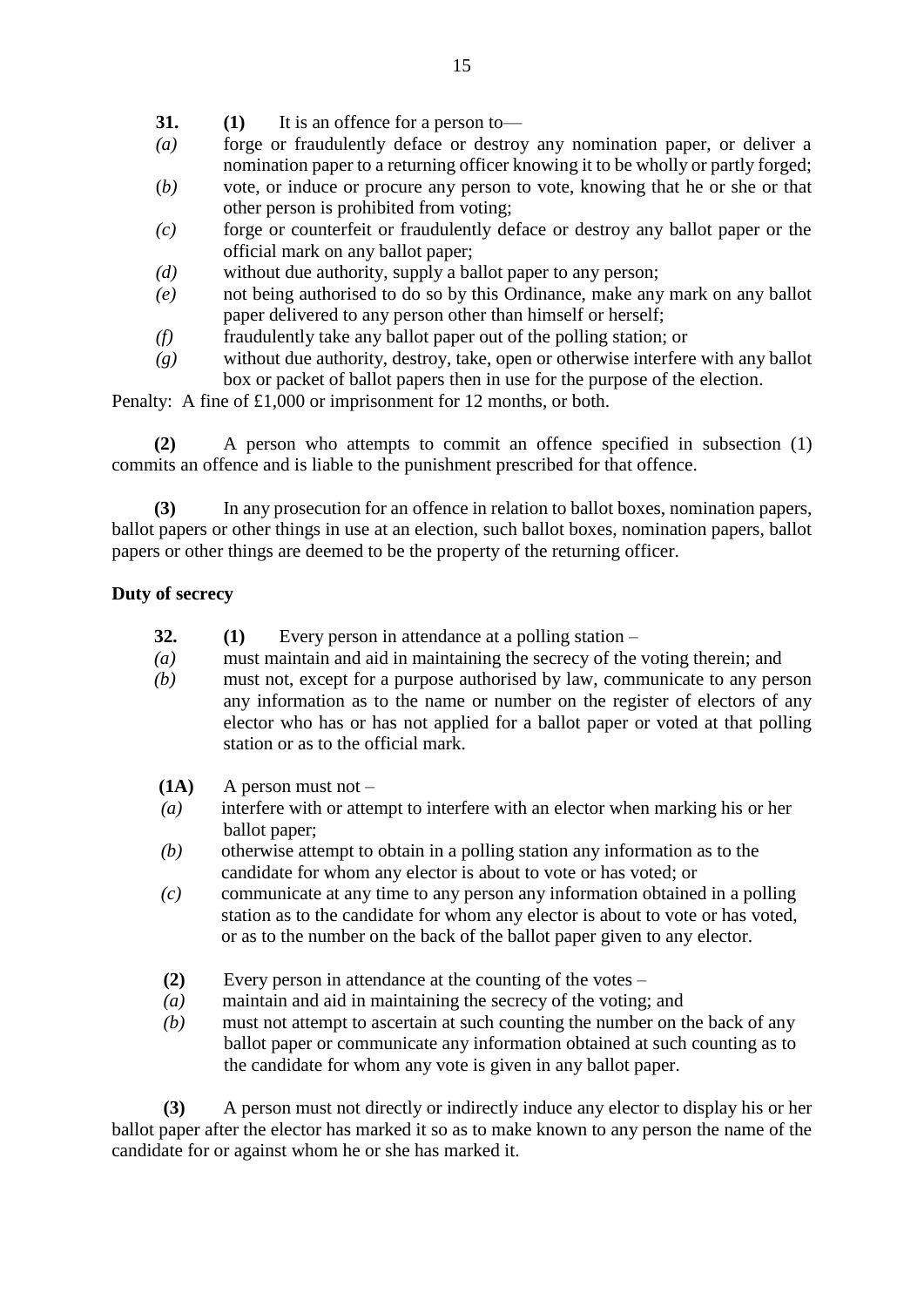**(4)** A person who contravenes subsection (1), (1A), (2) or (3) commits an offence. Penalty: A fine of £1,000 or imprisonment for 12 months, or both.

# **Personation**

**33. (1)** Subject to subsection (2), a person who, otherwise than as permitted by the provisions for proxy voting—

- *(a)* applies for a ballot paper in the name of any other person whether that name be of a person living, dead or fictitious; or
- *(b)* having voted once at an election applies at the same election for a ballot paper in his or her own name,

commits the offence of personation.

Penalty: As provided in section 37.

**(2)** *(a)* It is not an offence for an authorised proxy to apply for a ballot paper for and on behalf of the elector for whom he or she is or has been proxy unless at the time he or she so applies he or she knows that—

- (i) he or she has no authority to do so; or
- (ii) the elector for whom he or she is the authorised proxy has already applied for and been given a ballot paper to enable that elector to vote on his or her own behalf.

*(b)* It is not an offence for an elector who has been granted the right to vote by proxy to apply to vote in person unless at the time he or she so applies he or she knows that his or her authorised proxy has already applied for and been given a ballot paper on his or her behalf.

#### **Treating**

- **34.** Every—
- *(a)* person who corruptly, by himself or herself or by any other person, either before, during or after an election, directly or indirectly gives or provides, or pays wholly or in part the expenses of giving or providing, any food, drink, entertainment or provision to or for any person for the purpose of corruptly influencing that person or any other person to vote or refrain from voting at such election, or on account of such person or any other person having voted or refrained from voting at such election; and
- *(b)* elector who corruptly accepts or takes any such food, drink, entertainment or provision,

commits the offence of treating.

Penalty: As provided in section 37.

#### **Undue influence**

- **35.** Every person who—
- *(a)* directly or indirectly, by himself or herself or by any other person on his or her behalf, makes use of (or threatens to make use of) any force, violence or restraint, or inflicts or threatens to inflict, by himself or herself or by any other person, any injury, damage, harm or loss upon or against any person in order to induce or compel such person to vote or refrain from voting, or on account of such person having voted or refrained from voting at an election; or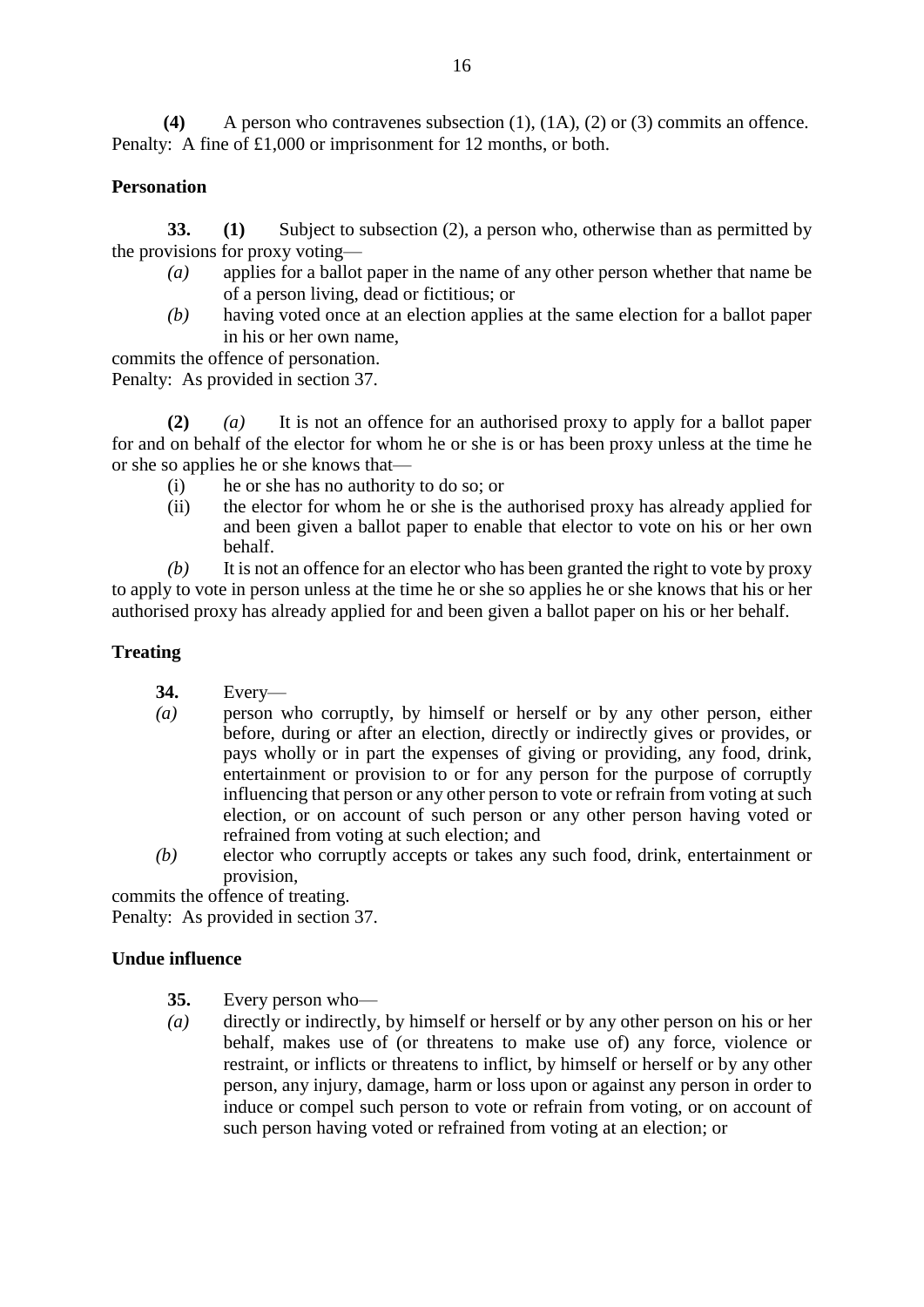*(b)* by abduction, duress or any fraudulent contrivance impedes or prevents the free exercise of the franchise of any elector or thereby compels, induces or prevails upon any elector either to give or refrain from giving his vote at an election,

commits the offence of undue influence.

Penalty: As provided in section 37.

# **Bribery**

- **36.** Every person who—
- *(a)* directly or indirectly by himself or herself or by any other person on his or her behalf gives, lends, or agrees to give or lend, or offers, promises or promises to procure or to endeavour to procure, any money or valuable consideration to or for any elector, or to or for any person on behalf of any elector, or to or for any other person, in order to induce any elector to vote or refrain from voting, or corruptly does any such act as aforesaid on account of such elector having voted or refrained from voting at an election;
- *(b)* directly or indirectly by himself or herself or by any other person on his or her behalf gives or procures or agrees to give or procure, or offers, promises or promises to procure or to endeavour to procure any office, place or employment to or for any elector, or to or for any person on behalf of any elector, or to or for any other person, in order to induce such elector to vote or refrain from voting or corruptly does any such act as aforesaid on account of any elector having voted or refrained from voting at an election;
- *(c)* directly or indirectly by himself or herself or by any other person on his or her behalf makes any such gift, loan, offer, promise, procurement or agreement as aforesaid to or for any person, in order to induce such person to procure or endeavour to procure the return of any person as an elected member or the vote of any elector at an election;
- *(d)* upon or in consequence of any such gift, loan, offer, promise, procurement or agreement, procures or engages, promises or endeavours to procure the return of any person as an elected member or the vote of any elector at an election;
- *(e)* advances or pays or causes to be paid any money to or to the use of any other person with the intent that such money or any part of it is to be expended in bribery at an election, or who knowingly pays or causes to be paid any money to any person in discharge or repayment of any money wholly or in part expended in bribery at an election;
- *(f)* before or during an election, directly or indirectly by himself or herself or by any other person on his or her behalf receives, agrees or contracts for any money, gift, loan or valuable consideration, office, place or employment for himself or herself or for any person, for voting or agreeing to vote or for refraining or agreeing to refrain from voting at an election; or
- *(g)* after any election, directly or indirectly by himself or herself or by any other person on his or her behalf receives any money or valuable consideration on account of any person having voted or refrained from voting or having induced any other person to vote or refrain from voting at an election,

commits the offence of bribery.

Penalty: As provided in section 37.

# **Punishment and incapacities for corrupt practice**

**37. (1)** A person who—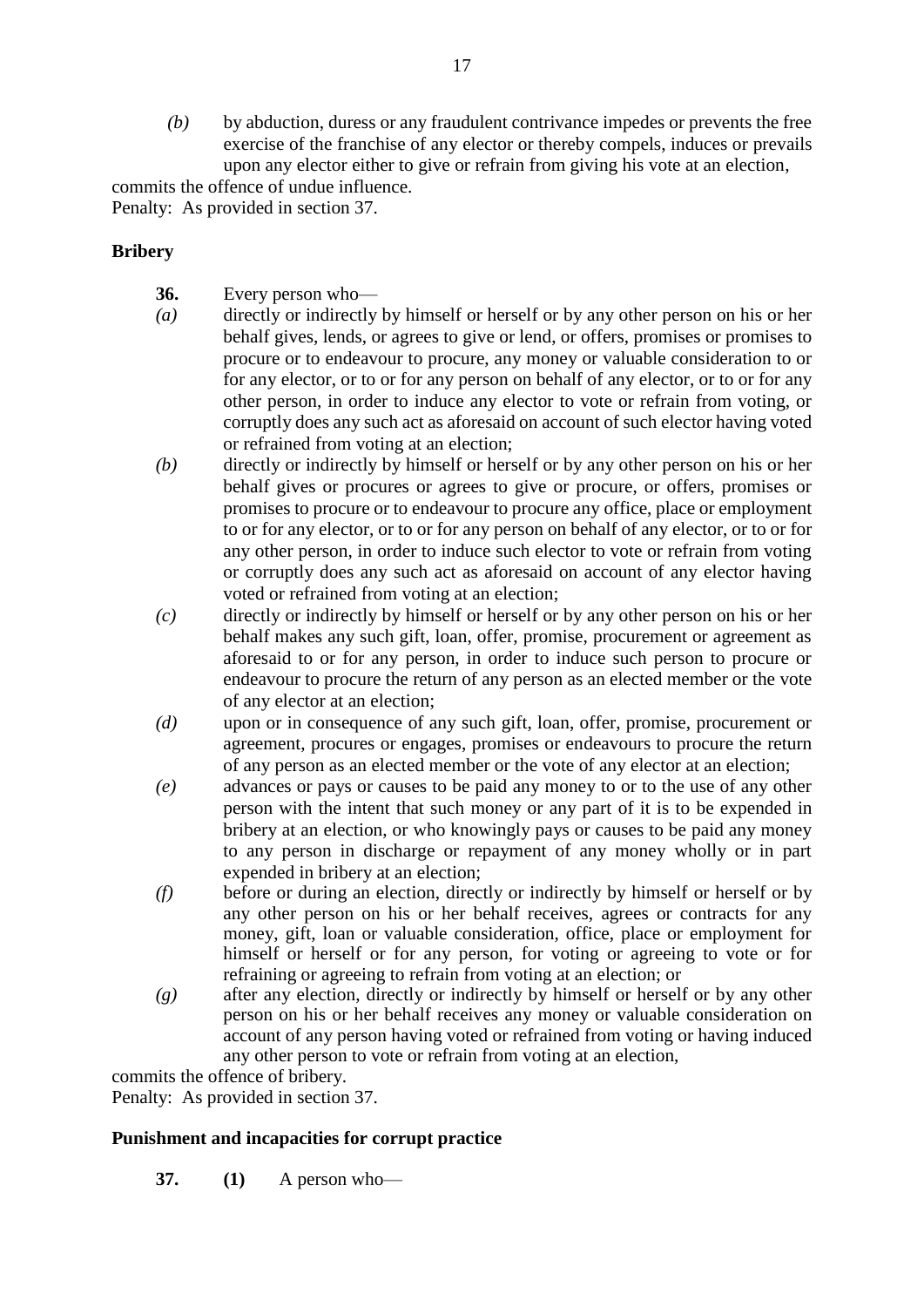- *(a)* commits the offence of personation, or aids, abets, counsels or procures the commission of the offence of personation;
- *(b)* commits an offence of treating, undue influence or bribery;
- *(c)* knowingly makes or publishes, before or during any election, for the purpose of affecting the return of any candidate, any false statement of fact in relation to the personal conduct or character of that candidate;
- *(d)* knowingly makes or publishes, before or during an election, for the purpose of promoting or procuring the election of any candidate, any false statement of the withdrawal of any other candidate at that election;
- *(e)* appears before a Presiding Officer at any election and produces an authority to vote as a proxy which to his knowledge is false; or
- *(f)* having produced before a Presiding Officer at any election an authority to vote as proxy makes any declaration which is to his knowledge false,

commits a corrupt practice.

Penalty: A fine of £2,000 or imprisonment for 18 months, or both.

**(2)** A person convicted of a corrupt practice is during a period of 7 years from the date of the conviction incapable of being registered as an elector, or of voting at an election of a member, or of being elected a member, or (if elected before the conviction) of retaining his or her seat as a member of the Council.

#### **Offences by election officers**

- **38.** It is an offence for an election officer to —
- *(a)* make, in any record, return or other document which the officer is required to keep or make under this Ordinance, any entry which the officer knows or has reasonable cause to believe to be false or does not believe to be true;
- *(b)* permit any person whom the officer knows or has reasonable cause to believe not to be a blind person or an incapacitated person or an illiterate person to vote in the manner provided for blind persons or incapacitated persons or illiterate persons, as the case may be;
- *(c)* refuse to permit any person whom the officer knows or has reasonable cause to believe to be a blind person or an incapacitated person or an illiterate person to vote in the manner provided for blind persons or incapacitated persons or illiterate persons, as the case may be;
- *(d)* wilfully prevent any person from voting at the polling station at which the officer knows or has reasonable cause to believe that person to be entitled to vote;
- *(e)* wilfully reject or refuse to count any ballot paper which the officer knows or has reasonable cause to believe to be validly cast for any candidate; or
- *(f)* wilfully counts any ballot paper as being cast for any candidate which the officer knows or has reasonable cause to believe not to have been validly cast for that candidate.,

Penalty: A fine of £2,000 or imprisonment for 18 months, or both.

Commits shall be guilty of an offence and shall be liable on summary conviction to a fine not

#### **PART V MISCELLANEOUS**

#### **Orders for production of documents**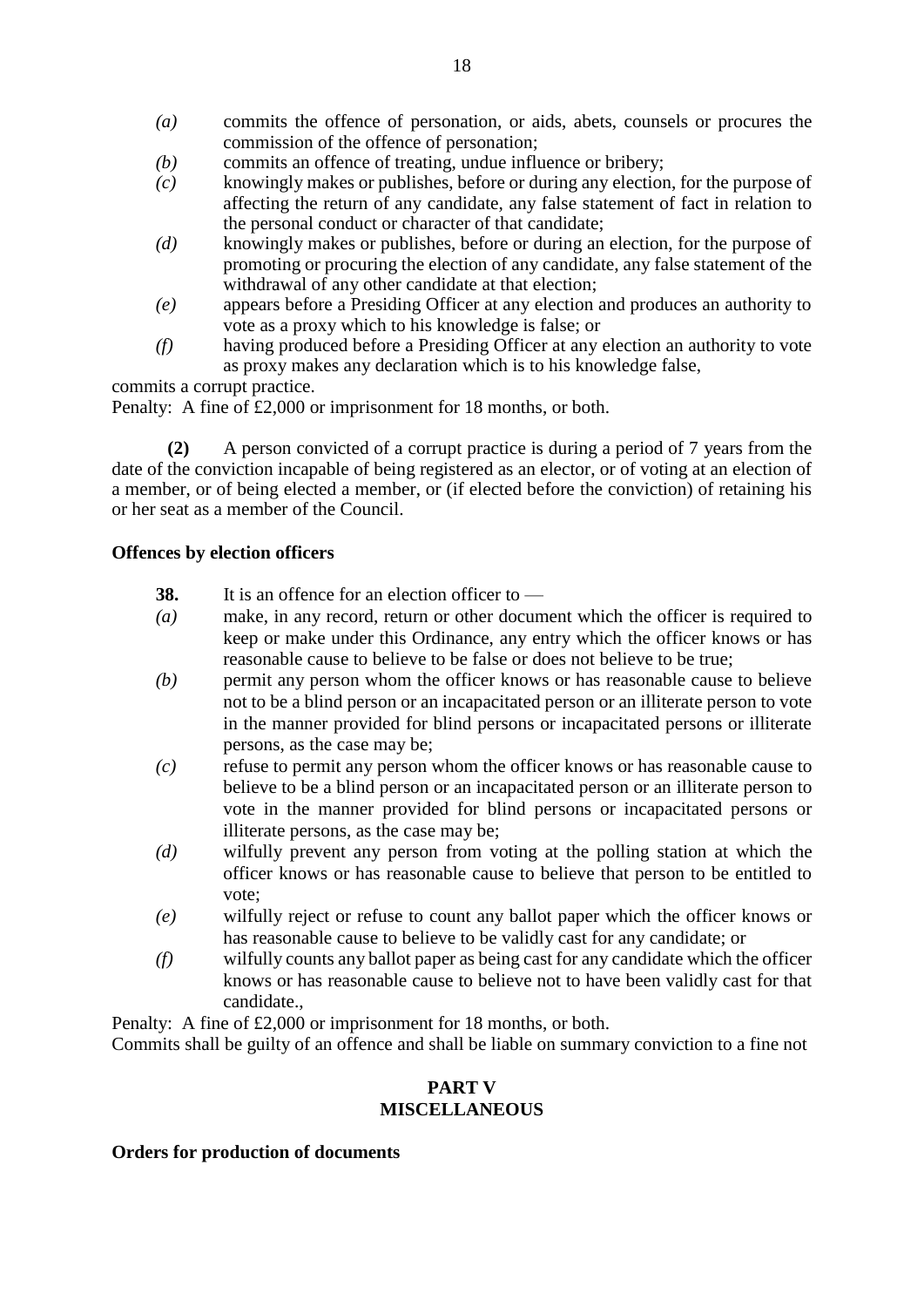- **39. (1)** The Chief Justice –
- *(a)* may make an order that any ballot paper or other document relating to an election (whether or not it has been sealed up or otherwise secured in accordance with provisions for the time being in force in relation to the security of election records) be inspected, copied or produced at a time and place and subject to conditions the Chief Justice considers expedient; but
- *(b)* must not make such an order unless he or she is satisfied that such inspection, copy or production is required for the purpose of instituting or maintaining a prosecution or an election petition in connection with the election.
- **(2)** Except as provided in subsection (1), no person may be allowed to inspect any ballot paper or document as mentioned in that subsection except in the course of his or her duty as an election officer.

#### **Elector not bound to disclose for whom he voted**

**40.** An elector must not, in any legal proceedings or otherwise, be required to state for whom he or she voted in an election under this Ordinance.

#### **Employers to allow employees period for voting**

**41. (1)** Every employer must, on polling day, allow to every elector in the employer's employment a reasonable period of absence from work for the purpose of voting; and an employer must not make any deduction from the pay or other remuneration of any such elector, nor impose upon or exact from him or her any penalty by reason of his or her absence during that period.

**(2)** An employer who directly or indirectly refuses, or by intimidation, undue influence, or in any other manner, interferes with, the right of any employee under subsection (1), commits an offence.

Penalty: A fine of £1000 or imprisonment for 6 months, or both.

**(3)** For the purposes of this section, "employer" includes any person who, in the course of his or her employment, is in fact responsible for managing the day to day work of an elector, whether or not he or she has a contractual relationship with the elector.

**(4)** If an offence is committed under this section by a corporate body, every director, secretary, manager, or other official of that body is liable to be convicted and sentenced for the same offence and punished accordingly unless he or she shows that he or she was not personally culpable in relation to the offence.

#### **Cost of elections**

**42.** All expenses properly incurred by an election officer in connecting with an election held under this Ordinance are to be defrayed from the Consolidated Fund without further appropriation than this section.

#### **Power to vary dates**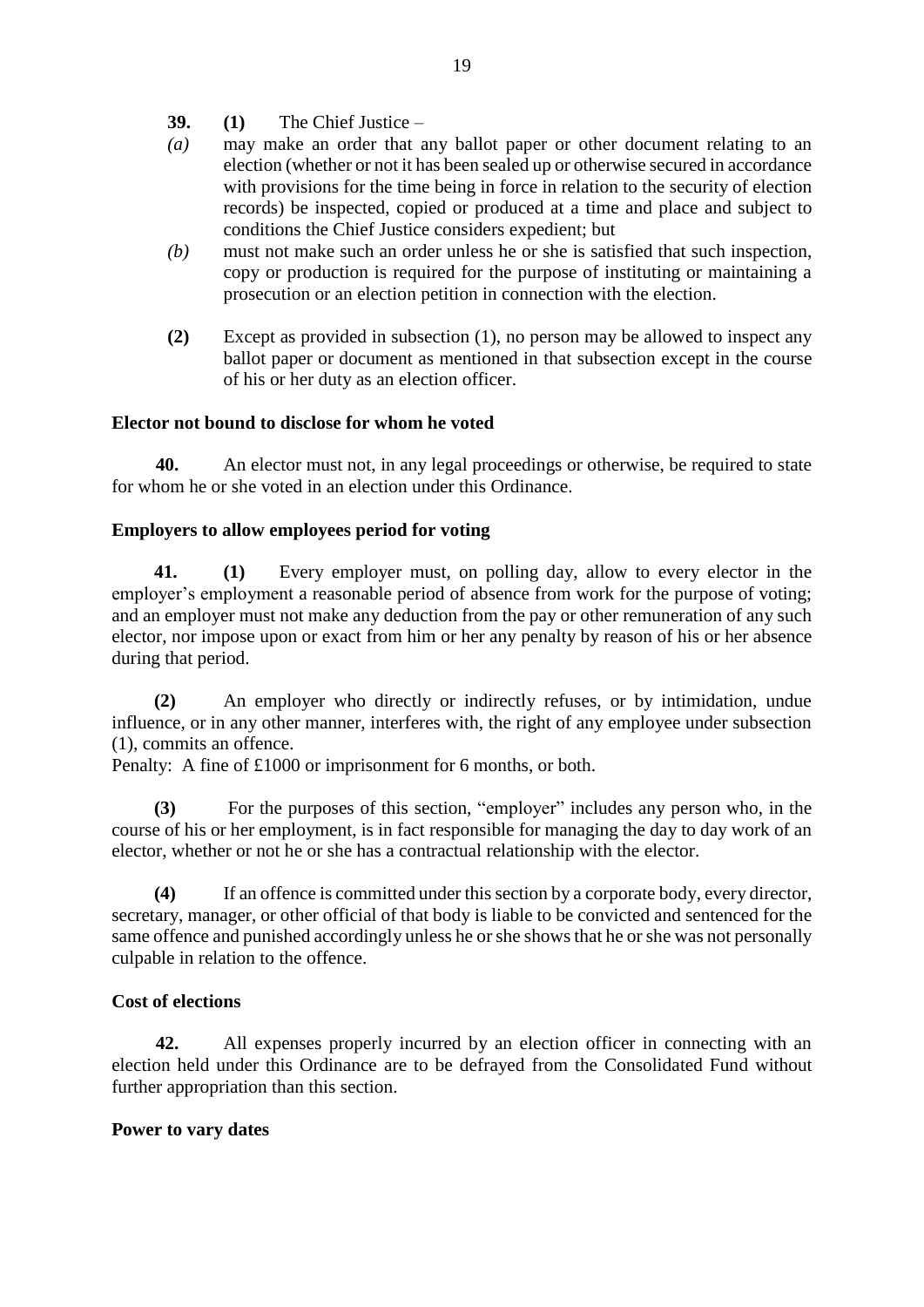**43.** The Governor may, by order published in the *Gazette* and posted on the official notice board, vary all or any dates mentioned in this Ordinance (or any writ of election or order issued under it) and may substitute other dates instead.

#### **Governor may make regulations**

- **44. (1)** The Governor may make regulations—
- *(a)* prescribing the fees to be paid in connection with anything done under this Ordinance;
- *(b)* as to the appointment and duties of election agents and sub-agents;
- *(c)* as to the expenses that may be incurred by candidates;
- *(d)* defining, and prescribing maximum penalties for, illegal practices and other offences;
- *(e)* generally for carrying into effect the provisions of this Ordinance; and
- *(f)* as to the procedures to be adopted in the Council or any Committee of the  *C*ouncil.

**(2)** Regulations made under subsection (1) may make provision for authorising the arrest of persons suspected of committing offences against the regulations or against this Ordinance.

# **PART VI SENIOR PUBLIC OFFICES**

#### **Administrator**

**45. (1)** *Repealed*.

**(2)** The Administrator has the functions conferred upon him or her by or under this Ordinance or any other law, and such other functions as the Governor from time to time is pleased to assign to the Administrator and, subject to this Ordinance and any other law by which such functions are conferred, must perform all such functions (including any functions which are expressed by any relevant law to be exercisable in the Administrator's discretion or in his or her judgment) according to any instructions that the Governor from time to time see fit to give the Administrator.

**(2A)** The question whether or not the Administrator has in any matter complied with such instructions as mentioned in subsection (2) must not be inquired into in any court.

**(3)** Subject to subsection (4), where any office is created by any written law and the functions of it need to be exercised at a time when the office is vacant, or the holder of the office is absent from Ascension or otherwise unable to act, the Administrator –

- *(a)* is deemed to have been appointed to such office and to have all the rights, powers, privileges and immunities enjoyed by the holder of such office; and
- *(b)* must perform the duties of such office,

until such time as a lawful appointment is made to fill the vacancy or the holder of the office is again able to act.

- **(4)** Subsection (3) does not apply where the vacant office is—
- *(a)* the office of Attorney General;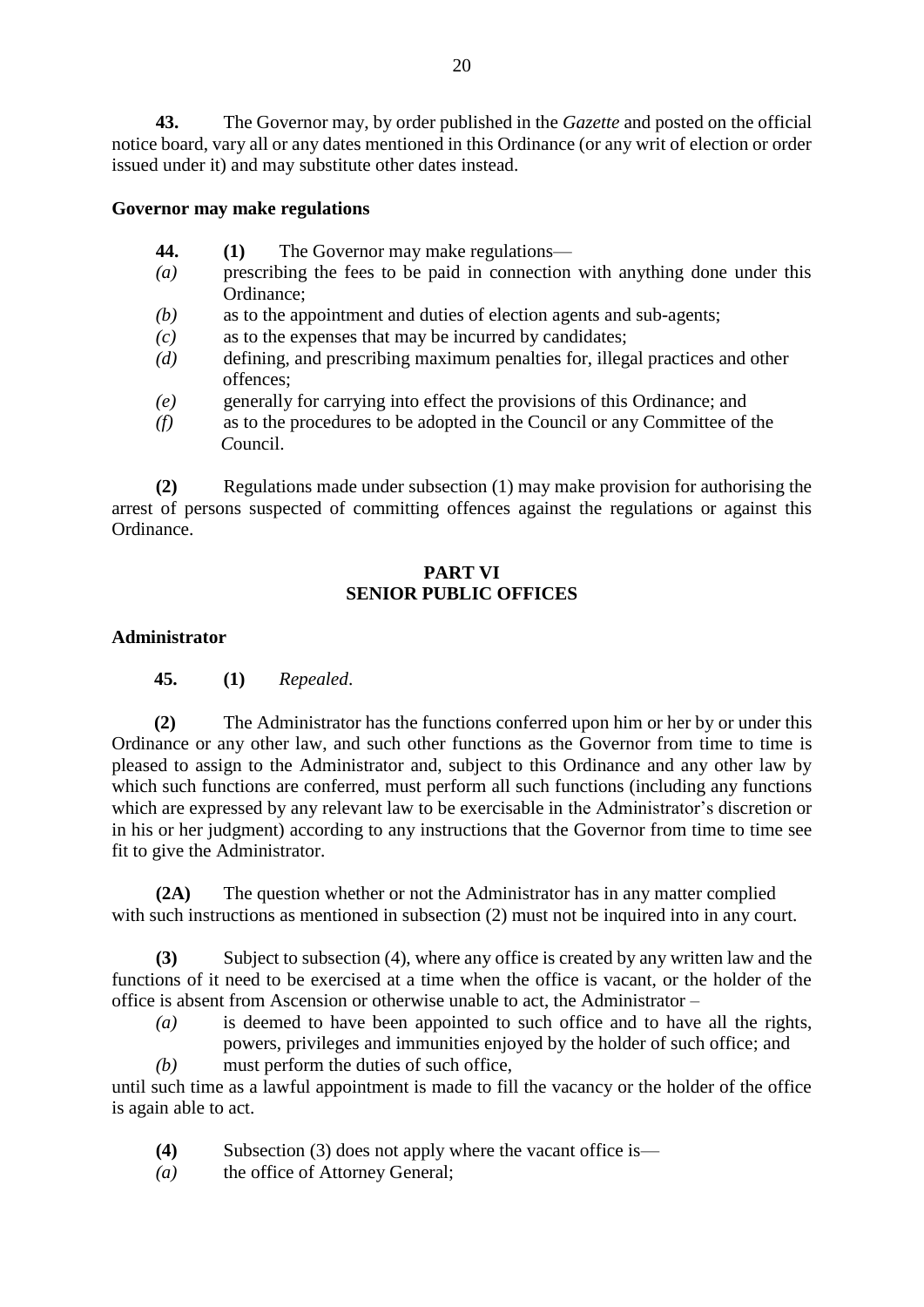*(b)* the office of Magistrate, Justice of the Peace, or any other office of a judicial character.

#### **Director of Resources**

**46.** The Governor may appoint a suitably qualified and experienced person to be the Director of Resources.

#### **Attorney General**

**47.** *Repealed*

#### **Crown Counsel**

**48.** *Repealed*

## **Oaths of Office**

**49. (1)** A person appointed to the office of Administrator or Director of Resources or Crown Counsel must, before entering upon the duties of the office, make (before the Governor or a person authorised by the Governor for the purpose) oaths or affirmations**—**

- *(a)* of allegiance;
- *(b)* of confidentiality; and
- $(c)$  for the due execution of his office,

in the forms respectively set out in the Schedule to this Ordinance.

 **(2)** A person who has made the oaths or affirmations required by subsection (1), or who has made corresponding oaths or affirmations upon assuming the office of Attorney General of St Helena, is not required to repeat the oath or affirmation for the purposes of section 21.

## **PART VII SUPPLEMENTAL**

#### **Repeals**

**50.** The following enactments are repealed: The Island Council Ordinance, Cap A4; The Ascension Island Administrator Ordinance, 1965; The Island Council (Temporary Provisions) Ordinance, 2007; and The Island Council (Temporary Provisions) Ordinance, 2008.

#### **Commencement and transitional provisions**

**51. (1)** Subject to this section, this Ordinance comes into force on publication.

**(2)** Until such time as a Register of Electors has been prepared in accordance with regulations made pursuant to section 8(1)*(a)*, the Interim Register of Electors compiled under the Interim Registration of Electors Order, 2008 is deemed to be a Register of Electors prepared in accordance with such regulations.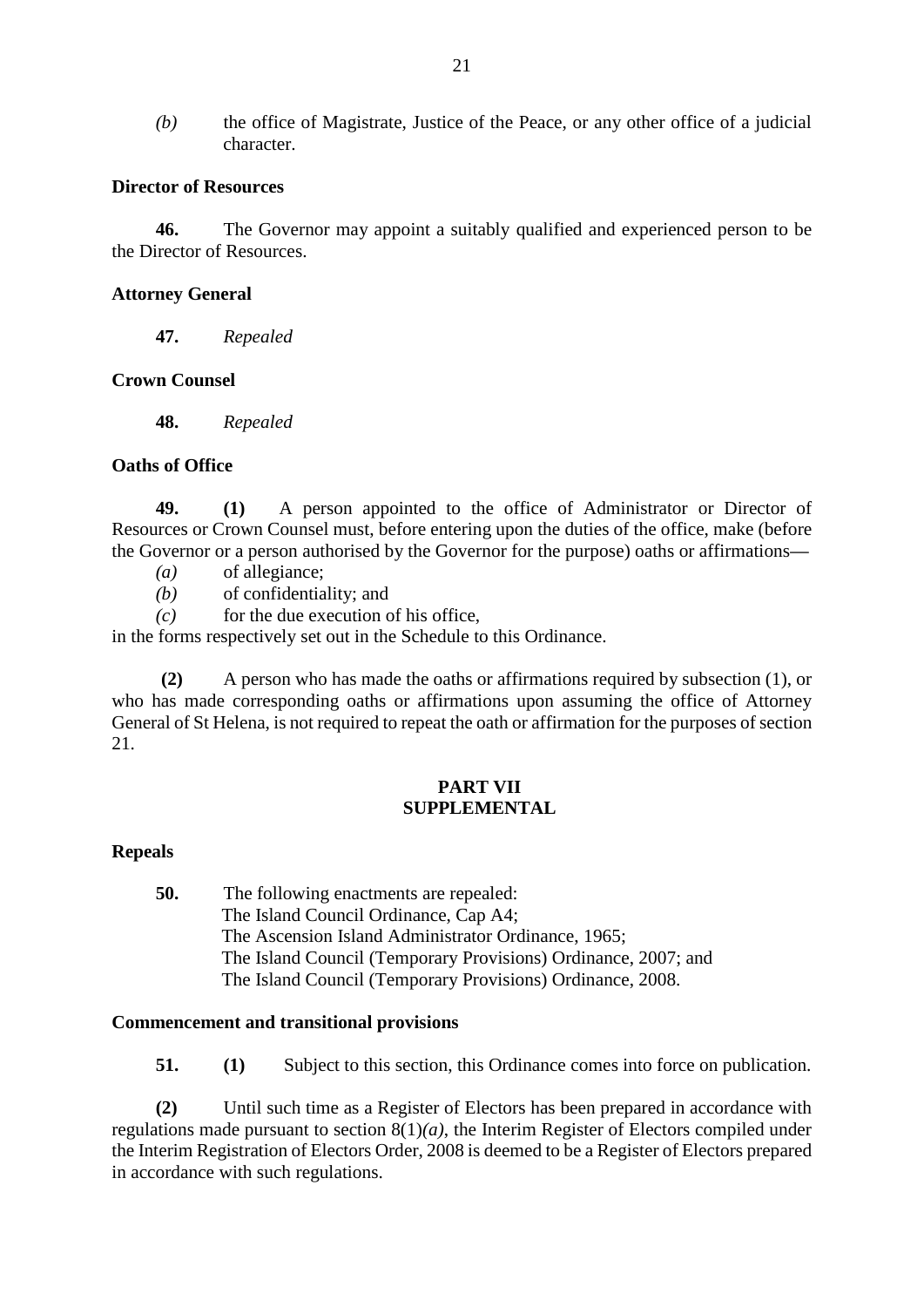**(3)** The first general election held under this Ordinance must be held on a date the Governor fixes by Order, and such Order may contain any incidental, consequential, or transitional provisions that appear to the Governor to be necessary or expedient for the purpose of enabling such election to take place.

**(4)** The persons holding the Offices of Administrator, Director of Resources, and Crown Counsel, immediately before the commencement of this Ordinance are deemed to have been duly appointed, and to have taken the oaths required by this Ordinance, and may hold office accordingly until the expiry or other lawful termination of their respective appointments.<sup>4</sup>

#### **SCHEDULE**

(Sections 21 and 49(1))

#### FORMS OF OATH AND AFFIRMATION

Oath of Allegiance

I ......................….. do swear that I will be faithful and bear true allegiance to Her Majesty Queen Elizabeth the Second, Her Heirs and Successors, according to law. So help me God.

Affirmation of Allegiance

I .....................………..………... do solemnly and sincerely affirm and declare that I will be faithful and bear true allegiance to Her Majesty Queen Elizabeth the Second, Her Heirs and Successors, according to law.

Oath for due execution of office

I ..........……………...........………. do swear that I will well and truly serve Her Majesty Queen Elizabeth the Second, Her Heirs and Successors, in the office of (here insert the description of the office). So help me God.

Affirmation for due execution of office

I .....................………..………... do solemnly and sincerely affirm and declare that I will well and truly serve Her Majesty Queen Elizabeth the Second, Her Heirs and Successors, in the office of (here insert the description of the office).

#### Oath of Confidentiality

1

I ......................….. do swear that, except with the authority of the Governor, I will not directly or indirectly reveal the business or proceedings of the Island Council or the nature or contents of any document communicated to me as a member of the Council or any matter coming to my knowledge in my capacity as a member of the Council. So help me God.

# Affirmation of Confidentiality

I .....................………..………... do solemnly and sincerely affirm and declare that except with the authority of the Governor, I will not directly or indirectly reveal the business or proceedings of the Island Council or the nature or contents of any document communicated to me as a

<sup>&</sup>lt;sup>4</sup> This provision was superseded by section 147 of the Constitution as regards the Administrator and section 150(4) as regards the Crown Counsel.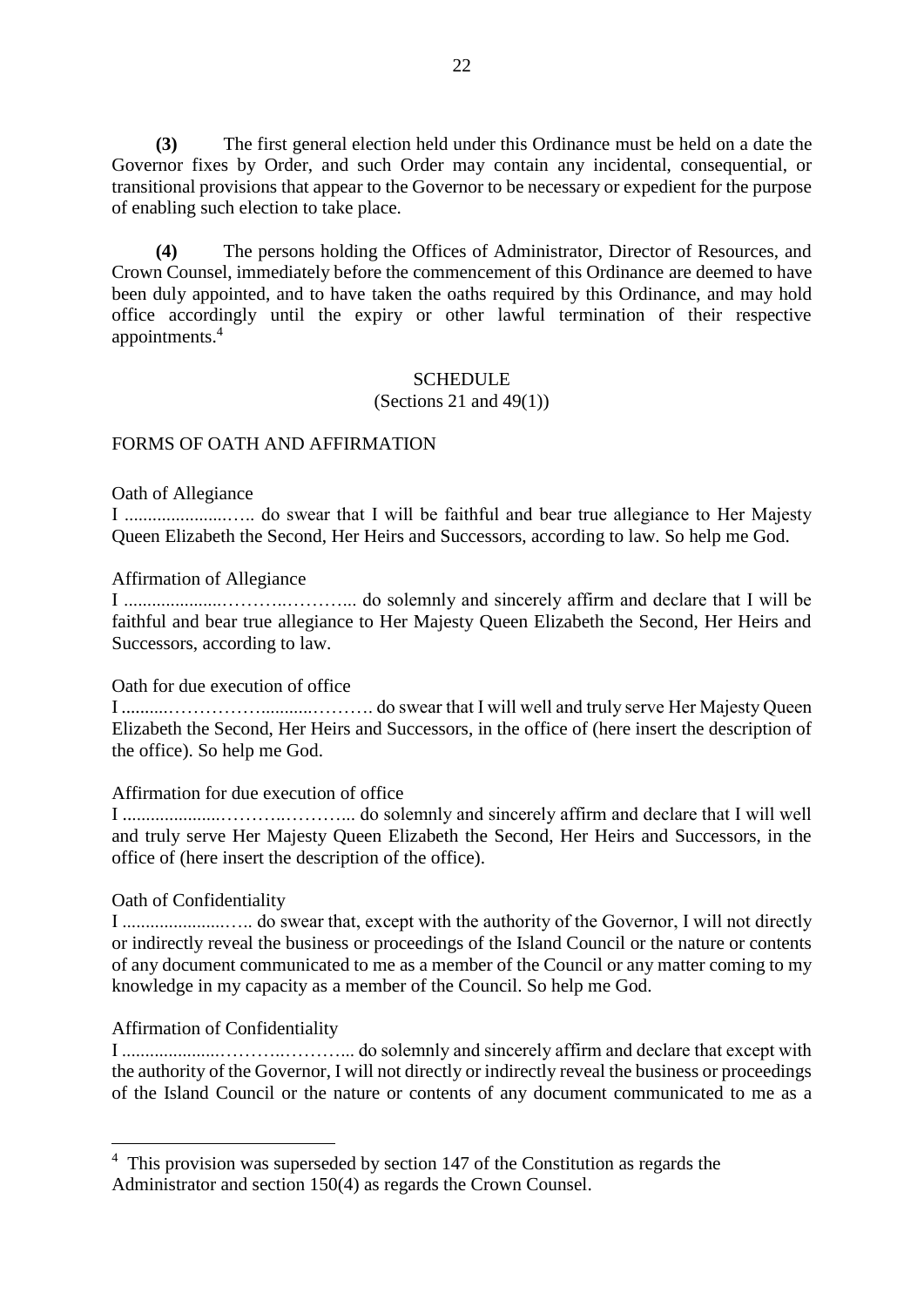member of the Council or any matter coming to my knowledge in my capacity as a member of the Council.

# **ISLAND GOVERNMENT (ASCENSION) ORDINANCE, 2008**

# **REGISTRATION OF ELECTORS REGULATIONS, 2008**

(Section 44)

# TABLE OF CONTENTS

\_\_\_\_\_\_\_\_\_\_\_\_\_\_\_\_\_\_\_\_

- 1. Citation and commencement
- 2. Registration Officer3.
- 3. Register of Electors
- 4. Provisions concerning persons under 18 years of age
- 5. Compilation of Provisional Register
- 6. Objections to Provisional Register
- 7. Appeal to Magistrates' Court
- 8. Publication of Register of Electors

# **Citation and commencement**

**1.** These Regulations may be cited as the Registration of Electors Regulations, 2008, and come into force on 1st January 2009.

# **Registration Officer**

**2. (1)** The Administrator must appoint a Registration Officer for the purpose of these Regulations, and may appoint any Assistant Registration Officers the Administrator from time to time thinks fit.

**(2)** An Assistant Registration Officer has all the powers and may perform all the duties of the Registration Officer; and any reference in these Regulations to the Registration Officer, unless the context otherwise requires, includes a reference to an Assistant Registration Officer.

# **Register of Electors**

**3.** The Register of Electors must be in a form approved by the Administrator and must record (in respect of each person entitled to be included in the Register):

- *(a)* full name;
- *(b)* address;
- *(c)* in the case of a person included in accordance with Regulation 4 -- his or her date of birth;
- *(d)* the polling station at which he or she will be allowed to vote (which must, unless he requests otherwise by way of an application under Regulation 6*(d)*, be the polling station nearest to his or her home address); and
- *(e)* a unique reference number to be allocated to each elector.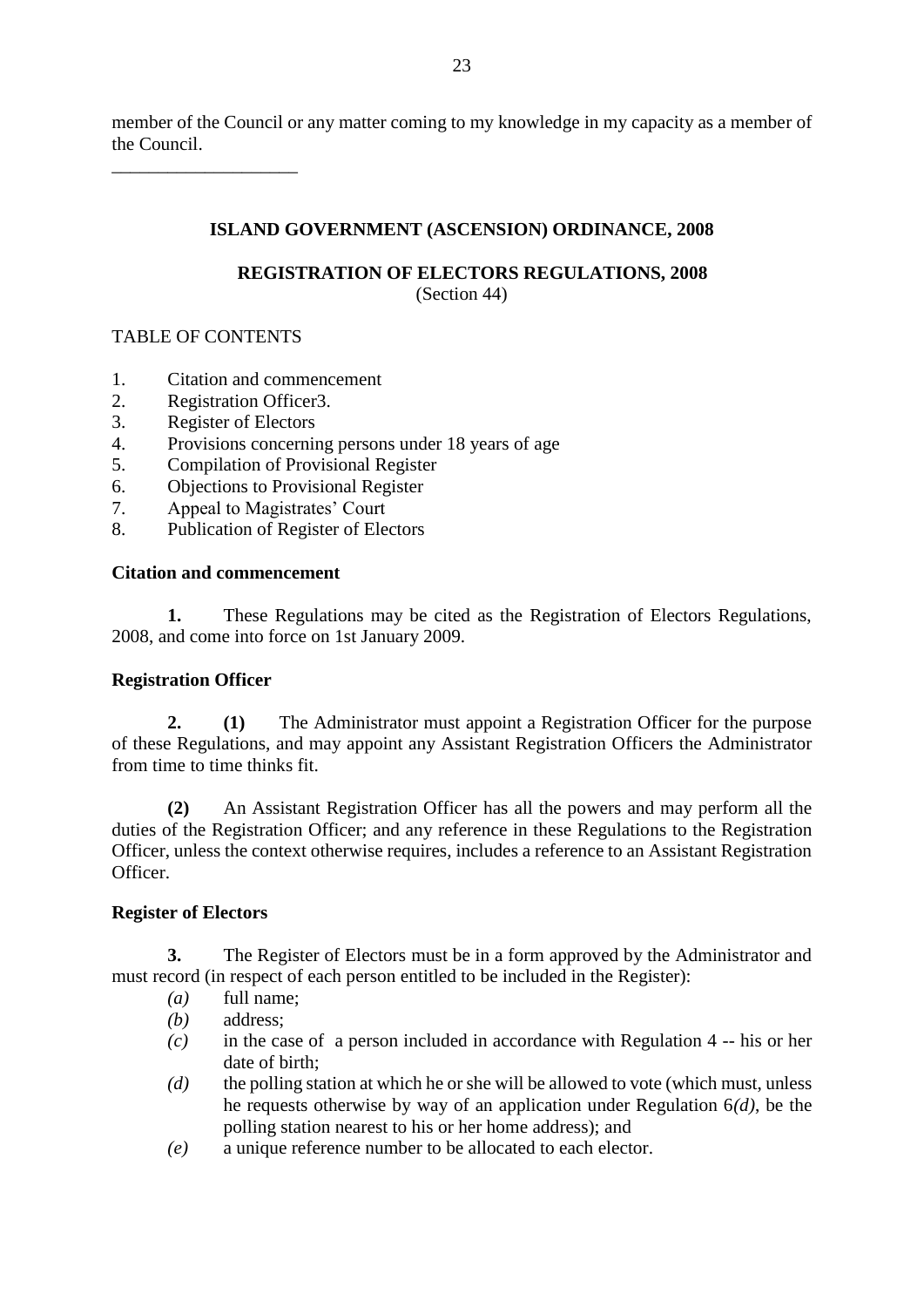# **Provisions concerning persons under 18 years of age**

**4.** A person who will attain the age of 18 years during the period of validity of any Register of Electors may be included in that Register, if he or she otherwise satisfies the criteria in section 9 of the Ordinance, but is not entitled to vote in any election held before he or she attains the age of 18 years.

# **Compilation of Provisional Register**

**5. (1)** On or before the 16th day of September in each year, the Registration Officer must compile, based on information collected from:

- *(a)* the then current Register of Electors;
- *(b)* Registers of Births, Deaths and Marriages;
- *(c)* Immigration and Emigration Records; and
- *(d)* such other sources as to the Registration Officer seem appropriate,

a Provisional Register of Electors for the period of one year commencing on 1st November that year.

**(2)** On or before the 16th day of September each year, the Registration Officer must publish (by placing a copy of it on the official notice Board, and in any other manner the Administrator approves, the Provisional Register of Electors, together with an explanation of the rights of persons to apply to have the Provisional Register amended under the following provisions of these Regulations.

## **Objections to Provisional Register**

**6. (1)** Any person who is eligible to have his or her name entered in the Register of Electors may, within 14 days of the date on which a Provisional Register of Electors is published, apply in writing to the Registration Officer to have that Register amended by:

- *(a)* removing from it the name of a person who has died, left Ascension, or otherwise ceased to be eligible for inclusion in the Register;
- *(b)* adding the name of any person who is eligible for inclusion in the register but whose name has been omitted;
- *(c)* correcting any other error in the details recorded therein;
- *(d)* changing the polling station at which he or she will be allowed to vote; or
- *(e)* removing his or her name from the register.

**(2)** As soon as is practicable after receiving an application under paragraph (1), the Registration Officer must, by notice in writing, call upon the applicant and every other person who appears to be likely to be affected by the application, to appear before the Registration Officer at a date and time and place specified in the notice; and must, at the time and place specified, enquire into the matter and either:

- *(a)* amend the Provisional Register in such manner as appears to be appropriate to make it conform to the provisions of the Ordinance and these Regulations; or
- *(b)* refuse to make any amendment.

# **Appeal to Magistrates' Court**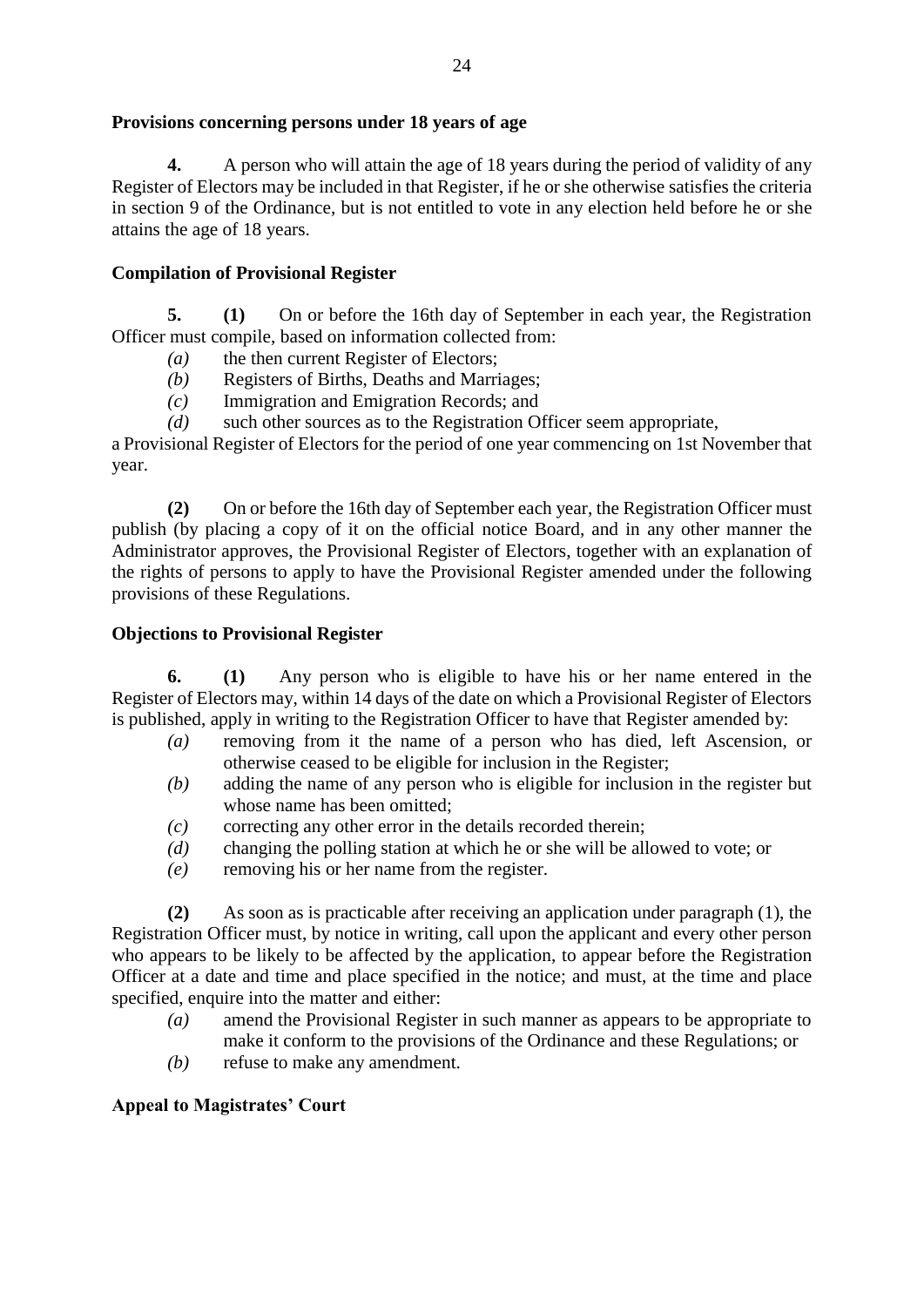**7. (1)** A person who is dissatisfied with the decision of the Registration Officer under regulation 6(2) may, within 7 days from the date on which the decision was given, appeal to the Magistrates' Court, in writing, stating the grounds of his or her appeal.

**(2)** The Magistrates' Court must hear and determine any such appeal within 10 days of receiving it and its decision is final.

**(3)** Upon the determination of any such appeal, the Magistrates' Court must forthwith inform the Registration Officer of its decision and the Registration Officer must give effect to it.

# **Publication of Register of Electors**

**8. (1)** As soon as is practicable after all proceedings under regulations 6 and 7 have been completed, and in any event no later than 1st November in each year, the Registration Officer must publish (in the same manner as the Provisional Register of Electors) the Register of Electors for the year commencing on 1st November that year; and the Register so published is conclusive evidence as to the eligibility of a person to vote in any election held during its period of validity.

**(2)** The Registration Officer may amend the Register of Electors for the year referred to in paragraph (1) upon application received by him or her between 1st January and 31st August of such year made by any person who is eligible to have his or her name entered in the Register.

**(3)** As soon as practicable after receiving an application under paragraph (2), the Registration Officer must by public notice in writing—

*(a)* add the person to the Register of Electors; or

*(b)* refuse the application.

**(4)** A person who is dissatisfied with the decision of the Registration Officer under paragraph (3) may appeal against that decision following the procedure set out in regulation 7.

\_\_\_\_\_\_\_\_\_\_\_\_\_\_\_\_\_\_\_\_\_\_\_\_\_

#### **ISLAND GOVERNMENT (ASCENSION) ORDINANCE, 2008**

#### **ELECTIONS REGULATIONS, 2008** (Section 44)

#### TABLE OF CONTENTS

- 1. Citation and commencement
- 2. Returning Officer
- 3. Presiding Officers and Clerks
- 4. Polling stations
- 5. Dates of elections
- 6. Nominations
- 7. Procedure on close of nominations
- 8. The poll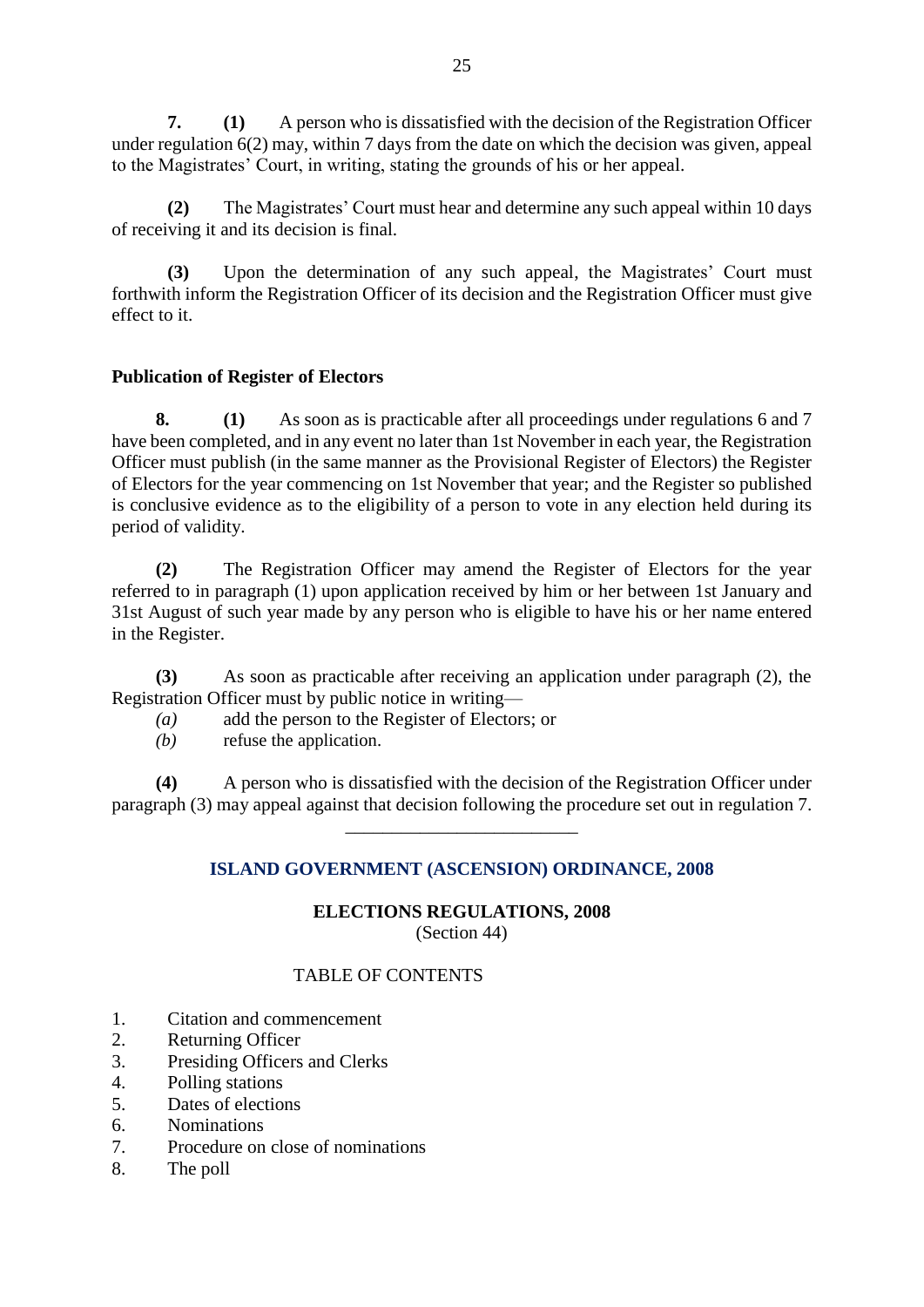- 9. Voting by blind electors, etc.
- 10. Sick or absent voters
- 11. Method of voting
- 12. Questions to voters
- 13. Spoilt ballot papers
- 14. Personation
- 15. Tendered Ballot Papers
- 16. Polling agents and counting agents
- 17. Behaviour of persons in polling stations
- 18. Ballot boxes
- 19. Close of poll
- 20. The count
- 21. Votes excluded from count
- 22. Recount
- 23. Declaration of result
- 24. Preservation of records

Schedule: Forms

#### **Citation and commencement**

**1.** These Regulations may be cited as the Elections Regulations, 2008, and come into force on publication.

#### **Returning Officer**

**2. (1)** The Administrator must appoint a Returning Officer for the purpose of these Regulations, and may appoint any Assistant Returning Officers the Administrator from time to time thinks fit.

**(2)** An Assistant Returning Officer has all the powers and may perform all the duties of the Returning Officer; and any reference in these Regulations to the Returning Officer, unless the context otherwise requires, includes a reference to an Assistant Returning Officer.

#### **Presiding Officers and Clerks**

**3. (1)** The Returning Officer may (with the consent of the Administrator as to numbers) from time to time appoint such Presiding Officers, Assistant Presiding Officers, and Clerks as are necessary for the conduct of any election.

**(2)** The Returning Officer must ensure that each polling station is attended by a Presiding Officer and at least one Assistant Presiding Officer or Clerk.

**(3)** An Assistant Presiding Officer has all the powers and may perform all the duties of a Presiding Officer; and any reference in these Regulations to a Presiding Officer, unless the context otherwise requires, includes a reference to an Assistant Presiding Officer.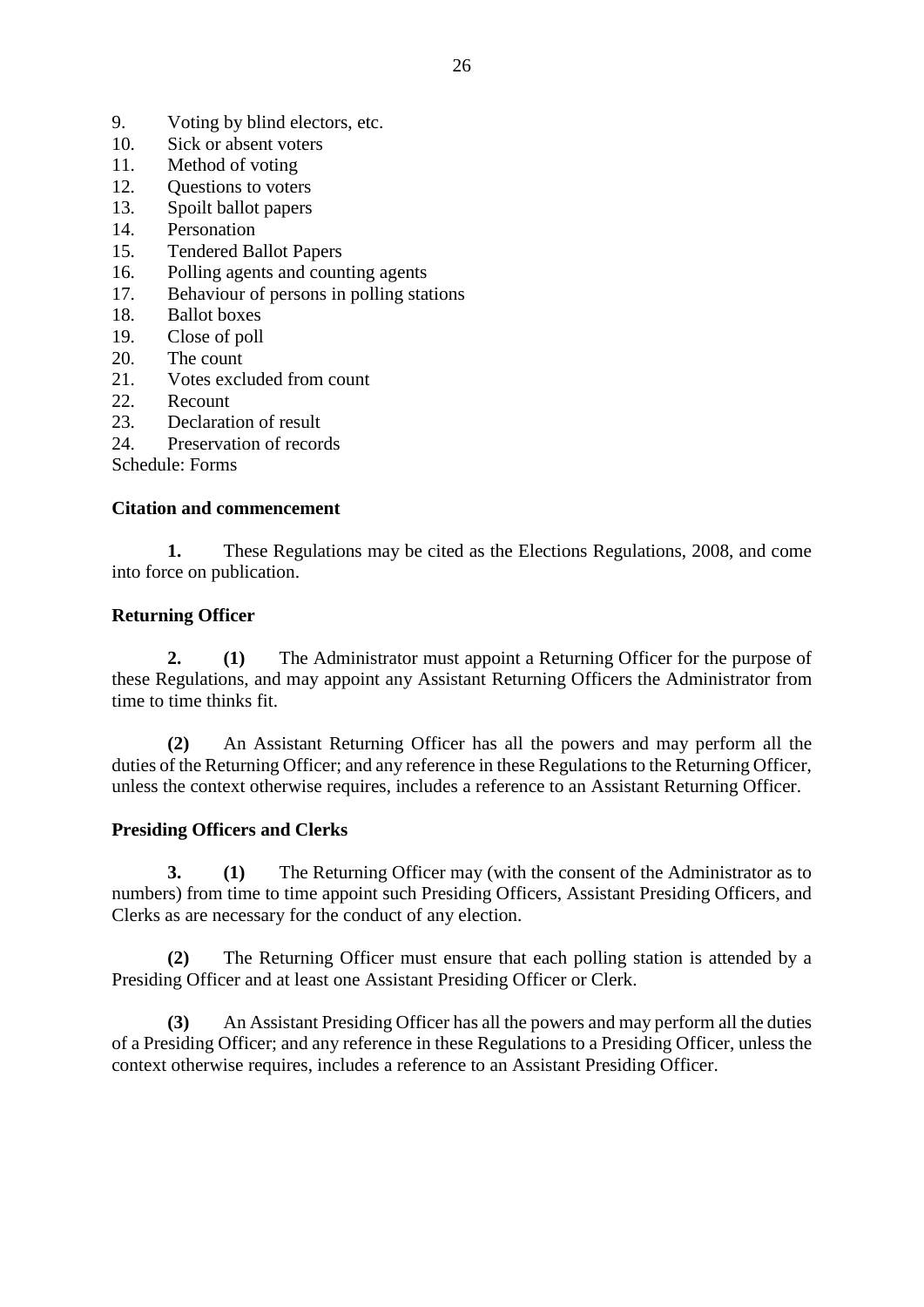# **Polling stations**

**4.** The Returning Officer must, at each election, arrangements as from time to time approved by the Administrator for ensuring that a polling station is available throughout the hours of the poll in each of the following locations, namely—

- *(a)* Georgetown;
- *(b)* Two Boats Village;
- *(c)* US Base; and
- *(d)* Travellers' Hill.

# **Dates of elections**

**5. (1)** The date of each general election must be as determined in accordance with section 23 of the Ordinance.

**(2)** A by-election must be held on a date the Governor fixes by notice given in writing under his or her hand and the public seal, and published on the official notice board; and the date must be at least 21 days after the date of such notice.

## **Nominations**

**6.**5 **(1)** The notice of the date of the election must fix a date and place for receipt of nominations, which date must not be less than 14 days before the date fixed for holding the election:

- **(2)** Every nomination must be in the prescribed form (Form A in the Schedule) and be:
	- *(a)* signed by a proposer and a seconder (each of whom must be eligible to vote in the election), each signature being witnessed by a Justice of the Peace or by the Returning Officer;
	- *(b)* signed by the person nominated, indicating his or her consent to nomination; and
	- *(c)* delivered to the Returning Officer by 4:30 p.m. on the date fixed for the receipt of nominations.

**(2A)** The Returning Officer may receive nominations on any day prior to the date fixed pursuant to paragraph (1) of the regulation.

**(3)** No elector may propose or second (in aggregate) more candidates than the number of vacancies to be filled in the election.

#### **Procedure on close of nominations**

**7. (1)** Subject to sub-regulation (2), the Returning Officer must cause a list of persons nominated to be published (by affixing the same to the official notice board and in any other manner the Administrator approves) on the day following the date fixed for receipt of nominations; and a poll must be held.

1

<sup>27</sup>

<sup>5</sup> *Regulation 6 amended by L.N. A2 of 2018*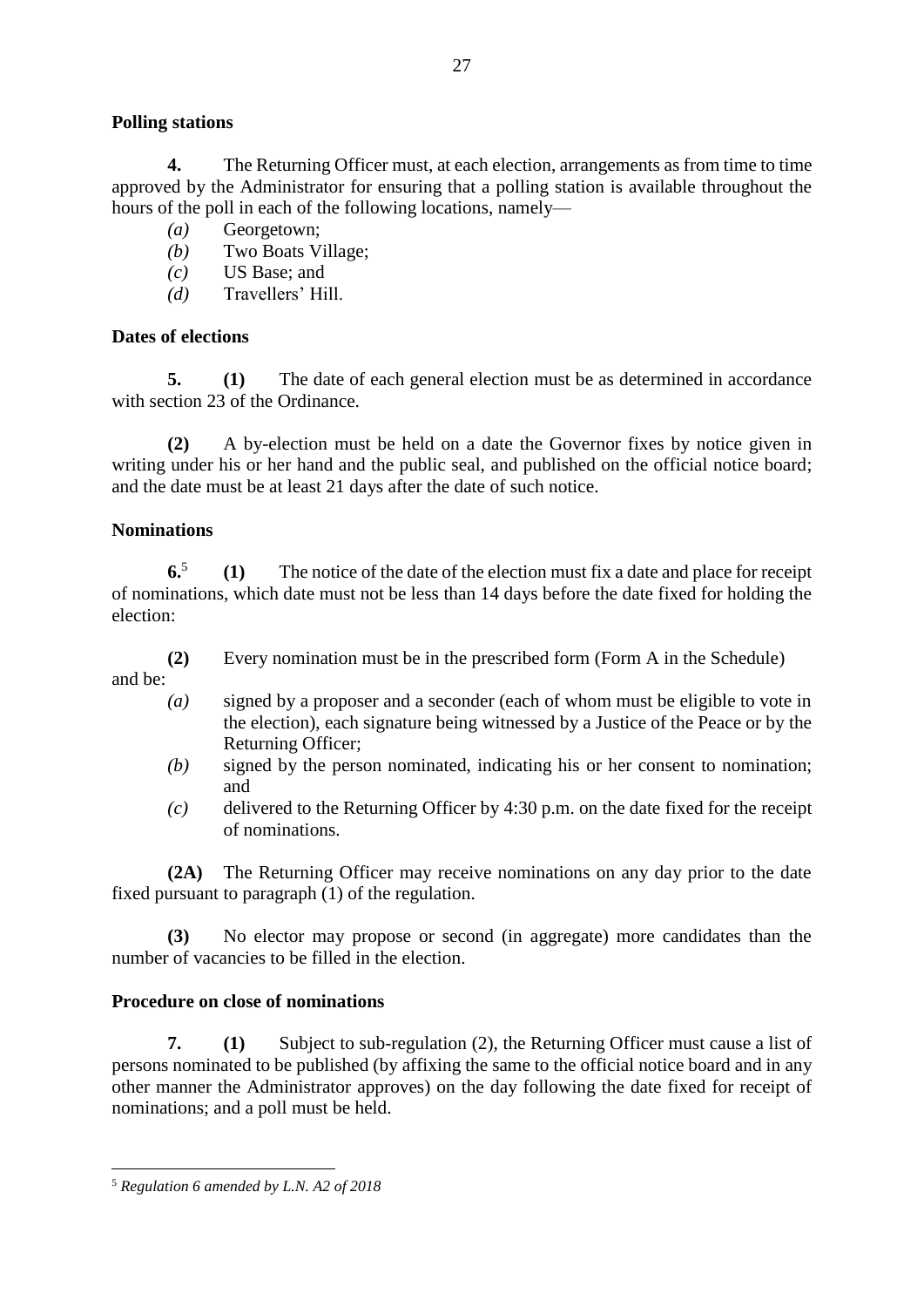**(2)** If the number of valid nominations at a general election is less than 6, the Returning Officer must declare the election to be void and cause notice of it to be given to the Administrator, who must cause the notice to be published on the official notice board and in the *Gazette*, and in any other manner he or she considers appropriate; and section 8(2) of the Ordinance applies accordingly.

**(3)** If the number of valid nominations in a by-election does not exceed the number of vacancies to be filled, the Returning Officer must declare the election to be void and cause notice of the declaration to be given to the Administrator, who must cause it to be published on the official notice board and in the *Gazette,* and in any other manner the Administrator considers appropriate.

# **The poll**

**8. (1)** The poll must be taken on the date fixed for the election, and polling stations must be open continuously between the hours of 8:00 a.m. and 8:00 p.m.

**(2)** Except as expressly otherwise provided in these Regulations, all persons voting as electors must do so in person.

**(3)** Every ballot paper and counterfoil for use in a poll must be in the form set out in Form B in the Schedule, and must—

- *(a)* be capable of being folded;
- (*b)* contain a list of candidates, described as in their respective nomination papers and arranged alphabetically in the order of their surnames (and, if there are 2 or more candidates with the same surname, in alphabetical order of their first, other or principal other name);
- *(c)* have a unique number printed on the back, with the same number printed on the front of the counterfoil.

# **Voting by blind electors, etc.**

**9. (1)** In respect of any elector who is blind or makes an oral declaration of inability to read, the Presiding Officer must cast the vote of such elector (if requested by him or her so to do), in which case the Presiding Officer must cast the vote in the manner directed by such elector, having made such arrangements as are necessary (including, if necessary, temporarily excluding other persons from the polling station) to ensure the secrecy of the vote.

**(2)** The Presiding Officer must write, in the register of electors opposite the serial number and name of the elector, a statement that the ballot paper was marked by him or her and the reason for that.

# **Sick or absent voters**

**10. (1)** Subject to the following provisions of this regulation, a registered elector may make application to the Returning Officer to be treated as an absent or a sick elector on either of the following grounds—

*(a)* that the elector at the date of the election is likely to be absent from Ascension; or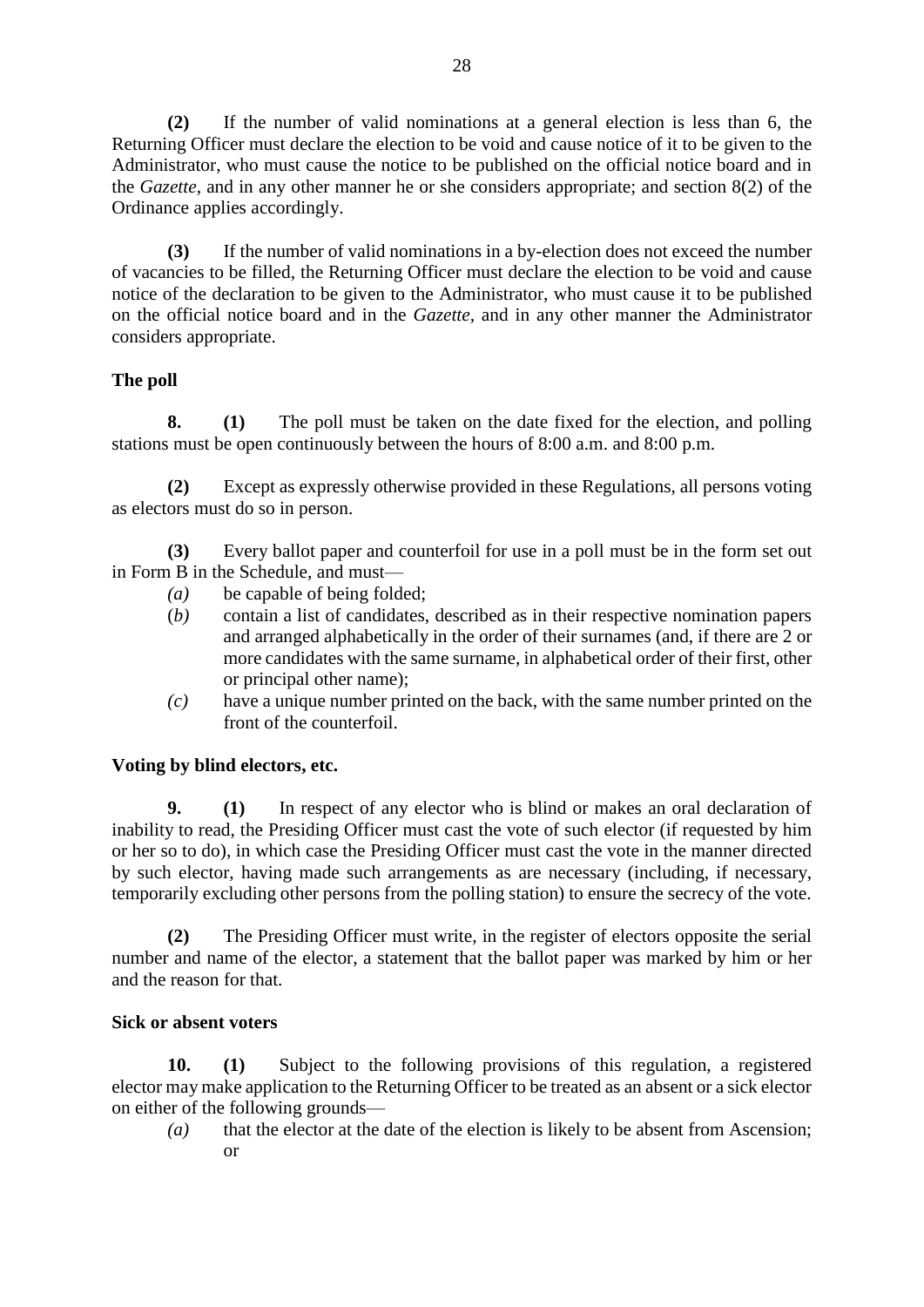*(b)* that, by reason of illness or physical incapacity, it is not practicable for the elector to attend in person at the polling station.

**(2)** An application must be made to the Returning Officer in the prescribed form (Form C in the Schedule), and be received by him or her at least 48 hours before the time specified for the opening of the poll.

**(2A)** The application form must nominate one person as a proxy to vote on behalf of the absent or sick elector, and no proxy may be appointed to vote on behalf of more than one absent or sick elector.

**(3)** If the Returning Officer is satisfied that the application complies with the conditions specified above, he or she must issue an authority, as in Form D in the Schedule, authorising the nominated proxy to vote on behalf of the absent or sick elector.

**(4)** The Returning Officer must compile a list of authorities issued in respect of each polling station, and give a copy to the Presiding Officer at each polling station; but the absence of an entry from the list is not in itself a ground for refusing to accept the authority tendered if the Presiding Officer is otherwise satisfied that the authority presented to him or her is authentic.

**(5)** The proxy must attend in person at the polling station at which the voter would be entitled to vote, and produce to the Presiding Officer the authority in Form D provided for him or her by the Returning Officer.

**(5A)** The proxy will thereupon (if the Presiding Officer is satisfied as to the authenticity of the authority and as to the identity of the proxy, and if the proxy signs the declaration at the bottom of Form D) be issued with a ballot paper.

**(6)** After issuing a ballot paper in accordance with sub-regulation (5), the Presiding Officer must retain the authority and return it with other election papers in accordance with regulation 24.

- **(7)** It is an offence for a person—
- *(a)* without proper cause, to apply to the Returning Officer to vote by proxy as a sick or absent elector;
- *(b)* knowingly to seek or allow himself or herself to be nominated as proxy for more than one absent or sick elector;
- *(c)* to sign or make any declaration on any authority to vote as proxy which is false to the person's knowledge or belief.

Penalty: A fine of £500 or imprisonment for 3 months, or both.

# **Method of voting**

1

**11.**<sup>6</sup> **(1)** Except as provided in regulation 9, every voter (or proxy) must obtain from the Presiding Officer a ballot paper bearing the names of candidates and, in some convenient secret place within the polling station, must mark an 'X' against the names of not more candidates than the seats to be filled in the election.

<sup>6</sup> *Regulation 11 amended by L.N. A2 of 2018*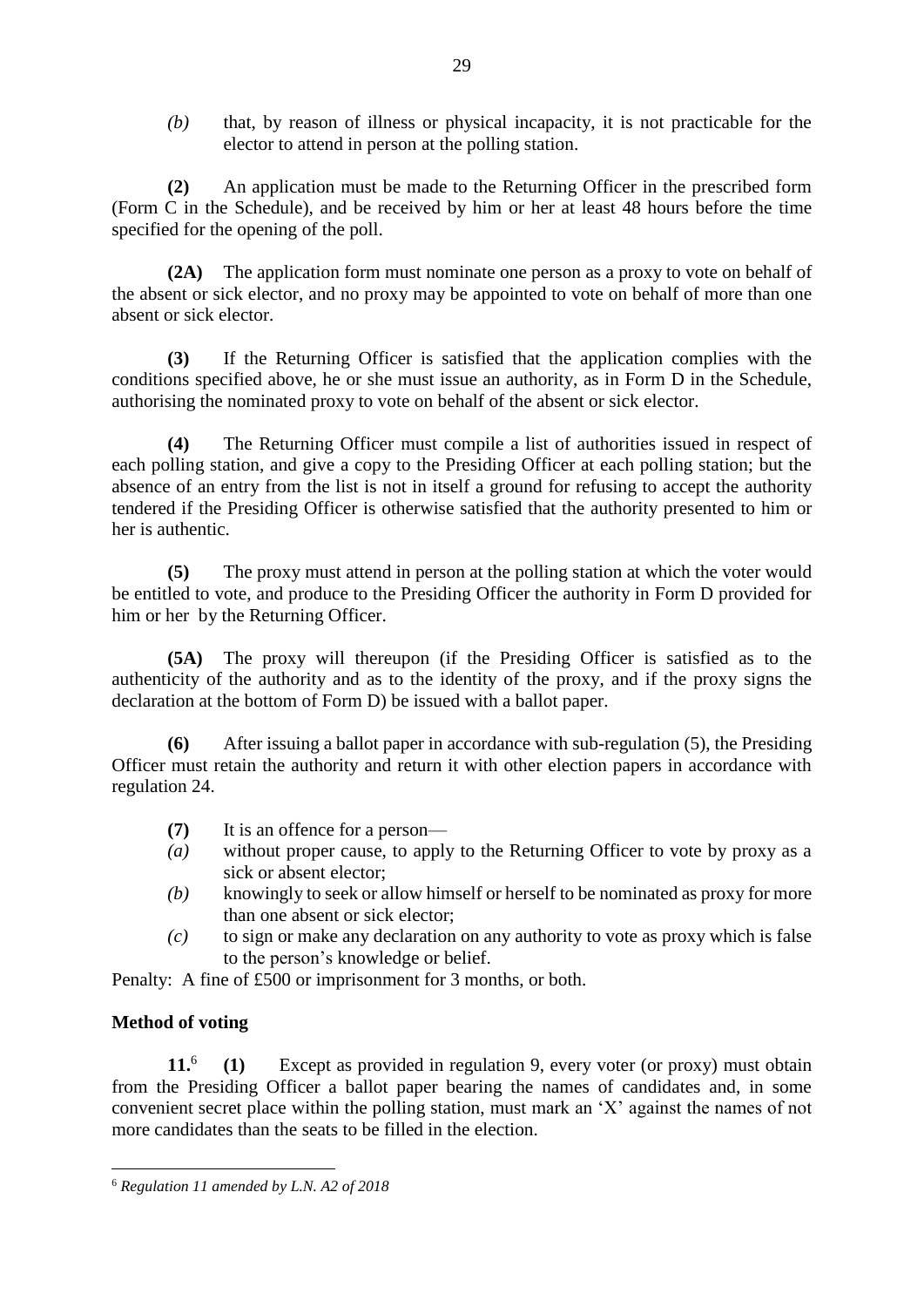- **(2)** Before handing a ballot paper to an elector, the Presiding Officer must—
- *(a)* mark the ballot paper on the reverse side with the official mark;
- *(b)* call out the serial number, name and description of the elector as stated in the register of electors; and
- *(c)* place a mark in the register of electors against the serial number of the elector, to denote that a ballot paper has been delivered, but without showing the number of the particular ballot paper that has been delivered.

**(3)** After marking his or her ballot paper, the elector must fold it in such a way that his or her vote cannot be seen but the official mark is visible, show the official mark to the Presiding Officer, then place the ballot paper in the locked ballot box provided.

**(4)** The elector must vote without undue delay and must leave the polling station as soon as he or she has placed his or her ballot paper in the ballot box.

#### **Questions to voters**

**12. (1)** The Presiding Officer may, and if so requested by a candidate or his or her polling agent must, require any person applying for a ballot paper, at the time of application, but not afterwards, to answer the following questions, or either of them, that is to say—

- *(a)* "Are you the person registered in the register of electors now in force as follows (read the whole entry from the register)?"
- *(b)* "Have you already voted at the present election?".

**(2)** A ballot paper must not be delivered to any person required to answer the above questions or either of them unless he or she has answered the question or questions to the satisfaction of the Presiding Officer.

**(3)** Except as provided by this Regulation, no enquiry is permitted as to the right of any person to vote.

#### **Spoilt ballot papers**

**13.** An elector who has inadvertently dealt with his or her ballot paper in such a manner that it cannot be used as a ballot paper may, on satisfying the Presiding Officer as to his or her inadvertence and delivering the ballot paper to the Presiding Officer, obtain another ballot paper. The Presiding Officer must cancel the ballot paper so spoilt and retain it in a separate packet.

#### **Personation**

**14. (1)** If at the time a person applies for a ballot paper, or after he or she has applied for a ballot paper and before he or she has left the polling station, a candidate or his or her polling agent declares to the Presiding Officer that such person has reasonable cause to believe that the applicant has committed an offence of personation, and undertakes to substantiate the charge in a court of law, the Presiding Officer may order a police officer to arrest the applicant, and the order of the Presiding Officer is sufficient authority for the police officer to do so.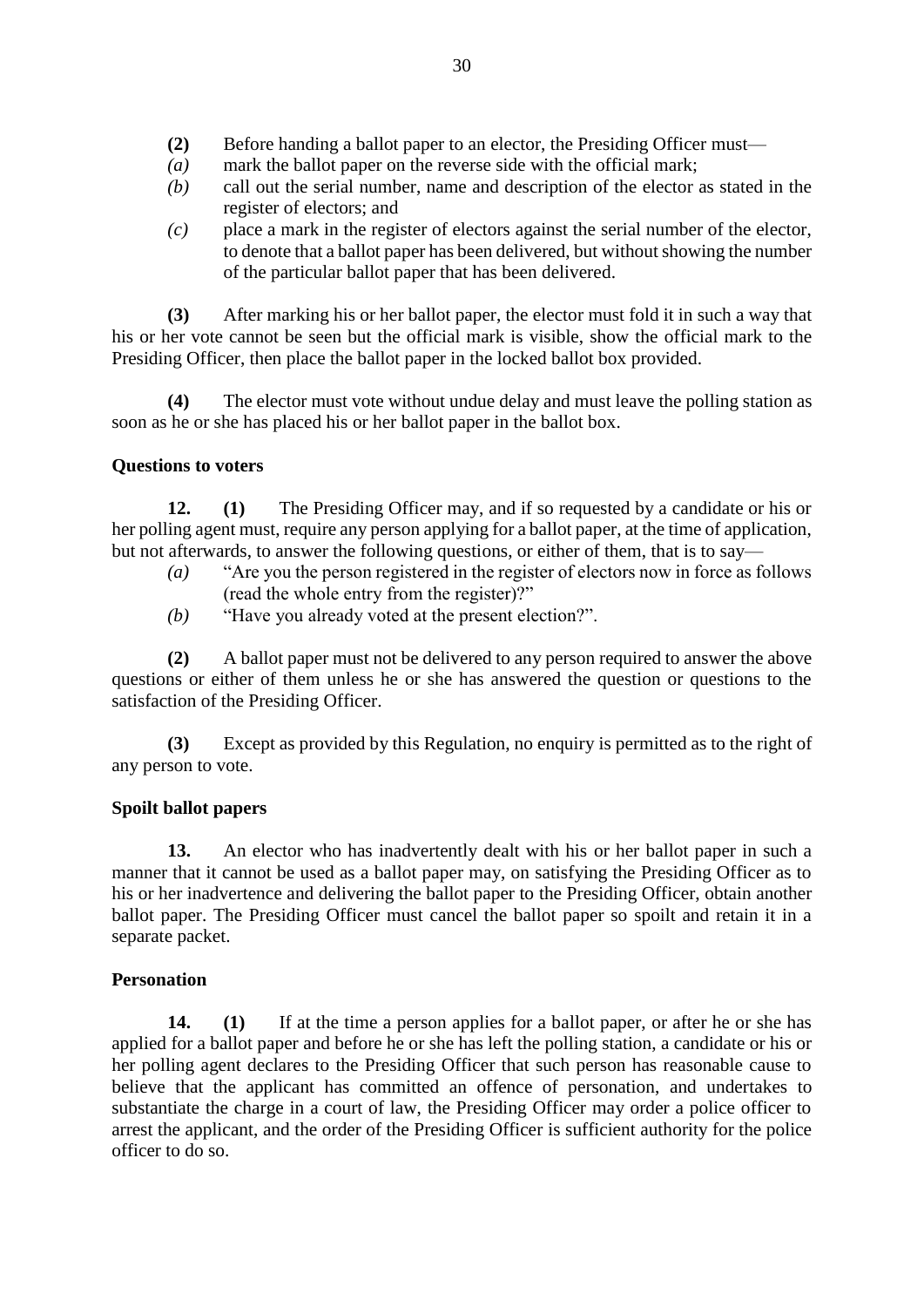**(2)** A person against whom a declaration is made under this section must not, by reason thereof, be prevented from voting.

# **Tendered Ballot Papers**

**15. (1)** If a person representing himself or herself to be an elector named in the register of electors applies for a ballot paper after another person has voted as that elector, the applicant is, after making a declaration in the Form E in the Schedule, entitled to mark a ballot paper different in colour from other ballot papers, ("**a tendered ballot paper"**).

**(2)** A tendered ballot paper must, instead of being put into the ballot box, be given to the Presiding Officer and endorsed by him or her with the name of the elector and the elector's number in the register of electors and set aside in a separate packet.

**(3)** The name of the elector and his or her number in the register of electors must be entered in a list provided for the purpose by the Returning Officer.

# **Polling agents and counting agents**

**16. (1)** Each candidate may, before the commencement of the poll, appoint polling agents to attend at polling stations for the purpose of detecting personation, and counting agents to attend at the counting of the votes.

**(2)** The number of such appointments made by each candidate must not exceed one polling agent for each polling station and 2 counting agents for each place where the votes are to be counted.

**(3)** Notice in writing of such appointments, stating the names and addresses of the persons appointed, must be given by the candidate to the Returning Officer not later than 24 hours before the time appointed for the poll to commence.

# **Behaviour of persons in polling stations**

**17. (1)** The Presiding Officer must regulate the number of electors to be admitted to the polling station at any time and must exclude all other persons except

- *(a)* the candidates and their polling agents;
- *(b)* any assistant Presiding Officer or clerk appointed to attend at the polling station to assist the Presiding Officer;
- *(c)* police officers on duty;
- *(d)* the Returning Officer;
- *(e)* electors; and
- *(f)* the companions of incapacitated electors.

**(2)** No person other than the Returning Officer, Presiding Officer, Assistant Presiding Officer, or Clerk may communicate with an elector at a polling station, and the Presiding Officer may order any other person so communicating to leave the polling station.

- **(3)** It is an offence for a person to—
- *(a)* fail to comply with an order of the Presiding Officer under this regulation; or
- *(b)* enter a polling station without lawful reason to do so,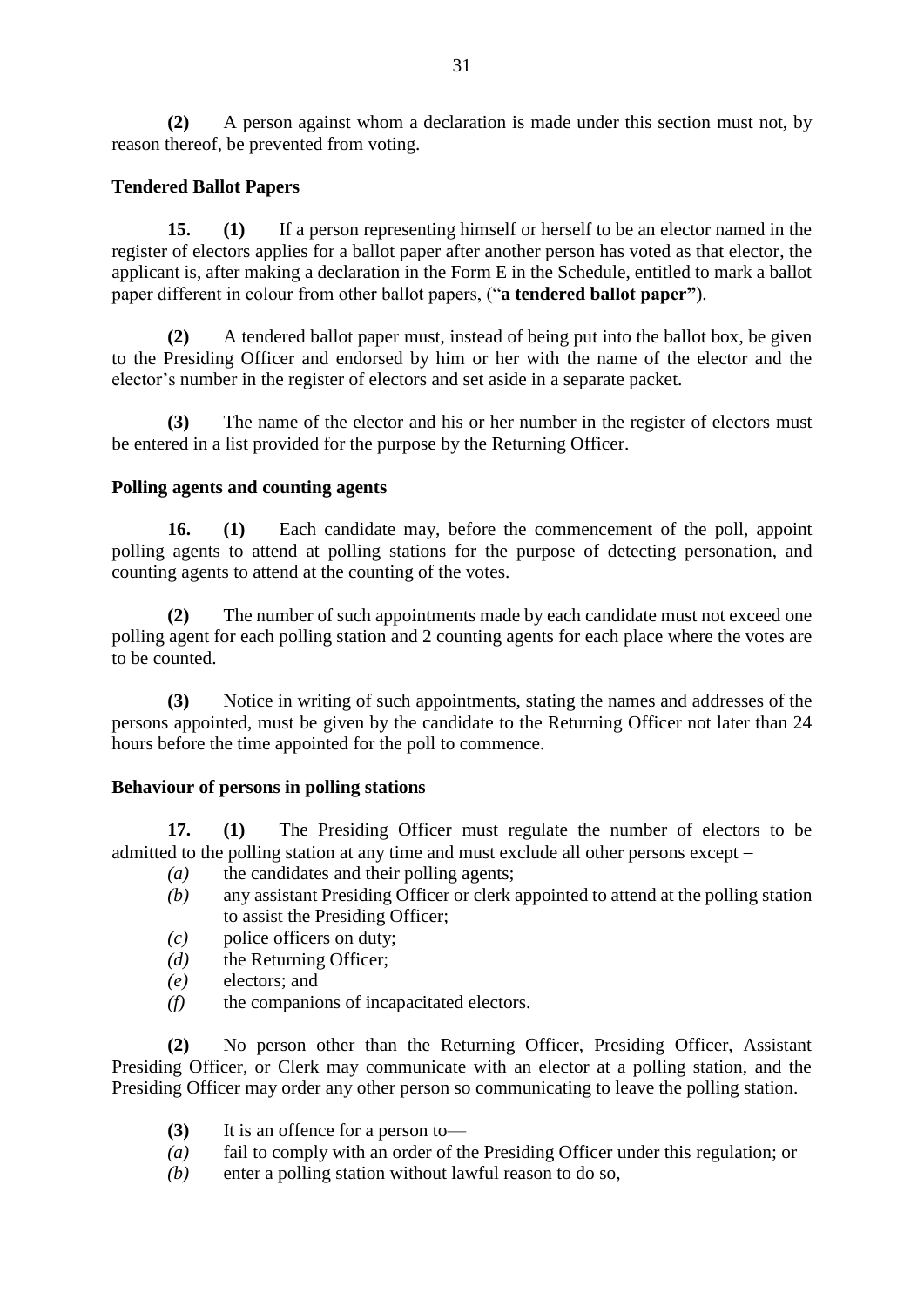and the order of the Presiding Officer is sufficient authority for any police office to arrest that person.

#### **Ballot Boxes**

**18. (1)** Every ballot box must be so constructed that the ballot papers can be inserted in it while the box is locked, but cannot be withdrawn from it unless the box is unlocked.

- **(2)** The Presiding Officer must, immediately before the commencement of the
- poll—
	- *(a)* show the ballot box empty and unlocked to any persons present at the polling station so that they can see that it is empty;
	- *(b)* lock the box and place his or her seal upon it in such a manner as to prevent it being opened without the breaking of the seal; and
	- *(c)* keep the box locked and sealed and place it for the receipt of ballot papers so that it is always in his or her view.

#### **Close of poll**

**19. (1)** A ballot paper must not be delivered to an elector after the hour fixed for the closing of the poll; but if, at that hour, there is in the polling station any elector to whom a ballot paper has been delivered, he or she must be allowed to record his or her vote.

**(2)** As soon as practicable after the close of the poll, the Presiding Officer must, in the presence of any candidates and polling agents that attend, make up into separate sealed packets—

- *(a)* each ballot box in use at the station, sealed so as to prevent the introduction of additional ballot papers and unopened, but with the key attached;
- *(b)* the unused and spoilt ballot papers placed together;
- *(c)* the tendered ballot papers;
- *(d)* the counterfoils of used ballot papers;
- *(e)* the marked copy of the register of electors;
- *(f)* the tendered votes list; and
- *(g)* the authorities to vote as proxy on behalf of absent or sick electors, in respect of whom ballot papers have been issued,

and must deliver the packets to the Returning Officer.

#### **The count**

**20. (1)** The Returning Officer must cause the votes to be counted as soon as practicable after he or she has received all the ballot boxes for the election, and must give notice to the candidates of the time and place at which he or she will begin to count the votes.

- **(2)** No person other than—
- *(a)* the Returning Officer and his or her clerks;
- *(b)* the candidates; and
- *(c)* the counting agents,

may, except with the approval of the Returning Officer, be present at the counting of the votes.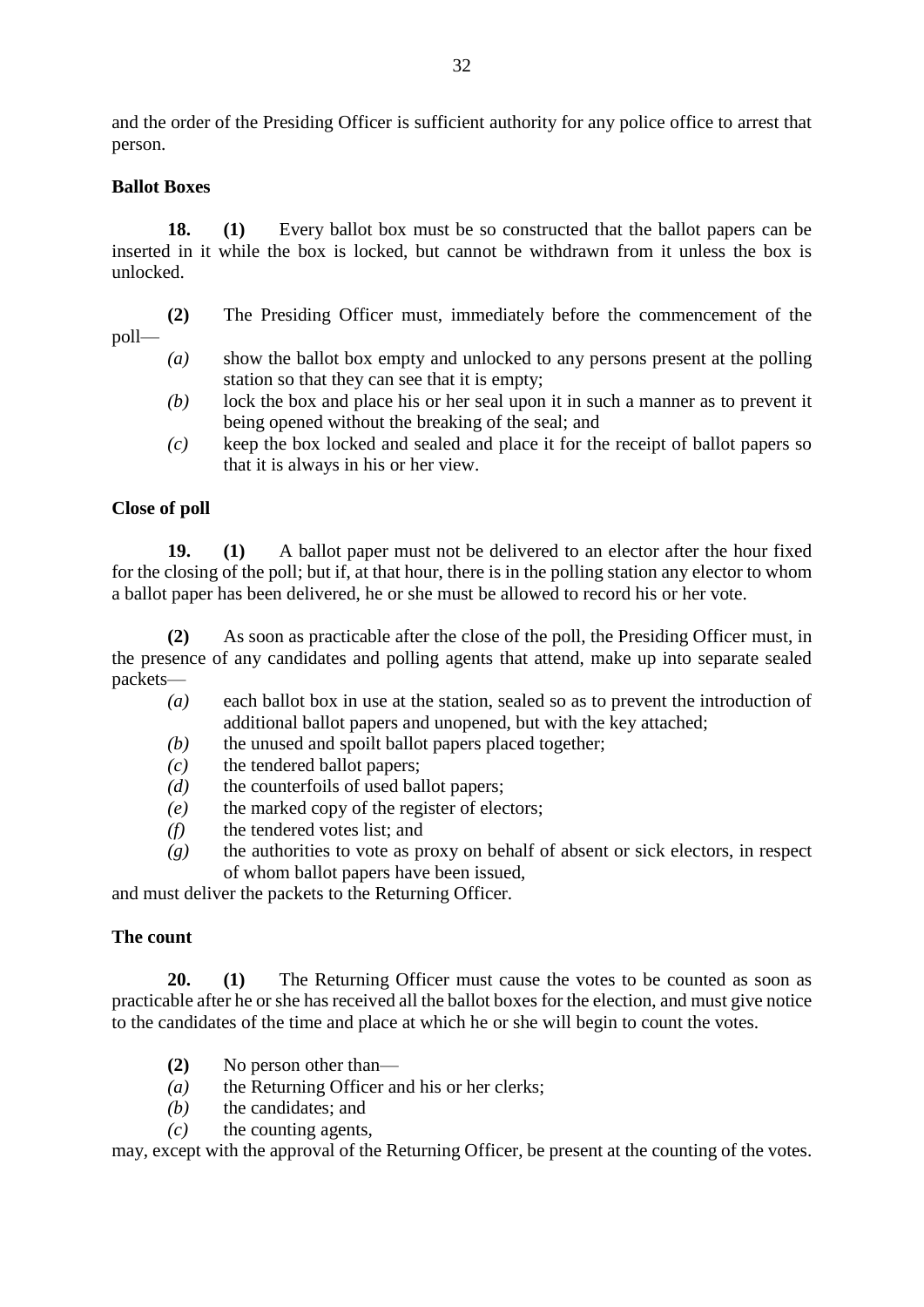**(3)** Before the Returning Officer proceeds to count the votes he or she must, in the presence of any candidates and their counting agents that attend:

- *(a)* open each ballot box in turn, count the total number of ballot papers in it, and make a written record of the number; then
- *(b)* mix together all of the ballot papers contained in the several ballot boxes.

**(4)** The Returning Officer must not open the sealed packets containing the tendered ballot papers or the counterfoils of used ballot papers.

**(5)** The Returning Officer, while counting the votes, must keep the ballot papers with their faces upwards and take all proper precautions for preventing any person from seeing the numbers on the backs of the papers.

**(6)** The Returning Officer must, so far as practicable, proceed continuously with counting the votes, allowing only time for refreshment.

## **Votes excluded from count**

- **21. (1)** Any ballot paper—
- *(a)* which does not bear the official mark;
- *(b)* on which votes are given for more candidates than the elector is entitled to vote for;
- *(c)* on which anything is written or marked, except the printed number on the back, by which the elector can be identified; or
- *(d)* which is unmarked or void for uncertainty,

is, subject to this regulation, void and must not be counted.

**(2)** If the elector is entitled to vote for more than one candidate, a ballot paper must not be deemed to be void for uncertainty as respects any vote as to which no uncertainty arises and that vote must be counted.

- **(3)** A ballot paper on which a vote is marked—
- *(a)* elsewhere than in the proper place;
- *(b)* otherwise than by means of a cross; or
- *(c)* by more than one mark,

must not by reason thereof be deemed to be void (either wholly or in respect of that vote) if an intention that a vote is to be for one or other of the candidates clearly appears, and the way in which the paper is marked does not of itself identify the elector and it is not shown that he or she can be identified thereby.

- **(4)** The Returning Officer must endorse—
- *(a)* the word "rejected" on any ballot paper which, under this regulation, is not to be counted; and
- *(b)* in the case of a ballot paper on which any vote is counted under sub-regulation (2), the words "rejected in part" and a memorandum specifying the votes counted,

and must add the words "rejection objected to" if objection is made to his or her decision by a candidate or counting agent.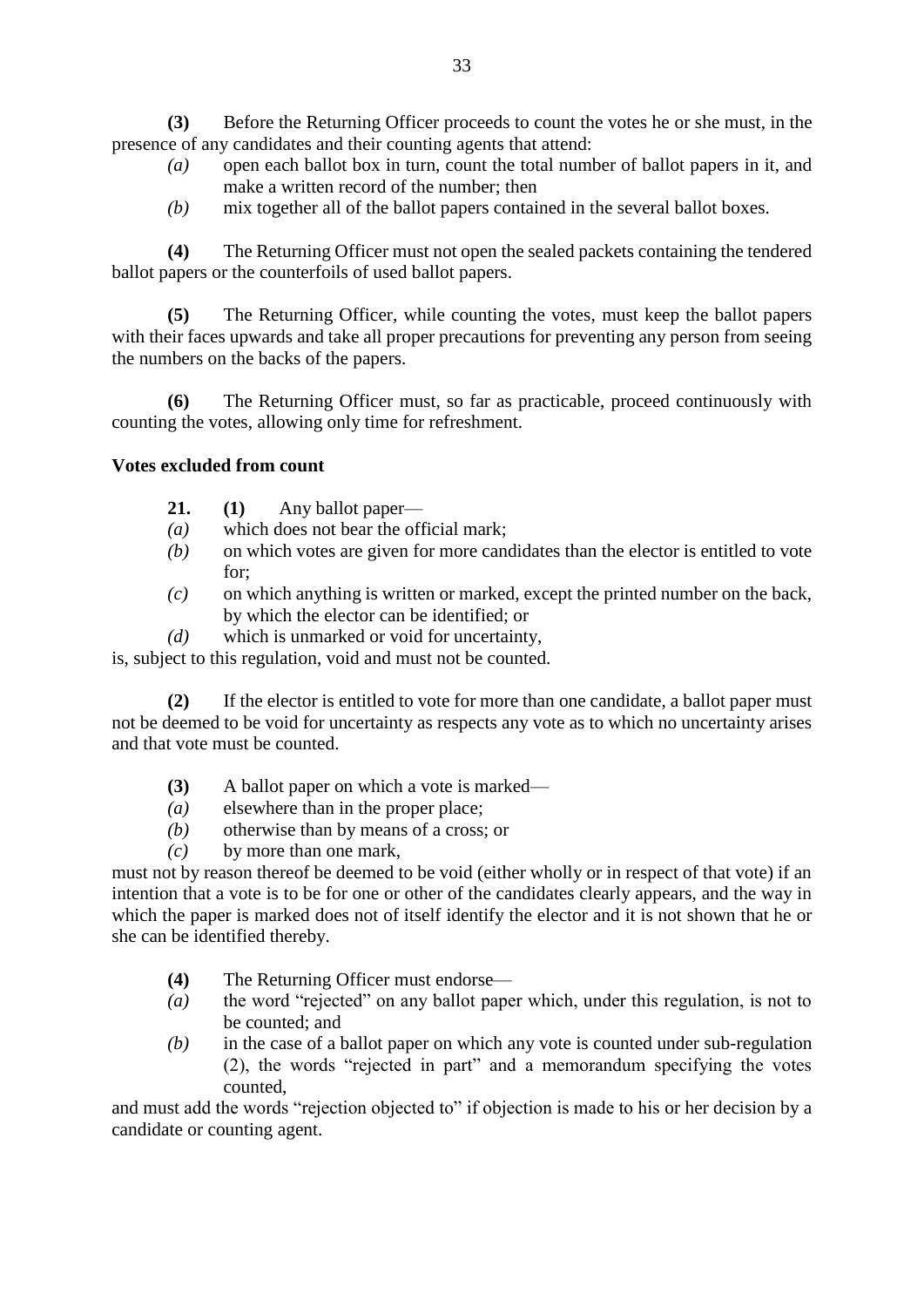**(5)** The decision of the Returning Officer on any question arising in respect of a ballot paper is final except in so far as it may be brought under review on an election petition.

## **Recount**

**22. (1)** A candidate or a counting agent, if present when the counting or any recount of the votes is completed, may require the Returning Officer to have the votes recounted or again recounted, but the Returning Officer may refuse to do so if in his or her opinion the request is unreasonable.

**(2)** No step is to be taken on the completion of the counting or any recount of votes until the candidates present at the completion of it have been given a reasonable opportunity to exercise the rights conferred on them by these Regulations.

#### **Declaration of result**

**23. (1)** Subject to regulation 22, the returning officer must, immediately upon the completion of the counting of the votes, declare the result of the election.

**(2)** The 7 or, as the case may be, 5 (or, in the case of a by-election, the number equal to the number of seats to be filled) candidates who obtain the greatest number of votes validly cast must be declared elected. In the event of an equality of votes between 2 or more candidates, where the number of votes for each of them would affect the result of the election, the matter must be resolved by drawing lots.

**(3)** The Returning Officer must issue to the Administrator a certificate under his or her hand recording the names of the candidates, the number of votes cast for each, and the name or names of the successful candidate or candidates; and the Administrator must cause the said certificate to be published on the official notice board and in the *Gazette*, and in any other manner the Administrator considers appropriate.

#### **Preservation of records**

**24. (1)** The Returning Officer must, after he or she has declared the result of the poll, seal up all ballot papers and other documents relating to the election, and deliver all the packets to the Administrator.

**(2)** The Administrator must retain all the packets sent to him or her under subregulation (1) for a period of 6 months and must then, unless otherwise directed by the Governor, cause them to be destroyed.

> **SCHEDULE** (Regulations 6, 8, 10 and 15)

\_\_\_\_\_\_\_\_\_\_\_\_\_\_\_\_\_\_

FORM A – NOMINATION FORM (Regulation 6(2))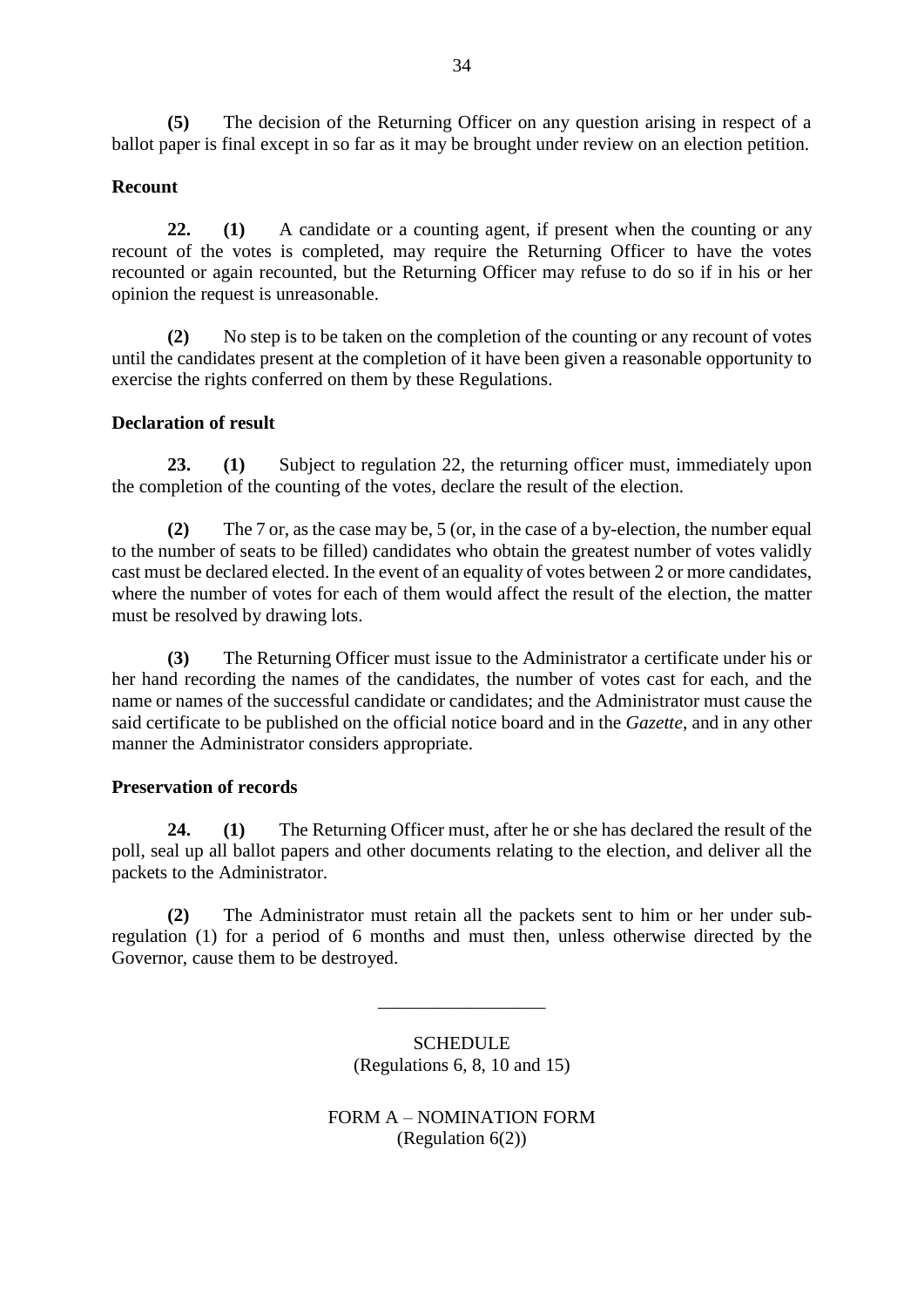#### NOMINATION FORM

| Justice of the Peace/Returning Officer.                                                                   |
|-----------------------------------------------------------------------------------------------------------|
|                                                                                                           |
| Justice of the Peace/Returning Officer.                                                                   |
|                                                                                                           |
|                                                                                                           |
| Witness.                                                                                                  |
| $(Full name: \ldots \ldots \ldots \ldots \ldots \ldots \ldots \ldots \ldots \ldots \ldots \ldots \ldots)$ |
|                                                                                                           |
| Presiding Officer.                                                                                        |

FORM B – BALLOT PAPER (Regulation 8(3))

\_\_\_\_\_\_\_\_\_\_\_\_\_\_\_\_\_\_\_\_\_\_

#### **ASCENSION ISLAND COUNCIL GENERAL ELECTION**

## **Ballot Paper**

Note: You can vote for only one candidate or for any number of candidates up to the number of seats to be filled in this election

To vote for a candidate or candidates mark an '**X**' in the box opposite the name or names of each candidate for whom you wish to vote

**ADAMS** TONY **SMITH** JOHN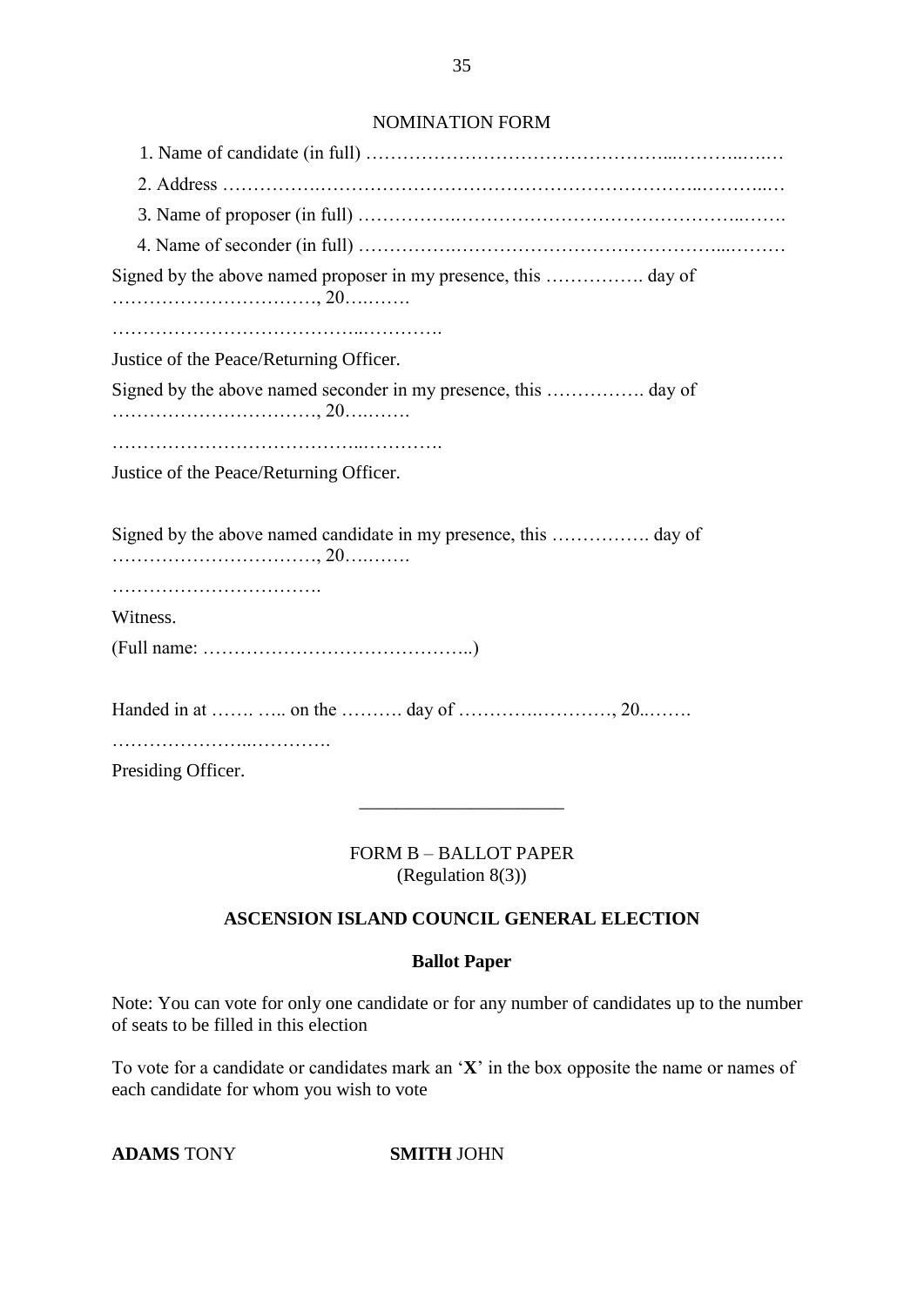**BROWN** MARY **KEOWN** JO

**JONES** JANE **GEORGE** TIM

FORM C – APPLICATION TO BE TREATED AS A SICK OR ABSENT VOTER (Regulation 10(2)

\_\_\_\_\_\_\_\_\_\_\_\_\_\_\_\_\_\_

APPLICATION TO BE TREATED AS AN ABSENT OR SICK VOTER To the Returning Officer

1. I am registered as an elector on the Register of Electors for the …………………………………… Polling Station.

\*2. On the date of the next election I anticipate being away from Ascension.

\*3. On the date of the next election I shall be unable to attend personally at the polling station because—

\*(a) I am physically handicapped, and have no ready means of transport.

or \*(b) I am now sick, and it is medically undesirable that I should travel to the

polling station.

4. I desire to nominate another person as proxy to record my vote on my behalf, and hereby nominate for this purpose—

[DO NOT NOMINATE ANYONE WHO IS ALREADY A PROXY FOR ANYONE ELSE]

Full Name (in capitals) ………………..…………………..……….…….……..……

Address ………………..…………………..……….….…………..…

……...……………..…………………..……….……………

I certify that the information given above is true.

Full Name (in capitals) ……………………..……………………...……………

Address ……………………..……………………...……………

……...…………………..…………….….……..………

……………………….…………………… Signature.

I confirm my willingness to be authorised to vote as proxy for the voter named above and that I have not consented to act as proxy for any other voter in the same election.

> ……………………….…………………… Signature. \_\_\_\_\_\_\_\_\_\_\_\_\_\_\_\_\_\_\_\_\_

FORM D – AUTHORITY TO VOTE AS PROXY (Regulation 10(3))

AUTHORITY TO VOTE AS PROXY ON BEHALF OF AN ABSENT OR SICK ELECTOR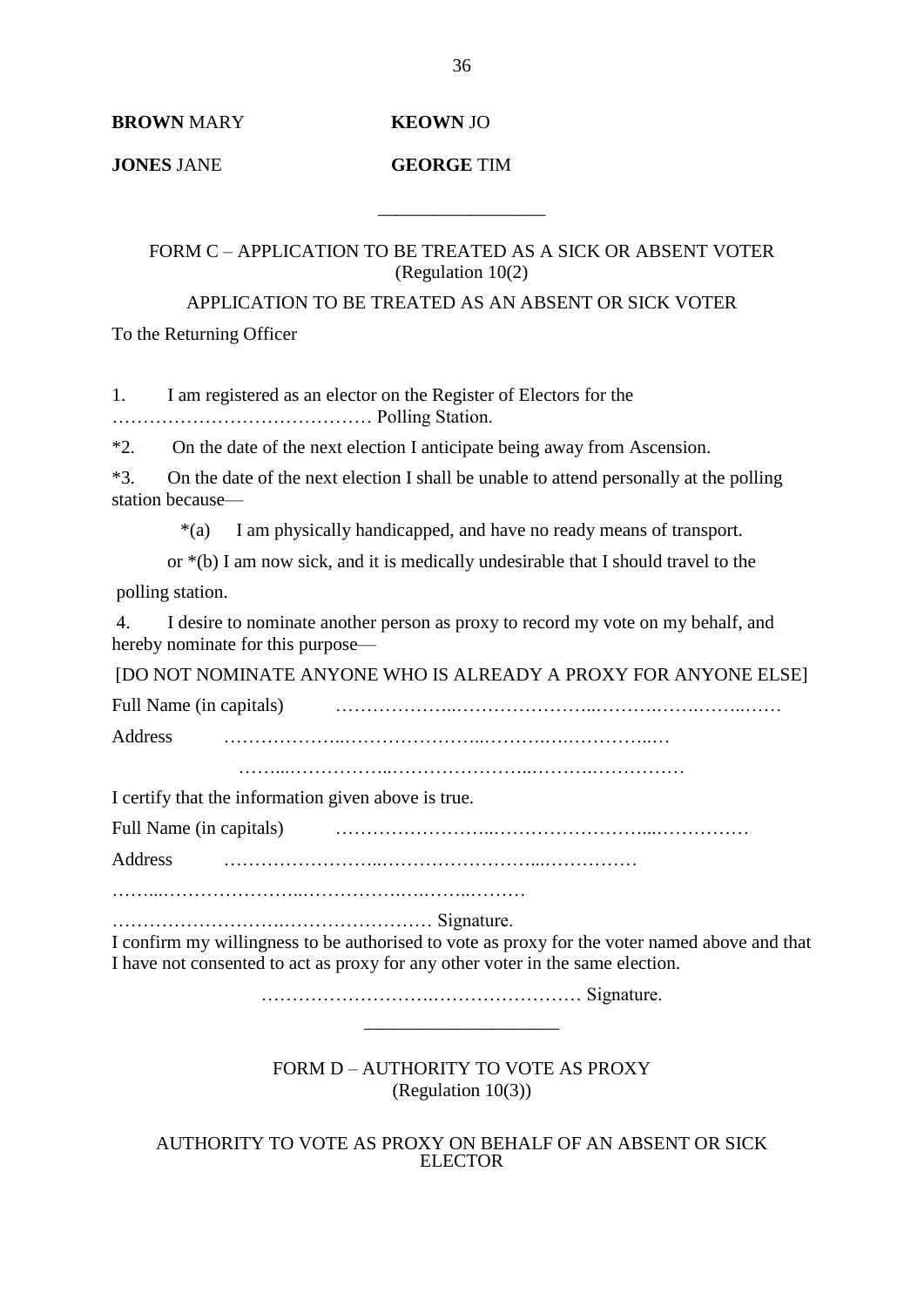1. Application has been made to me in due form by ……………………..………… of ………………………… that the said applicant should be entitled to vote by proxy in accordance with the provisions made therefore.

2. Being satisfied that the applicant is so entitled I hereby authorise ……………… of ………………………………………….…… to apply to the Presiding Officer at the appropriate polling station for a ballot paper and to vote as proxy on behalf of the said applicant.

3. Before delivering the ballot paper as stated above, the said proxy is required by law to complete the declaration at the foot hereof in the presence of the Presiding Officer and any person making such a declaration is warned that it is a punishable offence to state therein any fact which is false to the knowledge of the declarant.

Registration Officer.

…………………….………

Declaration by the above named proxy.

|         | hereby declare that I am the proxy named above and that to the best of my knowledge,        |  |  |
|---------|---------------------------------------------------------------------------------------------|--|--|
|         | information and belief the above named elector is alive and not otherwise disqualified from |  |  |
| voting. |                                                                                             |  |  |
|         |                                                                                             |  |  |

……………………………………………

(to be signed in the presence of the Presiding Officer)

# **FORM E – DECLARATION BY APPLICANT FOR A TENDERED BALLOT PAPER**

\_\_\_\_\_\_\_\_\_\_\_\_\_\_\_\_\_\_\_\_\_\_

# DECLARATION BY APPLICANT FOR TENDERED BALLOT PAPER

| and sincerely declare that I am the same person whose name appears as |  |  |  |  |  |  |  |  |  |  |
|-----------------------------------------------------------------------|--|--|--|--|--|--|--|--|--|--|
| for Ascension.                                                        |  |  |  |  |  |  |  |  |  |  |
|                                                                       |  |  |  |  |  |  |  |  |  |  |
|                                                                       |  |  |  |  |  |  |  |  |  |  |
| Presiding Officer.                                                    |  |  |  |  |  |  |  |  |  |  |
|                                                                       |  |  |  |  |  |  |  |  |  |  |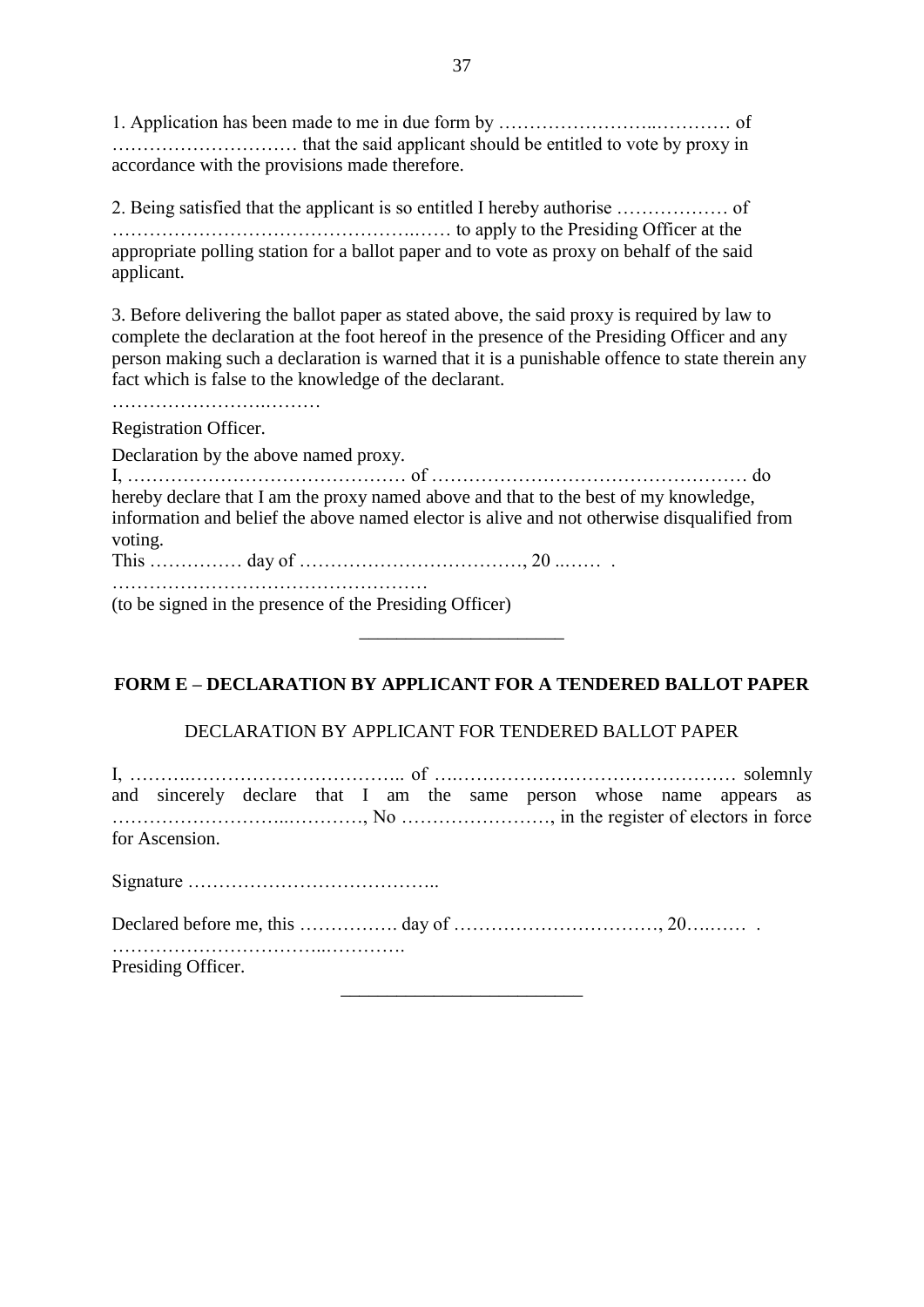# **ISLAND GOVERNMENT (ASCENSION) ORDINANCE, 2008** (Section 44)

# **PUBLIC OFFICES (DISQUALIFICATION FOR ELECTED MEMBERSHIP) REGULATIONS, 2011**

#### **Citation and commencement**

**1.** These Regulations may be cited as the Public Offices (Disqualification for Elected Membership) Regulations, 2011.

# **Public offices**

- **2.** The following public offices are designated for the purposes of section 5*(c)*, namely:
	- Conservation Officer
	- Crown Counsel
	- Director of Resources
	- Director of Operations
	- Finance Team Leader
	- Head Teacher
	- Human Resources Adviser/Corporate Services Team Leader
	- Member of the St Helena Police Service (Ascension Detachment), other than Special Constables appointed under section 21 of the Police Service Ordinance, 1975 (SH)
	- Senior Medical Officer

# **Revocation**

**3.** The Public Officers (Disqualification for Elected Membership) Regulations, 2008, are revoked.

\_\_\_\_\_\_\_\_\_\_\_\_\_\_\_\_\_\_\_\_\_\_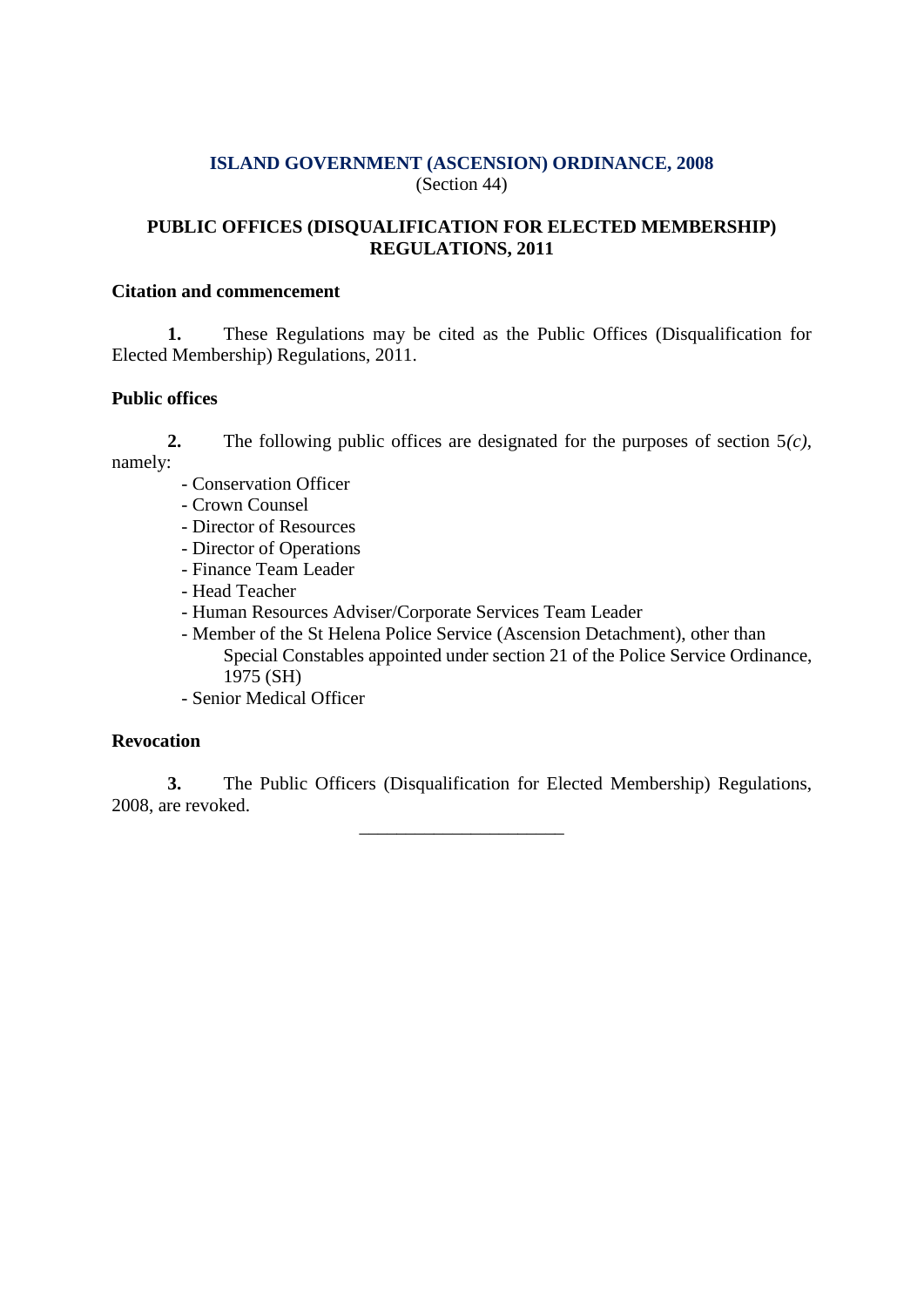#### **ISLAND GOVERNMENT (ASCENSION) ORDINANCE, 2008** (Section 44)

#### **COUNCIL COMMITTEES (PROCEDURE) RULES, 2014**

(Section 16)

#### TABLE OF CONTENTS

- 1. Citation and application
- 2. Interpretation
- 3. Meetings
- 4. Members may requisition a meeting
- 5. Agenda
- 6. Presiding in Committee
- 7. Quorum
- 8. Minutes
- 9. Committee recommendations
- 10. Questions to be decided by majority vote
- 11. Method of voting
- 12. Conflict of interest
- 13. Committee's powers
- 14. Persons who may attend Committee
- 15. Chair may act on Committee's behalf between meetings
- 16. Use of email and fax

## **Citation and application**

**1.** These Rules may be cited as the Council Committees (Procedure) Rules, 2014, and apply to all Council Committees constituted under section 18 of the Island Government (Ascension) Ordinance, 2008.

#### **Interpretation**

**2.** In these Rules—

- **"Chair"** means a member of Council appointed by the Governor to be the Chair of a Council Committee under section 18 of the Ordinance, and includes an elected member presiding at a meeting in accordance with rule 6(2);
- **"Elected Member"** means a member of the Committee who is an Elected Member of the Island Council.

#### **Meetings**

**3. (1)** Subject to rule 4, each Council Committee must meet at times and at places the Chair directs.

**(2)** Written notice of the time and place of each meeting must be sent by the Chair to every member of the Committee, not less than 3 working days before the meeting:

Provided that, in a case where the Chair considers a meeting to be of urgency and importance, the period of notice may be reduced or dispensed with.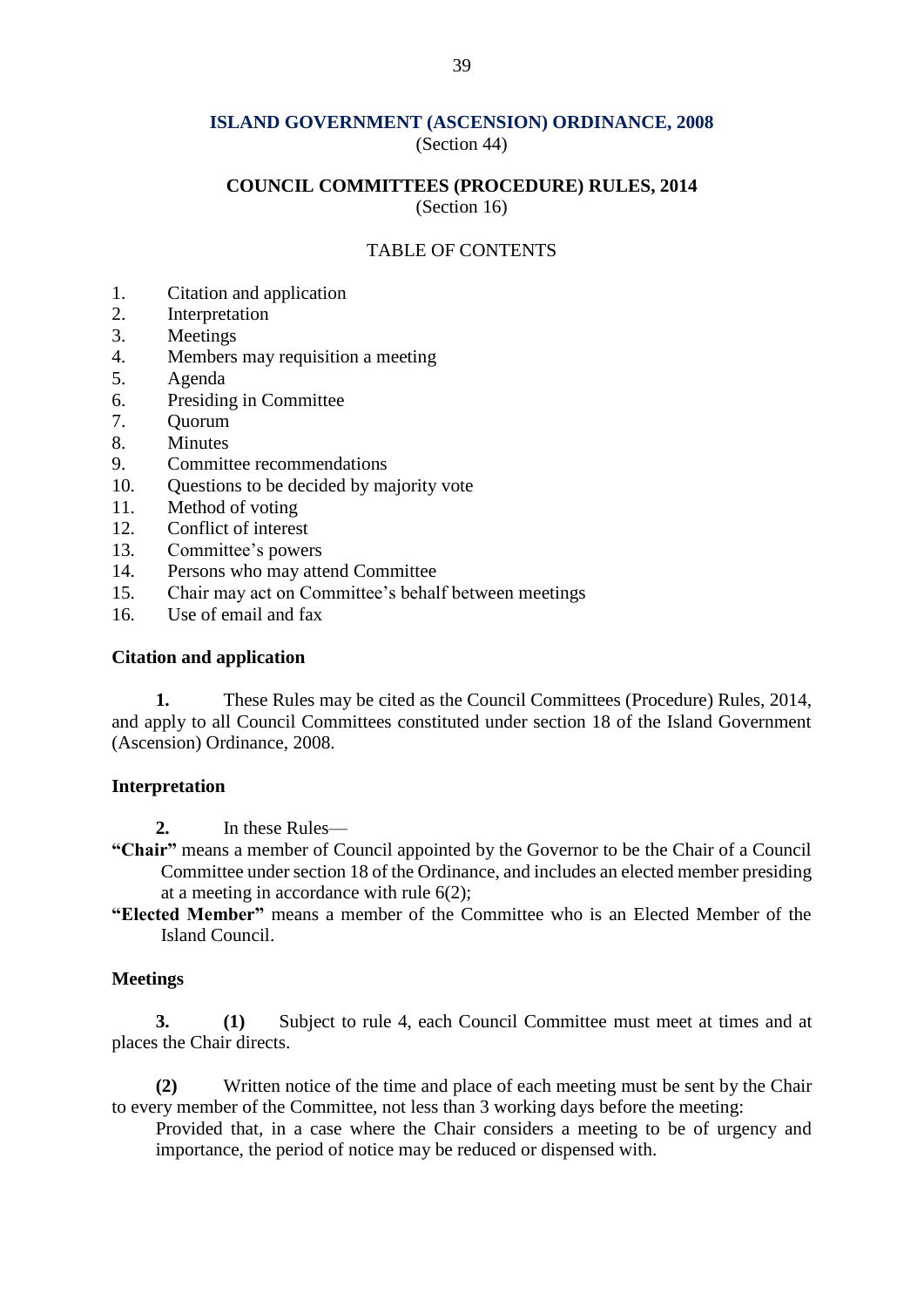**(3)** Meetings must be held in public except where, in respect of any item of business, the Chair directs or the Committee resolves that the public should be excluded because the nature of that business is such that it ought to be treated as confidential.

**(4)** A direction or resolution under paragraph (3) may be made about the business of a future meeting, and the Chair must make arrangements for the public to be made aware in advance of the time and place of any meeting which includes items of business to be considered in public.

**(5)** A meeting of a Committee may be held by means of a conference between members of the Committee who are not all in one place but each of whom is able to hear (and be heard by) each of the others simultaneously.

## **Members may requisition a meeting**

**4. (1)** Any two Elected Members of a Committee may requisition a meeting by giving notice of their request to the Chair in writing; such notice must be signed by both the members requisitioning the meeting and must state the business to be considered. The Chair must call a meeting of the Committee as soon as is practicable after the receipt of such notice.

**(2)** At a meeting of a Committee requisitioned under this rule, no business us to be considered other than that stated in the notice requisitioning the meeting.

## **Agenda**

**5. (1)** The Chair must decide the agenda for each meeting (other than a meeting requisitioned under rule 4), and a copy of the agenda must be sent to each member together with the notice of the meeting.

**(2)** Unless, in exceptional circumstances, the Chair dispenses with this requirement, each agenda item must be supported by a concise memorandum identifying the subject matter and the issues for consideration by the Committee, and all such memoranda (together with any other papers referred to in them) must be circulated to members either with the notice of meeting or in any event not later than 2 working days before the meeting.

**(3)** The Chair must, at the same time as sending the same to Members of the Committee, send to the Administrator, the Director of Resources, and the Attorney General, copies of all notices of meetings, agenda, and memoranda (but not additional papers referred to in memoranda).

**(4)** No business other than that shown on the agenda is to be brought before a meeting, unless the Chair considers it of such urgency as would justify convening a special meeting with short notice under rule 3(2).

# **Presiding in Committee**

**6. (1)** The Chair must, so far as is practicable, preside at every meeting of a Committee.

**(2)** In the absence of the Chair, there is to preside at the meeting a committee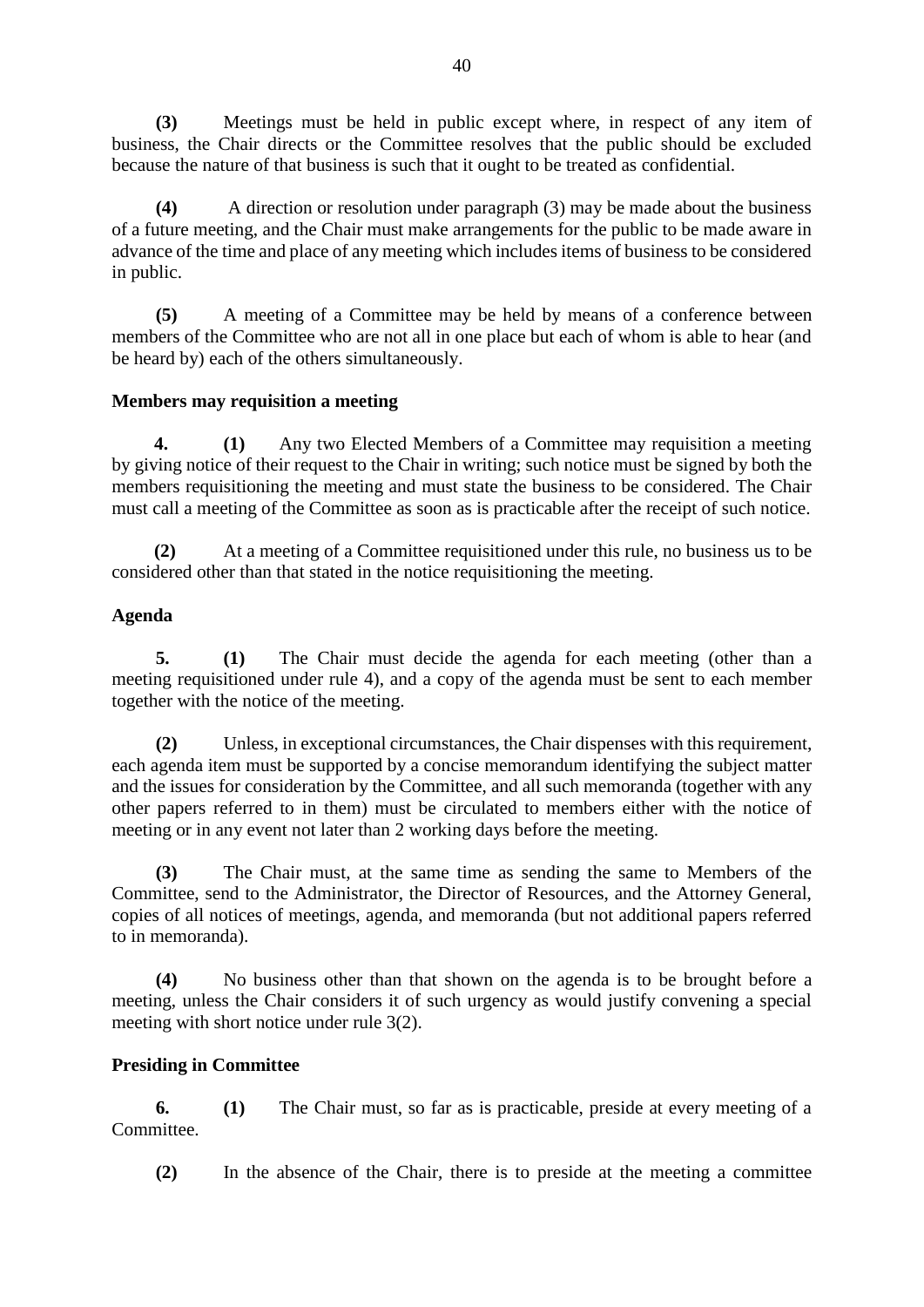member (who is an elected member) appointed by the Administrator under section 18(2) of the Ordinance.

# **Quorum**

**7.** The quorum is one less than the total number of members appointed under section 18(2) of the Ordinance.

# **Minutes**

**8. (1)** The Chair must, within 7 working days after each meeting, prepare a draft Minute of the meeting, and send a copy of it to each member of the Committee.

**(2)** If any member of the Committee wishes to challenge the accuracy of a draft Minute, he or she must give notice of it to the Chair no later than 4.00 p.m. on the third working day after the circulation of the draft; if no such notices are received by the Chair, he or she must sign the draft Minute certifying it to be a true record of the meeting.

**(3)** If, in respect of any draft Minute, the Chair receives a notice under subregulation (2), he or she must cause the draft to be placed on the agenda for the next meeting of the Committee for approval (if necessary, calling an extra meeting for that purpose). When the draft has been approved by the Committee (with or without amendment), the Chair or other member presiding must sign the draft Minute certifying it to be a true record of the meeting.

**(4)** No objection is to be allowed as to the accuracy of a Minute after it has been certified as a true record pursuant to sub-regulation (2) or (3).

**(5)** Subject to sub-regulation (6), a copy of every signed Minute must be sent by the Chair to—

*(a)* the Administrator; and

*(b)* each member of the Island Council.

**(6)** If a Chair considers that the Minute (or any part of it) is of such a confidential nature that distribution of all or part of it should be restricted, the Chair may withhold distribution until he or she has sought the advice of the Administrator; and the Administrator may direct that circulation is to be restricted.

**(7)** It is the duty of the Chair to ensure, either during the consideration of each item of business or as a separate agenda item, that each meeting specifically addresses the question which (if any) items of business should be the subject of publicity and whether any of them may be publicised in advance of the minutes of the meeting being approved.

# **Committee recommendations**

**9.** Whenever a Committee decision contains any recommendation to the Island Council, such recommendation must be clearly identified in the Minutes, and by a separate communication signed by the Chair and addressed to the Island Council through the Administrator.

#### **Questions to be decided by majority vote**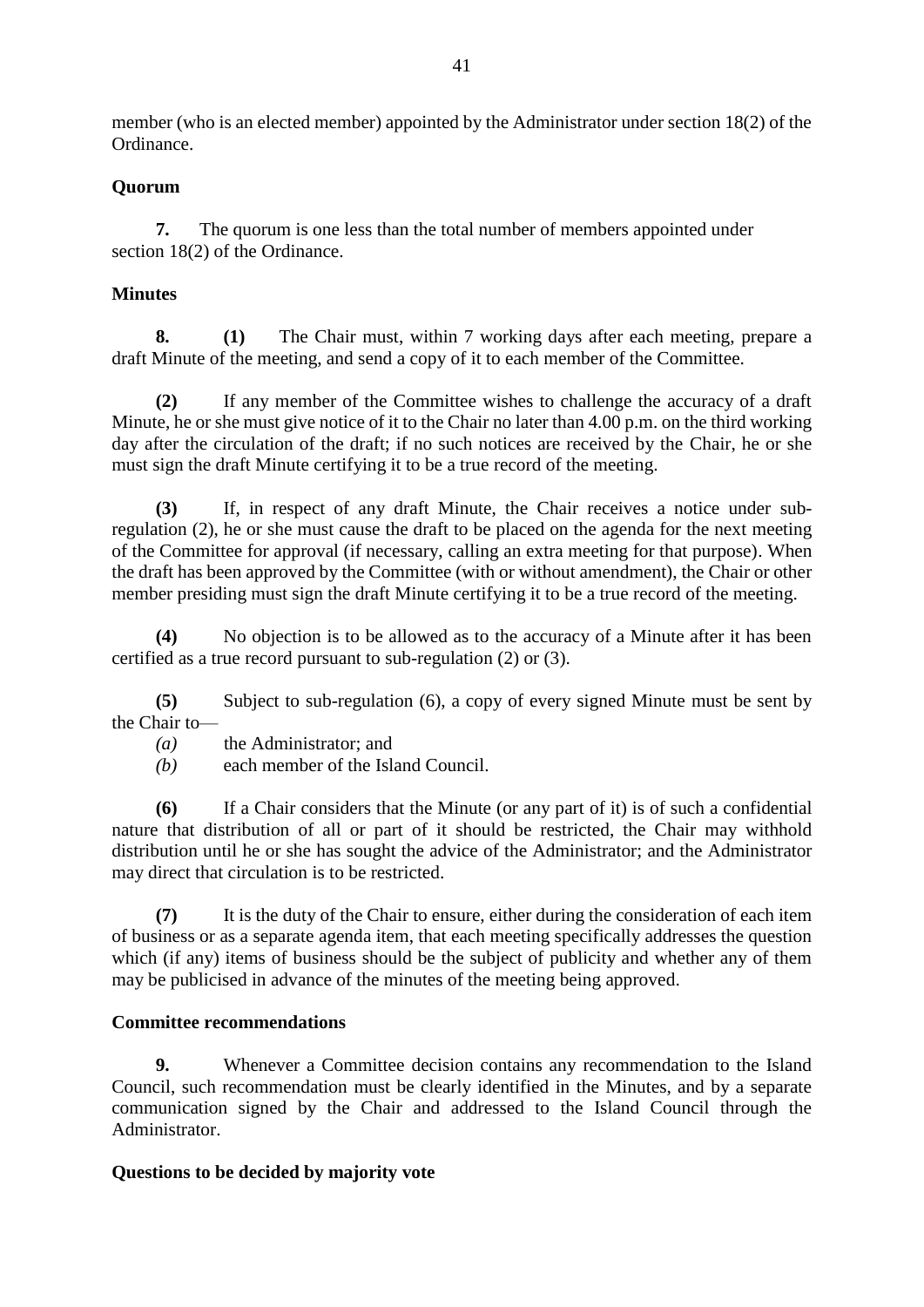**10.** All questions for the decision of a Committee must be determined by the majority of the votes of the members present and voting; the Chair or other member presiding has an original vote and, in the event of an equality of votes, a second or casting vote.

# **Method of voting**

**11.** Voting must be by show of hands.

#### **Conflict of interest**

**12. (1)** If a member has any financial interest, direct or indirect in any matter under consideration by a Committee, the member must, as soon as such business is entered upon, disclose the fact.

**(1A)** If it is apparent to a member in advance of a meeting that he or she will be required to make a declaration under sub-regulation (1) in relation to any item of business, the member must inform the Chair as soon as it is reasonably practicable to do so.

 **(2)** When a declaration is made under paragraph (1), the Chair (acting in his or her discretion) may—

- *(a)* require a member who has made the disclosure to withdraw from the meeting while the item of business is discussed;
- *(b)* order that the member be allowed to remain and participate in the discussion but may not vote;
- *(c)* order that the member be allowed to remain but may neither participate in the discussion nor vote; or
- *(d)* declare that the interest disclosed is not one which materially affects the ability of the member to participate objectively in the determination of the item of business (in which case, the member may vote on the issue).

**(3)** A member who has made a disclosure under paragraph (1) must not, unless the Chair makes a declaration under paragraph  $(2)(d)$ , be counted as part of the quorum. If the meeting thereby becomes inquorate, the item of business must stand adjourned to the next meeting of the Committee.

#### **Committee's powers**

- **13. (1)** Each Committee is responsible for—
- *(a)* the formulation of policy, consistent with relevant laws and with policies or other lawful instructions given by the Governor; and
- *(b)* the strategic monitoring of Government activities,

in relation to the subjects assigned to it by the Governor in accordance with section 18 of the Ordinance.

- **(2)** A Committee—
- *(a)* may make recommendation to the Island Council for the amendment or revocation of relevant laws or policies; but
- *(b)* may not itself exercise any power or function—
	- (i) in relation to any of the Governor's special responsibilities listed in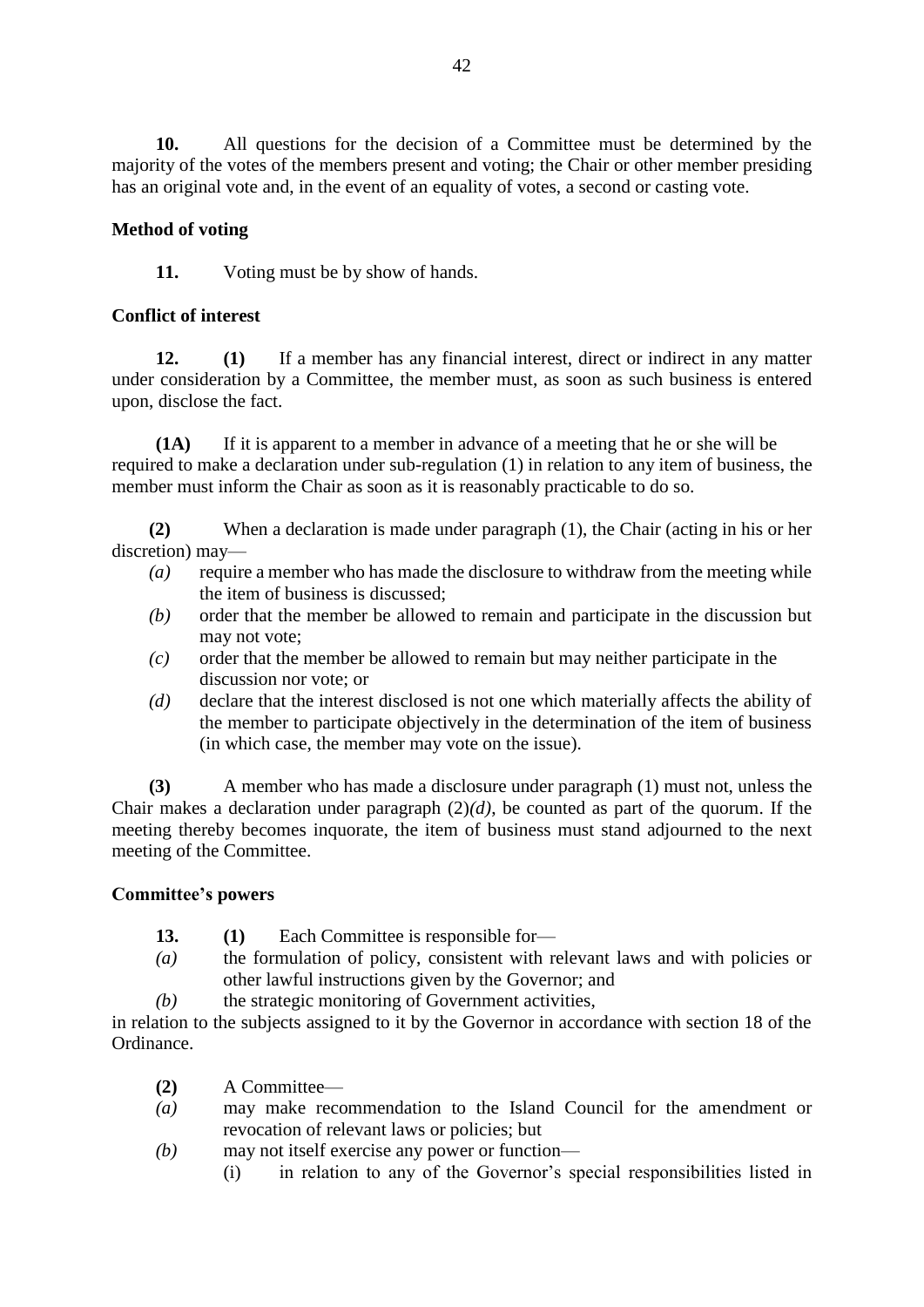- paragraphs *(a)* to *(f)* in section 11(1) of the Ordinance; or
- (ii) in a manner which is inconsistent with any law or with policies or other lawful instructions given by the Governor.

## **Persons who may attend Committee**

**14. (1)** The Chair may invite any person to attend a meeting of a Committee (either generally, or for a specific item of business), even if the person is not a member of the Committee, if in the opinion of the Chair the presence of that person is desirable. A person so attending may speak, but may not vote, at the meeting.

**(2)** The Administrator, the Director or Resources, and the Attorney General, each has the right to attend (either personally or by a proxy nominated by him or her) any Committee Meeting and may speak, but may not vote, at the meeting.

## **Chair may act on Committee's behalf between meetings**

**15.** Between meetings of a Committee, the Chair may take action on the Committee's behalf on matters which are of a routine nature or are of such urgency that it is impossible to convene a meeting by the time within which it may be necessary for him or her to act. The Chair must report all such action at the next meeting of the Committee.

## **Use of email and fax**

**16.** Notices and documents relating to Committee business may, if the intended recipient has consented and provided the Chair with an e-mail address or fax number, be sent by e-mail or fax.

\_\_\_\_\_\_\_\_\_\_\_\_\_\_\_\_\_\_\_\_\_\_\_\_\_

# **ISLAND GOVERNMENT (ASCENSION) ORDINANCE, 2008**

# **ISLAND COUNCIL (PROCEDURE) RULES, 2020**

(Sections 12 and 16)

- 1. Citation
- 2. Interpretation
- 3. Meetings
- 4. Elected Members may requisition meeting
- 5. Agenda
- 6. Confidentiality
- 7. Persons who may attend Council meeting
- 8. Quorum
- 9. Conflict of interest
- 10. Voting in Council
- 11. Minutes
- 12. Use of e-mail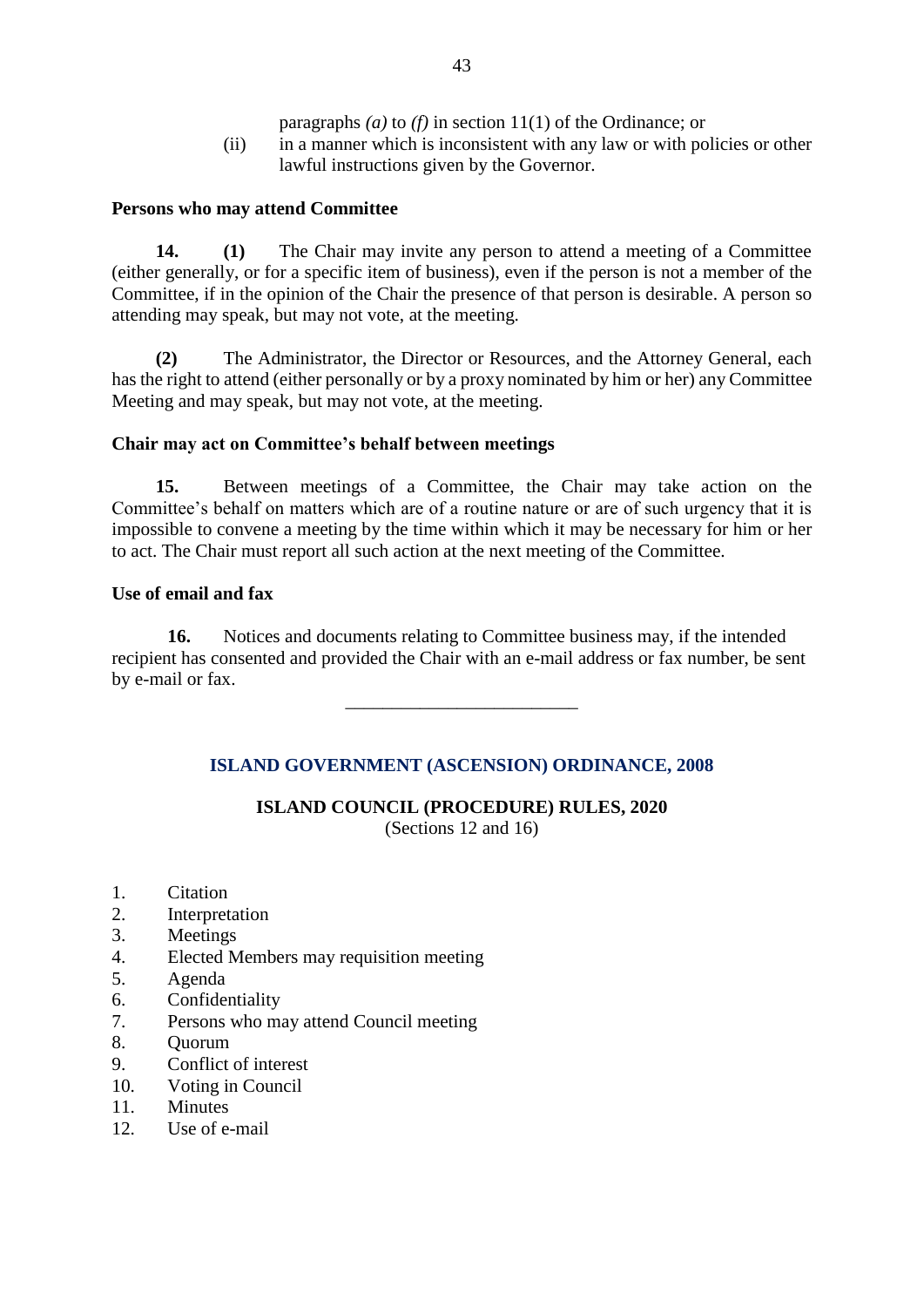**1.** These Rules may be cited as the Island Council (Procedure) Rules, 2020.

# **Interpretation**

- **2.** In these Rules—
- **"Chair"** means the Governor, unless the Governor is absent or otherwise unable to preside, in which case it means the Administrator;
- **"Clerk"** means the person from time to time performing the duties of clerk to the Council;
- **"Elected Member"** means a member of the Council duly elected in accordance with the provisions of the Ordinance (as opposed to *ex officio* members);
- **"FCO Desk Officer"** means a UK Government official at the Foreign and Commonwealth Office from time to time fulfilling the role of desk officer with responsibility for Ascension Island;
- **"official e-mail address"** means an e-mail address provided to each Elected Member by the Government, during the currency of their tenure, for the purposes of sending and receiving electronic correspondence concerning proceedings of the Council and for related purposes.

#### **Meetings**

**3. (1)** The written notice of the date, time and place of each Council meeting sent to every member by, or on authority of, the Governor not less than three working days before the meeting in accordance with section 12(1) of the Ordinance, must also be displayed, where possible, on public notice boards (in addition to the official notice board) and published in the Islander newspaper.

**(2)** Save in exceptional circumstances, the written notice to members must be accompanied by the agenda referred to in rule 5.

**(3)** In accordance with section 12(1) of the Ordinance, in the case where the Governor considers a meeting to be of urgency, the period of notice in rule 3(1) may be reduced or dispensed with.

#### **Elected Members may requisition meeting**

**4. (1)** If the Governor receives a request for a meeting from Elected Members in accordance with section 12(2A) of the Ordinance, the Governor must, without undue delay, summon the Council to meet by notice referred to in rule 3.

**(2)** A request by Elected Members to summon a meeting in accordance with section 12(2A) of the Ordinance must be made in writing signed by the Elected Members and may be made by a series of written requests, each signed by one or more Elected Members or by email or a series of e-mails from the official e-mail addresses of the Elected Members so requesting the meeting.

**(3)** At a meeting of the Council summoned under this rule, no business is to be considered other than that stated in the request for it to be held.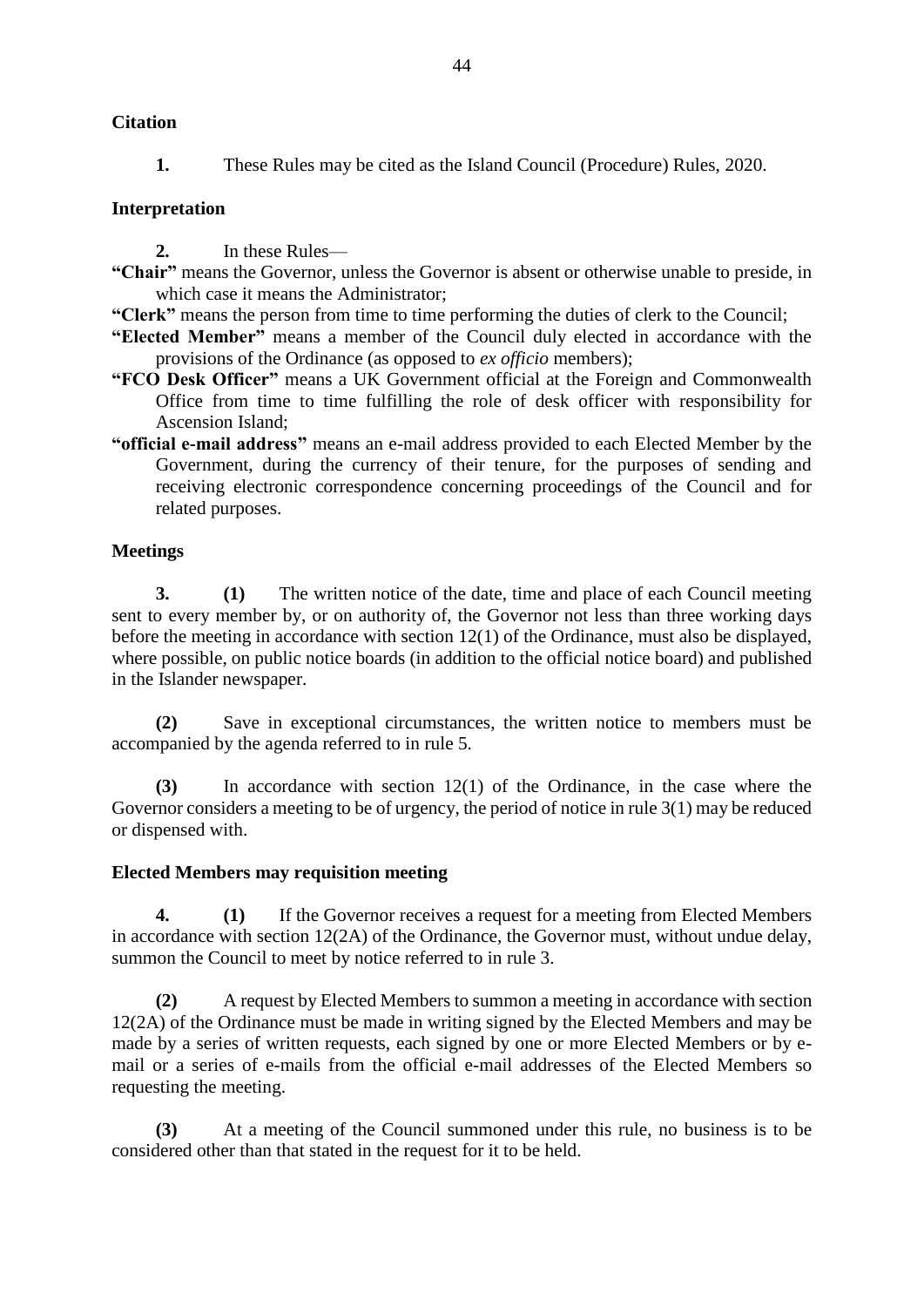# **Agenda**

**5. (1)** Save in exceptional circumstances, the Chair must decide the agenda for each meeting and a copy of the agenda must be sent to each member together with the notice of the meeting.

**(2)** Where an agenda is provided, each substantive agenda item must be supported by a concise memorandum identifying the subject matter and the issues for consideration by the Council (unless the Chair dispenses with this requirement).

**(3)** Each item on the agenda will either be for decision or for information, and the accompanying memorandum must make this clear, and where a decision is sought, the memorandum must contain a clear recommendation which is amenable to being decided by a vote.

**(4)** All such memoranda (together with any other papers referred to in the memoranda) must be circulated to members either with the agenda or, in any event, not later than two working days before the meeting.

**(5)** If the Chair considers that there is a matter on the agenda that could be of importance or interest (whether internationally or locally) to either the United States Air Force or the Royal Air Force based on Ascension, this must be brought to the attention of the FCO Desk Officer not later than the date on which the agenda is circulated to members.

**(6)** An item may be withdrawn from the agenda at the discretion of the Chair either before the relevant meeting has started, or as a matter arising at the start of that meeting.

**(7)** No business other than that shown on the agenda is to be brought before a meeting, unless the Chair considers it of such urgency as would justify convening a meeting at short notice pursuant to section 12 of the Ordinance. No decisions may be made about an item raised under Any Other Business until a memorandum has been prepared and members have had the opportunity properly to consider it.

# **Confidentiality**

**6. (1)** If the Chair directs or the Council resolves under section 12(7) of the Ordinance that the public should be excluded from all or part of an otherwise public meeting on the ground that the subject matter of the business to which it relates is such that it ought to be considered confidential, that direction or resolution and the content of the confidential business must be recorded in the Minute of the meeting.

**(2)** The Minute under paragraph (1) must not be published and an edited version, which includes the fact of the direction or resolution but excluding the content of the confidential business, may be published instead.

# **Persons who may attend Council meeting**

**7.** The Chair may invite any person to attend a meeting of the Council (either generally, or for a specific item of business) even if the person is not a member of the Council, if in the opinion of the Chair the presence of that person is desirable. A person attending in this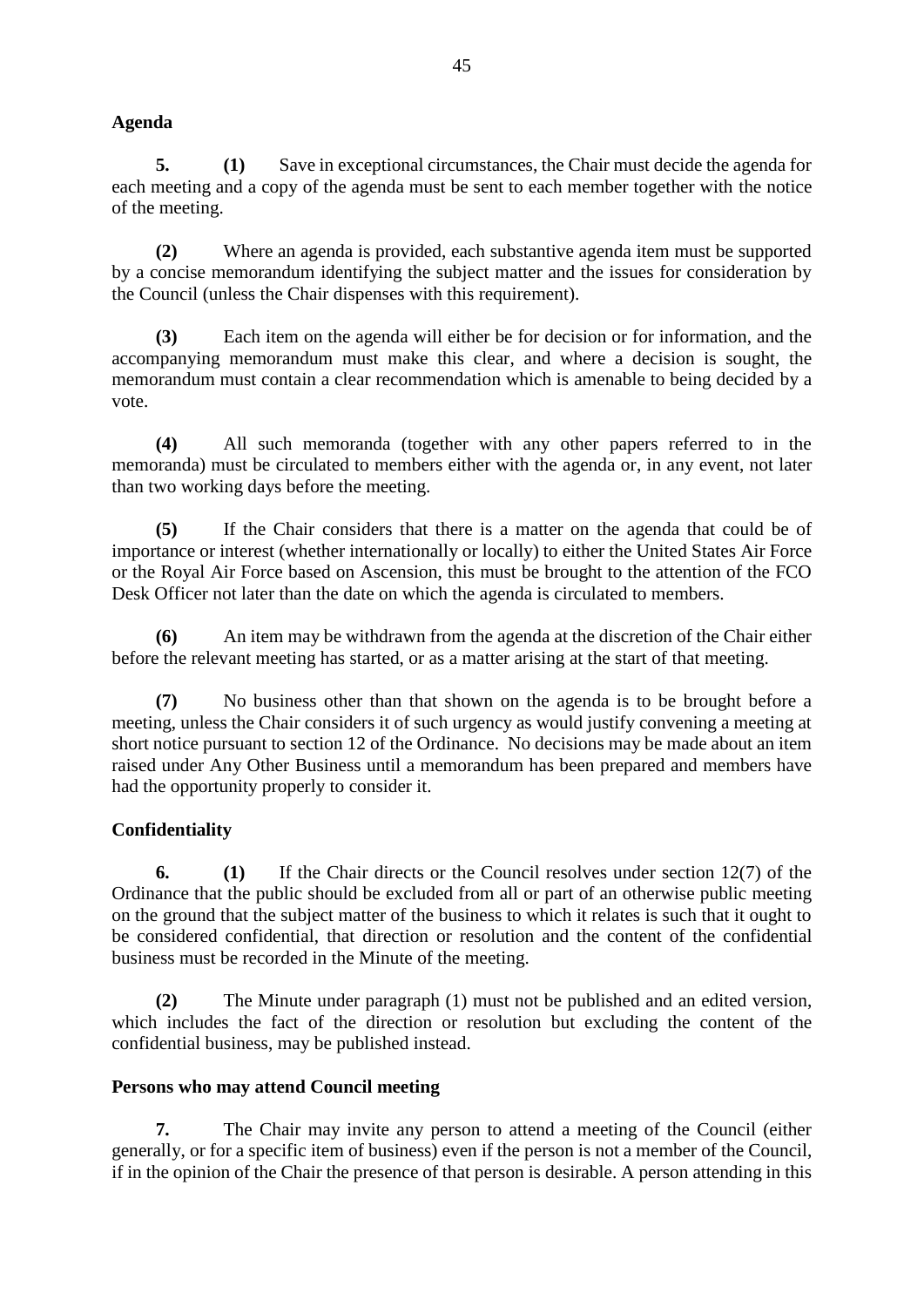capacity may speak at that meeting but may not vote.

## **Quorum**

**8.** The Chair is responsible for ensuring that the Council remains quorate in accordance with section 12(4) of the Ordinance (i.e. that the number of Elected Members present and voting is no less than half of the total Elected Members); and if the Council becomes inquorate then the Chair must adjourn the meeting.

## **Conflicts of interest**

**9. (1)** If a member has any financial or other interest, direct or indirect, in any matter under consideration by the Council, the member must disclose the fact as soon as such business is entered upon.

**(2)** If it is apparent to a member in advance of a meeting that he or she will be required to make a declaration of interest in relation to any item of business, the member must inform the Chair as soon as it is reasonably practicable to do so.

**(3)** When a declaration of interest has been made by a member of the Council, the Chair (acting in his or her discretion) may—

- *(a)* require a member who has made the disclosure to withdraw from the meeting while the item of business is discussed;
- *(b)* order that the member be allowed to remain but may neither participate in the discussion nor vote; or
- *(c)* order that the member be allowed to remain and participate in the discussion but may not vote;
- *(d)* declare that the interest disclosed is not one which materially affects the ability of the member to participate objectively in the determination of the item of business (in which case, the member may vote on the issue).

**(4)** An Elected Member who has made a disclosure of interest must not be counted as part of the quorum, unless the Chair makes a declaration as outlined in paragraph(3)(d), and if the meeting thereby becomes inquorate, the item of business must stand adjourned to the next meeting of the Council.

**(5)** This rule applies notwithstanding that the member may have given notice of the interest previously, including by completing a register or other record to that effect.

# **Voting**

**10.** The Chair is responsible for ensuring that votes are cast in accordance with section 13 of the Ordinance, either by a show of hands, or where one or more members attends via telephone or similar means, each member must state audibly whether he or she votes for or against the motion or abstains from voting.

#### **Minutes**

**11. (1)** Within seven working days of each meeting, the Chair must prepare (or cause to be prepared by the Clerk) a draft Minute of the meeting and send a copy of it to each